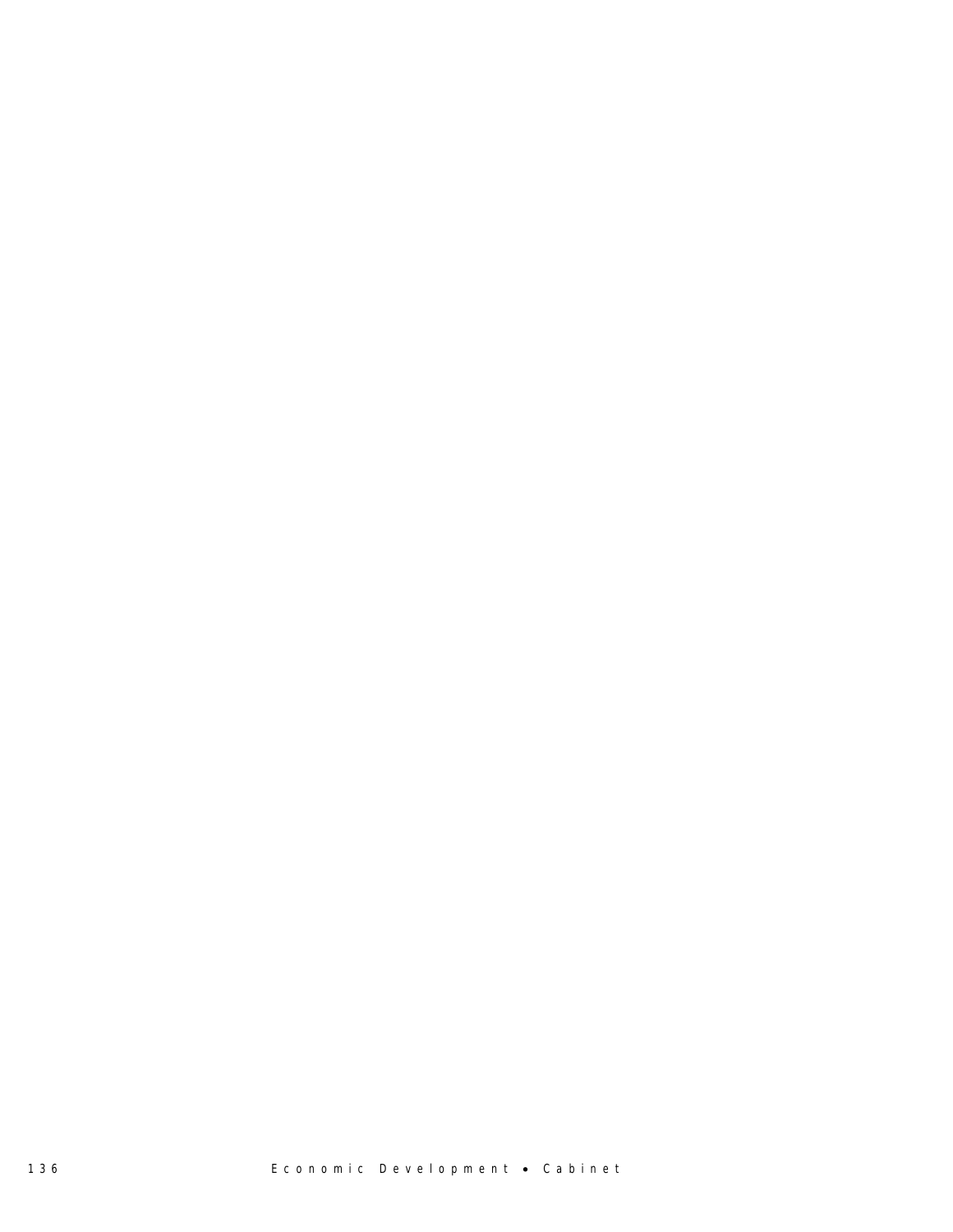## Economic Development

#### *John Barros, Chief of Economic Development*

### *Cabinet Mission*

The mission of the Economic Development Cabinet is to lead a broad effort to streamline and support areas of focus that contribute to Boston's economy including tourism, jobs and employment, business development, and real estate development. The cabinet will concern itself with increasing transparency and promoting accessibility for all Bostonians - especially women- and minority-owned businesses and local businesses -– to share in and benefit from the economic boom in Boston.

| <b>Operating Budget</b>            | Program Name                                                                                           | Total Actual '13                             | <b>Total Actual '14</b>                      | Total Approp '15                             | <b>Total Budget '16</b>                      |
|------------------------------------|--------------------------------------------------------------------------------------------------------|----------------------------------------------|----------------------------------------------|----------------------------------------------|----------------------------------------------|
|                                    | Office of Economic Development<br>Consumer Affairs & Licensing<br>Licensing Board<br>Office of Tourism | 1,036,038<br>446,788<br>676,262<br>1,761,770 | 1,102,778<br>428,218<br>661,276<br>1,800,097 | 1.618.615<br>440,828<br>711.017<br>1,119,719 | 1,885,040<br>456,831<br>833,629<br>1,155,750 |
|                                    | Total                                                                                                  | 3,920,858                                    | 3,992,369                                    | 3,890,179                                    | 4,331,250                                    |
| Capital Budget Expenditures        |                                                                                                        | Actual '13                                   | Actual '14                                   | <b>Estimated '15</b>                         | Projected '16                                |
|                                    | <b>Boston Redevelopment Authority</b>                                                                  | 3,964,631                                    | 3,810,551                                    | 3,009,891                                    | 8,848,145                                    |
|                                    | <b>Total</b>                                                                                           | 3,964,631                                    | 3,810,551                                    | 3,009,891                                    | 8,848,145                                    |
| <b>External Funds Expenditures</b> |                                                                                                        | Total Actual '13                             | <b>Total Actual '14</b>                      | Total Approp '15                             | <b>Total Budget '16</b>                      |
|                                    | Consumer Affairs & Licensing<br>Office of Economic Development<br>Office of Tourism                    | 51,255<br>0<br>6,045                         | 52,000<br>108,671                            | 51,300<br>100,000                            | 52,000<br>500,000<br>180,000                 |
|                                    | <b>Total</b>                                                                                           | 57,300                                       | 160,671                                      | 151,300                                      | 732,000                                      |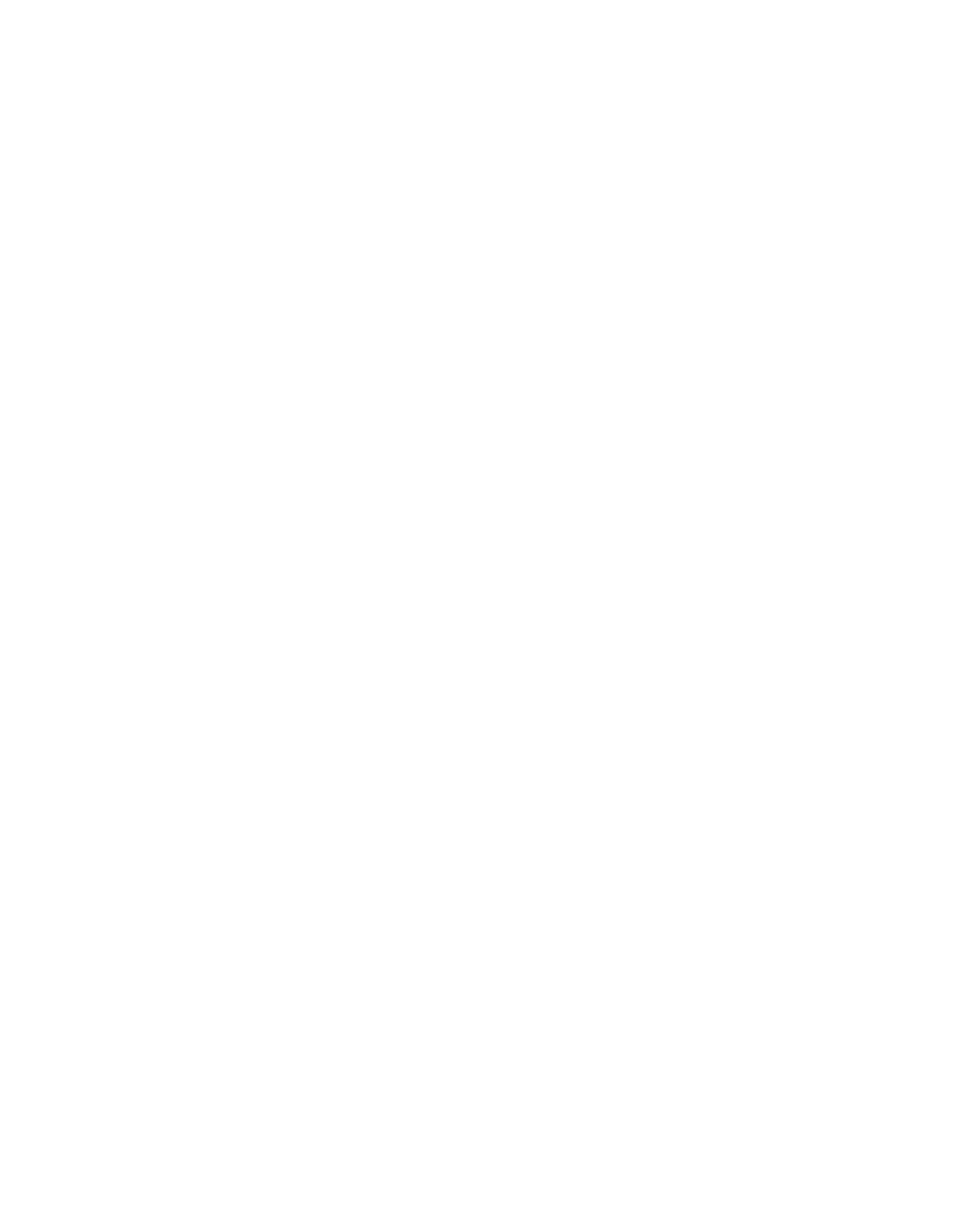## Office of Economic Development Operating Budget

#### *John F. Barros, Director, Appropriation 182*

### *Department Mission*

The mission of the Office of Economic Development is to increase accessibility for all Bostonians to share in and benefit from the economic boom in Boston. This includes increasing construction employment opportunities for Boston's residents, minorities and women as well as advocating on behalf of minority and women-owned business enterprises (MWBEs) and small and Boston-based business enterprises (SLBEs) to help them compete for City contracts.

#### *Selected Performance Strategies*

#### *Boston Residents Jobs Policy*

- To conduct periodic reviews of all covered projects reviewing statistical performance and Best Efforts to increase BRJP participation.
- To monitor construction contracts, both public and Developmental Impact Projects (DIPs), for compliance with the BRJ Ordinance.
- To report to the Boston Employment Commission (BEC).

#### *Small & Local Business*

- To ensure timely certification of SLBE and MWBE applications.
- To increase the proportion of small, local, minority, and women owned businesses that receive City contracts.

| <b>Operating Budget</b>      | Program Name                                                                          | Total Actual '13               | <b>Total Actual '14</b>        | Total Approp '15              | <b>Total Budget '16</b>       |
|------------------------------|---------------------------------------------------------------------------------------|--------------------------------|--------------------------------|-------------------------------|-------------------------------|
|                              | Economic Development<br><b>Boston Residents Jobs Policy</b><br>Small & Local Business | $\theta$<br>449.625<br>586,413 | $\theta$<br>478,438<br>624,340 | 368.422<br>627.140<br>623,053 | 656,765<br>603,987<br>624,288 |
|                              | Total                                                                                 | 1,036,038                      | 1,102,778                      | 1,618,615                     | 1,885,040                     |
| <b>External Funds Budget</b> | <b>Fund Name</b>                                                                      | Total Actual '13               | <b>Total Actual '14</b>        | Total Approp '15              | <b>Total Budget '16</b>       |
|                              | <b>EDIC</b>                                                                           | $\mathbf 0$                    | $\overline{0}$                 | 0                             | 500,000                       |
|                              | <b>Total</b>                                                                          | 0                              | 0                              | 0                             | 500,000                       |
| <b>Operating Budget</b>      |                                                                                       | Actual '13                     | Actual '14                     | Approp '15                    | <b>Budget '16</b>             |
|                              | <b>Personnel Services</b><br>Non Personnel                                            | 1.015.035<br>21,003            | 1.074.994<br>27,784            | 1.593.411<br>25,204           | 1,721,111<br>163,929          |
|                              | Total                                                                                 | 1,036,038                      | 1,102,778                      | 1,618,615                     | 1,885,040                     |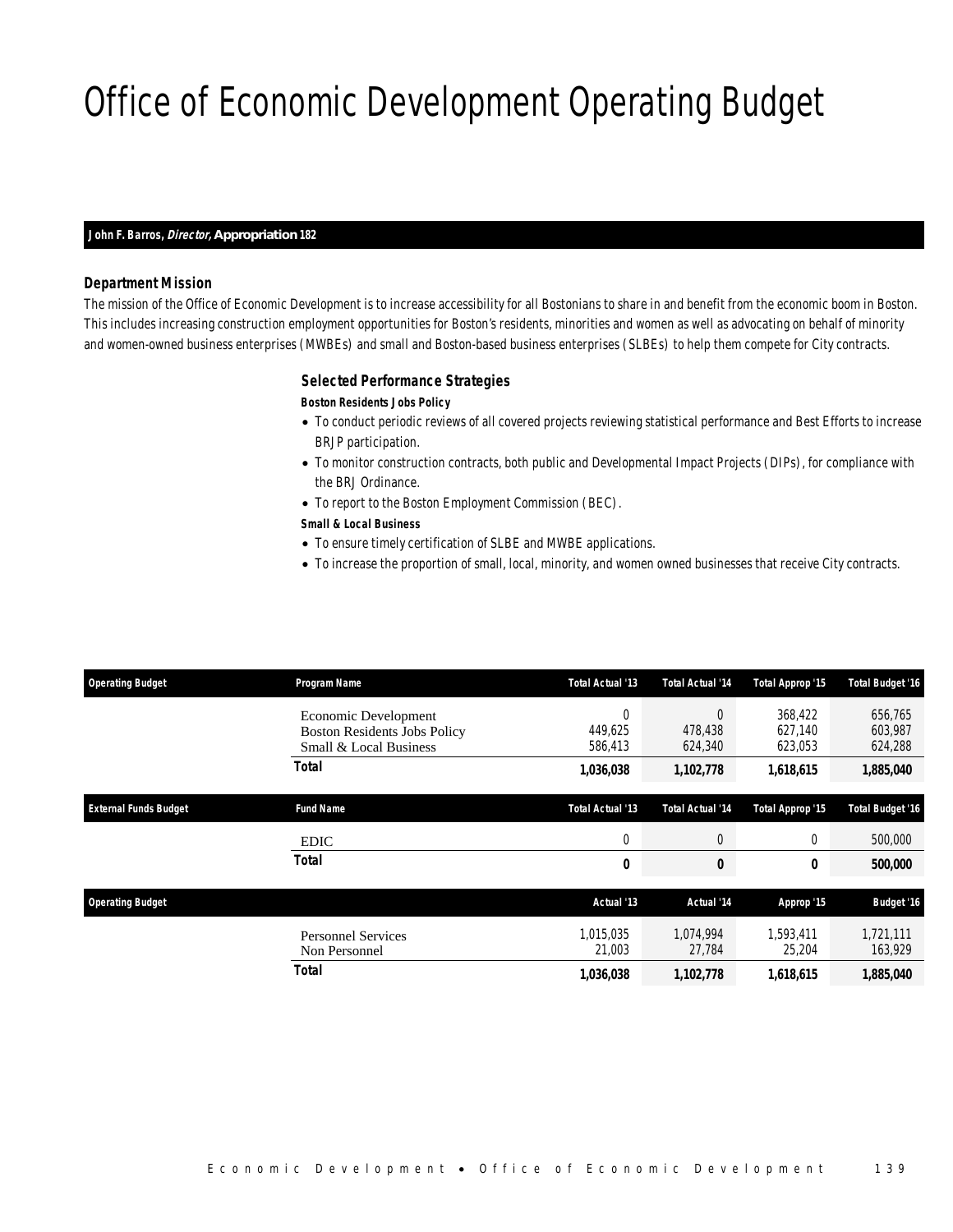## Office of Economic Development Operating Budget



#### *Description of Services*

The Office of Economic Development helps support new business development, ensures pathways to careers and seeks to streamline business permitting and licensing. The Office monitors compliance with the Boston Residents Jobs Policy (BRJP) to increase the level of Boston residents working on construction projects. The Jobs Bank assists Boston residents, minorities and women who are seeking construction employment and contractors who are seeking to employ Boston residents, minorities and women on monitored projects. The Small and Local Business Enterprise program assists City departments to contract with minority and womenowned businesses and small and Boston-based businesses. The Office provides outreach to minority, women, small and local businesses and assistance to City departments. It also monitors the performance of City departments and produces quarterly and annual performance reports. The Office promotes MWBE and SLBE participation on all City of Boston construction projects.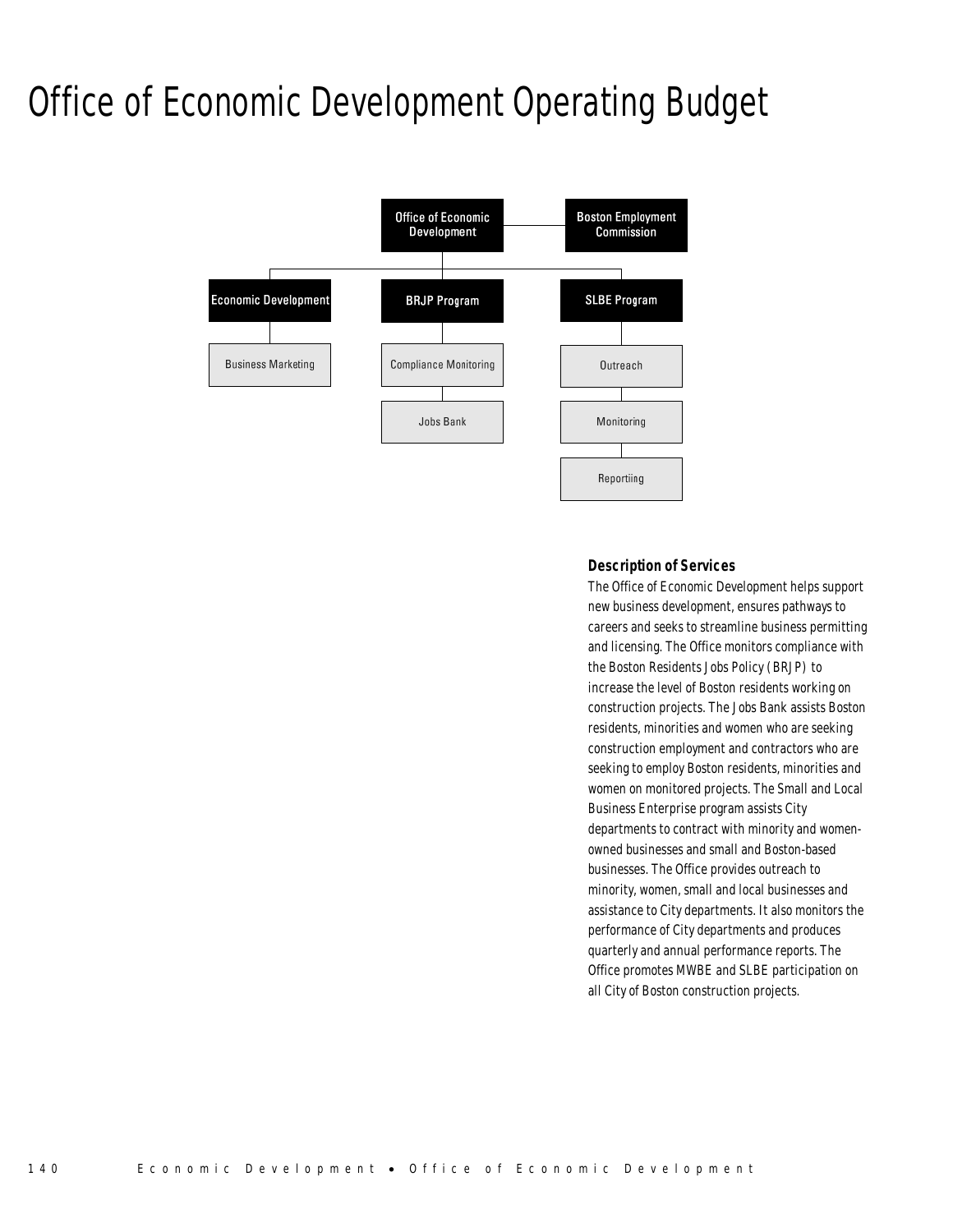## Department History

| <b>Personnel Services</b>       |                                       | FY13 Expenditure | FY14 Expenditure | FY15 Appropriation | FY16 Adopted     | Inc/Dec 15 vs 16 |
|---------------------------------|---------------------------------------|------------------|------------------|--------------------|------------------|------------------|
|                                 | 51000 Permanent Employees             | 1,015,035        | 1,065,358        | 1,593,411          | 1,684,611        | 91,200           |
|                                 | 51100 Emergency Employees             | 0                | 0                | $\overline{0}$     | 36,500           | 36,500           |
|                                 | 51200 Overtime                        | 0                | $\mathbf{0}$     | $\overline{0}$     | 0                | $\mathbf{0}$     |
|                                 | 51600 Unemployment Compensation       | $\overline{0}$   | 9,636            | $\theta$           | $\mathbf 0$      | $\overline{0}$   |
|                                 | 51700 Workers' Compensation           | $\overline{0}$   | $\mathbf{0}$     | $\overline{0}$     | $\mathbf{0}$     | $\Omega$         |
|                                 | <b>Total Personnel Services</b>       | 1,015,035        | 1,074,994        | 1,593,411          | 1,721,111        | 127,700          |
| <b>Contractual Services</b>     |                                       | FY13 Expenditure | FY14 Expenditure | FY15 Appropriation | FY16 Adopted     | Inc/Dec 15 vs 16 |
|                                 | 52100 Communications                  | 3,001            | 1,979            | 4,500              | 12,564           | 8,064            |
|                                 | 52200 Utilities                       | 0                | $\mathbf{0}$     | $\theta$           | $\mathbf{0}$     | $\mathbf{0}$     |
|                                 | 52400 Snow Removal                    | $\overline{0}$   | $\mathbf{0}$     | $\overline{0}$     | $\overline{0}$   | $\mathbf{0}$     |
|                                 | 52500 Garbage/Waste Removal           | 0                | $\mathbf{0}$     | $\theta$           | $\mathbf{0}$     | $\overline{0}$   |
|                                 | 52600 Repairs Buildings & Structures  | 0                | $\mathbf 0$      | $\theta$           | $\Omega$         | $\overline{0}$   |
|                                 | 52700 Repairs & Service of Equipment  | $\overline{0}$   | $\mathbf{0}$     | 1,150              | 2,300            | 1,150            |
|                                 | 52800 Transportation of Persons       | 1,553            | 17,915           | 3,304              | 52,500           | 49,196           |
|                                 | 52900 Contracted Services             | 206              | 2,770            | 5,500              | 52,600           | 47,100           |
|                                 | <b>Total Contractual Services</b>     | 4,760            | 22,664           | 14,454             | 119,964          | 105,510          |
| <b>Supplies &amp; Materials</b> |                                       | FY13 Expenditure | FY14 Expenditure | FY15 Appropriation | FY16 Adopted     | Inc/Dec 15 vs 16 |
|                                 | 53000 Auto Energy Supplies            | 0                | $\mathbf 0$      | $\mathbf 0$        | $\mathbf 0$      | $\mathbf 0$      |
|                                 | 53200 Food Supplies                   | $\overline{0}$   | $\mathbf 0$      | 2,000              | 5,000            | 3,000            |
|                                 | 53400 Custodial Supplies              | 0                | $\mathbf 0$      | $\theta$           | 0                | $\mathbf{0}$     |
|                                 | 53500 Med, Dental, & Hosp Supply      | $\overline{0}$   | $\mathbf{0}$     | $\overline{0}$     | $\overline{0}$   | $\overline{0}$   |
|                                 | 53600 Office Supplies and Materials   | 2,428            | 2,615            | 3,600              | 10,600           | 7,000            |
|                                 | 53700 Clothing Allowance              | 0                | 0                | $\theta$           | 0                | $\theta$         |
|                                 | 53800 Educational Supplies & Mat      | $\overline{0}$   | $\mathbf 0$      | $\theta$           | $\mathbf{0}$     | $\overline{0}$   |
|                                 | 53900 Misc Supplies & Materials       | $\overline{0}$   | $\overline{0}$   | $\overline{0}$     | $\overline{0}$   | $\overline{0}$   |
|                                 | <b>Total Supplies &amp; Materials</b> | 2,428            | 2,615            | 5,600              | 15,600           | 10,000           |
| <b>Current Chgs &amp; Oblig</b> |                                       | FY13 Expenditure | FY14 Expenditure | FY15 Appropriation | FY16 Adopted     | Inc/Dec 15 vs 16 |
|                                 | 54300 Workers' Comp Medical           | $\boldsymbol{0}$ | $\boldsymbol{0}$ | $\boldsymbol{0}$   | 0                | $\mathbf 0$      |
|                                 | 54400 Legal Liabilities               | $\boldsymbol{0}$ | $\mathbf 0$      | $\overline{0}$     | $\mathbf{0}$     | $\mathbf 0$      |
|                                 | 54500 Aid To Veterans                 | $\overline{0}$   | $\Omega$         | $\theta$           | $\Omega$         | $\overline{0}$   |
|                                 | 54600 Current Charges H&I             | $\overline{0}$   | $\mathbf 0$      | $\overline{0}$     | $\mathbf{0}$     | $\overline{0}$   |
|                                 | 54700 Indemnification                 | $\overline{0}$   | $\mathbf 0$      | $\theta$           | $\Omega$         | $\Omega$         |
|                                 | 54900 Other Current Charges           | 2,370            | 2,505            | 3,150              | 17,574           | 14,424           |
|                                 | Total Current Chgs & Oblig            | 2,370            | 2,505            | 3,150              | 17,574           | 14,424           |
| Equipment                       |                                       | FY13 Expenditure | FY14 Expenditure | FY15 Appropriation | FY16 Adopted     | Inc/Dec 15 vs 16 |
|                                 | 55000 Automotive Equipment            | $\boldsymbol{0}$ | $\mathbf 0$      | $\boldsymbol{0}$   | $\boldsymbol{0}$ | $\mathbf 0$      |
|                                 | 55400 Lease/Purchase                  | $\Omega$         | $\Omega$         | $\boldsymbol{0}$   | $\theta$         | $\Omega$         |
|                                 | 55600 Office Furniture & Equipment    | 5,220            | $\boldsymbol{0}$ | $\boldsymbol{0}$   | $\boldsymbol{0}$ | $\boldsymbol{0}$ |
|                                 | 55900 Misc Equipment                  | 6,225            | 0                | 2,000              | 10,791           | 8,791            |
|                                 | <b>Total Equipment</b>                | 11,445           | 0                | 2,000              | 10,791           | 8,791            |
| Other                           |                                       | FY13 Expenditure | FY14 Expenditure | FY15 Appropriation | FY16 Adopted     | Inc/Dec 15 vs 16 |
|                                 | 56200 Special Appropriation           | $\boldsymbol{0}$ | 0                | $\boldsymbol{0}$   | 0                | 0                |
|                                 | 57200 Structures & Improvements       | 0                | 0                | $\theta$           | 0                | 0                |
|                                 | 58000 Land & Non-Structure            | 0                | 0                | $\theta$           | $\mathbf 0$      | 0                |
|                                 | <b>Total Other</b>                    | 0                | 0                | 0                  | 0                | 0                |
|                                 | <b>Grand Total</b>                    | 1,036,038        | 1,102,778        | 1,618,615          | 1,885,040        | 266,425          |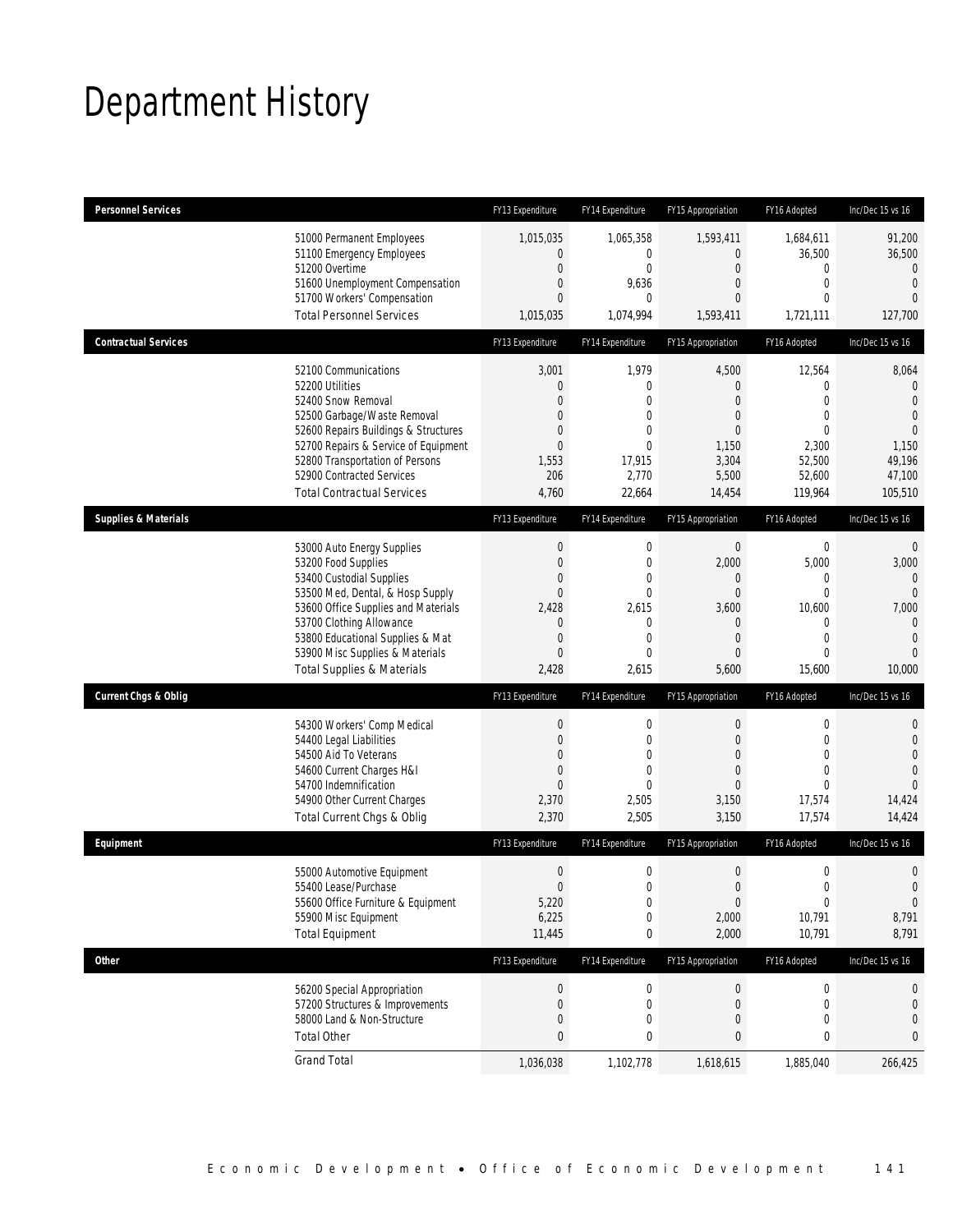## Department Personnel

| Title                        | Union<br>Code   | Grade     | Position | FY16 Salary | Title                        | Union<br>Code   | Grade     | Position | FY16 Salary  |
|------------------------------|-----------------|-----------|----------|-------------|------------------------------|-----------------|-----------|----------|--------------|
|                              |                 |           |          |             |                              |                 |           |          |              |
| Admin Assistant              | SU <sub>4</sub> | 15        | 1.00     | 59,065      | Prin Admin Assistant         | <b>EXM</b>      | 08        | 1.00     | 96,339       |
| Admin Assistant              | SU <sub>4</sub> | 16        | 2.00     | 136,790     | Prin Admin Assistant         | SE <sub>1</sub> | 08        | 2.00     | 183,993      |
| Dir of Outreach & Engagement | <b>MYN</b>      | <b>NG</b> | 1.00     | 92,932      | Prin Research Analyst        | SE <sub>1</sub> | 06        | 1.00     | 54,909       |
| Economic Development Chief   | CDH             | <b>NG</b> | 1.00     | 135,371     | Principal Clerk              | SU <sub>4</sub> | 10        | 1.00     | 46,263       |
| <b>Exec Asst</b>             | CDH             | <b>NG</b> | 1.00     | 91,250      | Spec Asst                    | <b>MYN</b>      | <b>NG</b> | 2.00     | 191,344      |
| Office Manager               | SU4             | 16        | 1.00     | 62,428      | Sr Adm Analyst               | SE <sub>1</sub> | 06        | 1.00     | 65,595       |
| Prin Accountant              | SU <sub>4</sub> | 16        | 1.00     | 50,004      | Sr Research Analyst          | SU4             | 18        | 5.00     | 351,664      |
|                              |                 |           |          |             | Staff Assist I               | MY0             | 04        | 1.00     | 53,371       |
|                              |                 |           |          |             | <b>Total</b>                 |                 |           | 22       | 1,671,318    |
|                              |                 |           |          |             | <b>Adjustments</b>           |                 |           |          |              |
|                              |                 |           |          |             | <b>Differential Payments</b> |                 |           |          | $\Omega$     |
|                              |                 |           |          |             | Other                        |                 |           |          | 13,293       |
|                              |                 |           |          |             | Chargebacks                  |                 |           |          | $\mathbf{0}$ |
|                              |                 |           |          |             | <b>Salary Savings</b>        |                 |           |          | $\mathbf{0}$ |
|                              |                 |           |          |             | <b>FY16 Total Request</b>    |                 |           |          | 1,684,611    |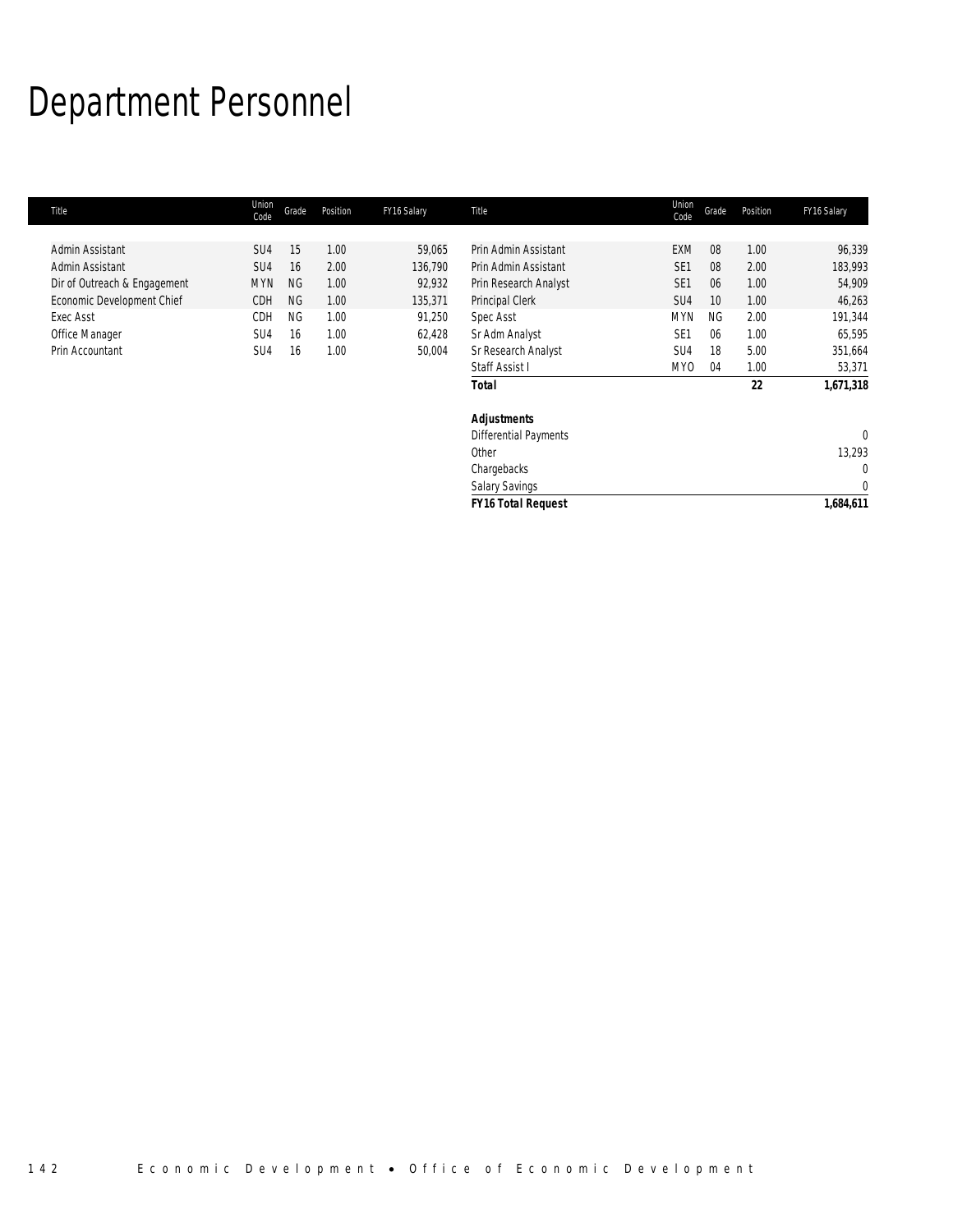## External Funds History

| <b>Personnel Services</b>       |                                                                                                                                                                                                                                                                                                            | FY13 Expenditure                                                                                                               | FY14 Expenditure                                                                                                        | FY15 Appropriation                                                                                | FY16 Adopted                                                                                                                                | Inc/Dec 15 vs 16                                                                                                                                |
|---------------------------------|------------------------------------------------------------------------------------------------------------------------------------------------------------------------------------------------------------------------------------------------------------------------------------------------------------|--------------------------------------------------------------------------------------------------------------------------------|-------------------------------------------------------------------------------------------------------------------------|---------------------------------------------------------------------------------------------------|---------------------------------------------------------------------------------------------------------------------------------------------|-------------------------------------------------------------------------------------------------------------------------------------------------|
|                                 | 51000 Permanent Employees<br>51100 Emergency Employees<br>51200 Overtime<br>51300 Part Time Employees<br>51400 Health Insurance<br>51500 Pension & Annunity<br>51600 Unemployment Compensation<br>51700 Workers' Compensation<br>51800 Indirect Costs<br>51900 Medicare<br><b>Total Personnel Services</b> | $\boldsymbol{0}$<br>$\boldsymbol{0}$<br>$\boldsymbol{0}$<br>0<br>0<br>0<br>0<br>$\boldsymbol{0}$<br>0<br>$\boldsymbol{0}$<br>0 | $\boldsymbol{0}$<br>$\mathbf 0$<br>$\mathbf 0$<br>0<br>$\Omega$<br>0<br>0<br>$\overline{0}$<br>0<br>$\overline{0}$<br>0 | $\mathbf 0$<br>0<br>$\mathbf 0$<br>0<br>0<br>0<br>0<br>$\mathbf 0$<br>0<br>$\mathbf 0$<br>0       | 344,273<br>$\mathbf 0$<br>$\mathbf 0$<br>$\mathbf{0}$<br>99,000<br>44,550<br>$\mathbf 0$<br>$\mathbf 0$<br>$\mathbf{0}$<br>7,177<br>495,000 | 344,273<br>$\theta$<br>$\mathbf 0$<br>$\overline{0}$<br>99,000<br>44,550<br>$\mathbf{0}$<br>$\mathbf{0}$<br>$\overline{0}$<br>7,177<br>495,000  |
| <b>Contractual Services</b>     |                                                                                                                                                                                                                                                                                                            | FY13 Expenditure                                                                                                               | FY14 Expenditure                                                                                                        | FY15 Appropriation                                                                                | FY16 Adopted                                                                                                                                | Inc/Dec 15 vs 16                                                                                                                                |
|                                 | 52100 Communications<br>52200 Utilities<br>52400 Snow Removal<br>52500 Garbage/Waste Removal<br>52600 Repairs Buildings & Structures<br>52700 Repairs & Service of Equipment<br>52800 Transportation of Persons<br>52900 Contracted Services<br><b>Total Contractual Services</b>                          | $\boldsymbol{0}$<br>$\boldsymbol{0}$<br>0<br>0<br>0<br>$\boldsymbol{0}$<br>0<br>0<br>$\bf{0}$                                  | $\boldsymbol{0}$<br>$\mathbf 0$<br>$\Omega$<br>$\overline{0}$<br>0<br>$\mathbf 0$<br>$\overline{0}$<br>0<br>0           | $\boldsymbol{0}$<br>$\boldsymbol{0}$<br>0<br>0<br>0<br>$\overline{0}$<br>$\overline{0}$<br>0<br>0 | $\boldsymbol{0}$<br>$\mathbf 0$<br>$\mathbf{0}$<br>$\mathbf 0$<br>$\mathbf{0}$<br>$\mathbf 0$<br>$\overline{0}$<br>2,000<br>2,000           | 0<br>$\mathbf 0$<br>$\overline{0}$<br>$\overline{0}$<br>$\mathbf 0$<br>$\overline{0}$<br>$\overline{0}$<br>2,000<br>2,000                       |
| <b>Supplies &amp; Materials</b> |                                                                                                                                                                                                                                                                                                            | FY13 Expenditure                                                                                                               | FY14 Expenditure                                                                                                        | FY15 Appropriation                                                                                | FY16 Adopted                                                                                                                                | Inc/Dec 15 vs 16                                                                                                                                |
|                                 | 53000 Auto Energy Supplies<br>53200 Food Supplies<br>53400 Custodial Supplies<br>53500 Med, Dental, & Hosp Supply<br>53600 Office Supplies and Materials<br>53700 Clothing Allowance<br>53800 Educational Supplies & Mat<br>53900 Misc Supplies & Materials<br><b>Total Supplies &amp; Materials</b>       | $\bf{0}$<br>$\boldsymbol{0}$<br>0<br>0<br>0<br>$\boldsymbol{0}$<br>0<br>0<br>$\bf{0}$                                          | 0<br>$\mathbf 0$<br>0<br>$\mathbf 0$<br>0<br>$\overline{0}$<br>$\overline{0}$<br>0<br>0                                 | $\mathbf 0$<br>$\boldsymbol{0}$<br>0<br>0<br>0<br>$\overline{0}$<br>$\overline{0}$<br>0<br>0      | $\boldsymbol{0}$<br>$\mathbf 0$<br>$\overline{0}$<br>$\mathbf 0$<br>$\mathbf{0}$<br>$\mathbf 0$<br>$\mathbf{0}$<br>$\mathbf 0$<br>$\bf{0}$  | $\mathbf 0$<br>$\mathbf 0$<br>$\overline{0}$<br>$\overline{0}$<br>$\mathbf 0$<br>$\overline{0}$<br>$\mathbf{0}$<br>$\mathbf{0}$<br>$\mathbf{0}$ |
| <b>Current Chgs &amp; Oblig</b> |                                                                                                                                                                                                                                                                                                            | FY13 Expenditure                                                                                                               | FY14 Expenditure                                                                                                        | FY15 Appropriation                                                                                | FY16 Adopted                                                                                                                                | Inc/Dec 15 vs 16                                                                                                                                |
|                                 | 54300 Workers' Comp Medical<br>54400 Legal Liabilities<br>54600 Current Charges H&I<br>54700 Indemnification<br>54900 Other Current Charges<br>Total Current Chgs & Oblig                                                                                                                                  | $\pmb{0}$<br>$\boldsymbol{0}$<br>0<br>$\boldsymbol{0}$<br>0<br>$\mathbf{0}$                                                    | 0<br>$\mathbf 0$<br>0<br>$\overline{0}$<br>0<br>0                                                                       | $\boldsymbol{0}$<br>$\boldsymbol{0}$<br>0<br>0<br>0<br>$\mathbf{0}$                               | $\boldsymbol{0}$<br>$\mathbf 0$<br>$\mathbf{0}$<br>$\mathbf{0}$<br>3,000<br>3,000                                                           | 0<br>$\mathbf{0}$<br>$\overline{0}$<br>$\overline{0}$<br>3,000<br>3,000                                                                         |
| Equipment                       |                                                                                                                                                                                                                                                                                                            | FY13 Expenditure                                                                                                               | FY14 Expenditure                                                                                                        | FY15 Appropriation                                                                                | FY16 Adopted                                                                                                                                | Inc/Dec 15 vs 16                                                                                                                                |
|                                 | 55000 Automotive Equipment<br>55400 Lease/Purchase<br>55600 Office Furniture & Equipment<br>55900 Misc Equipment<br><b>Total Equipment</b>                                                                                                                                                                 | $\boldsymbol{0}$<br>$\boldsymbol{0}$<br>$\boldsymbol{0}$<br>0<br>0                                                             | 0<br>$\mathbf 0$<br>0<br>0<br>0                                                                                         | $\boldsymbol{0}$<br>$\boldsymbol{0}$<br>0<br>0<br>0                                               | $\boldsymbol{0}$<br>$\boldsymbol{0}$<br>$\mathbf{0}$<br>$\mathbf 0$<br>$\mathbf 0$                                                          | 0<br>$\mathbf{0}$<br>$\mathbf 0$<br>$\mathbf{0}$<br>$\bf{0}$                                                                                    |
| Other                           |                                                                                                                                                                                                                                                                                                            | FY13 Expenditure                                                                                                               | FY14 Expenditure                                                                                                        | FY15 Appropriation                                                                                | FY16 Adopted                                                                                                                                | Inc/Dec 15 vs 16                                                                                                                                |
|                                 | 56200 Special Appropriation<br>57200 Structures & Improvements<br>58000 Land & Non-Structure<br><b>Total Other</b>                                                                                                                                                                                         | $\pmb{0}$<br>$\boldsymbol{0}$<br>0<br>$\mathbf{0}$                                                                             | 0<br>$\mathbf 0$<br>0<br>0                                                                                              | $\boldsymbol{0}$<br>$\mathbf 0$<br>0<br>$\bf{0}$                                                  | $\boldsymbol{0}$<br>$\mathbf 0$<br>$\mathbf 0$<br>$\mathbf 0$                                                                               | 0<br>$\boldsymbol{0}$<br>$\mathbf 0$<br>$\bf{0}$                                                                                                |
|                                 | <b>Grand Total</b>                                                                                                                                                                                                                                                                                         | $\boldsymbol{0}$                                                                                                               | $\mathbf 0$                                                                                                             | $\boldsymbol{0}$                                                                                  | 500,000                                                                                                                                     | 500,000                                                                                                                                         |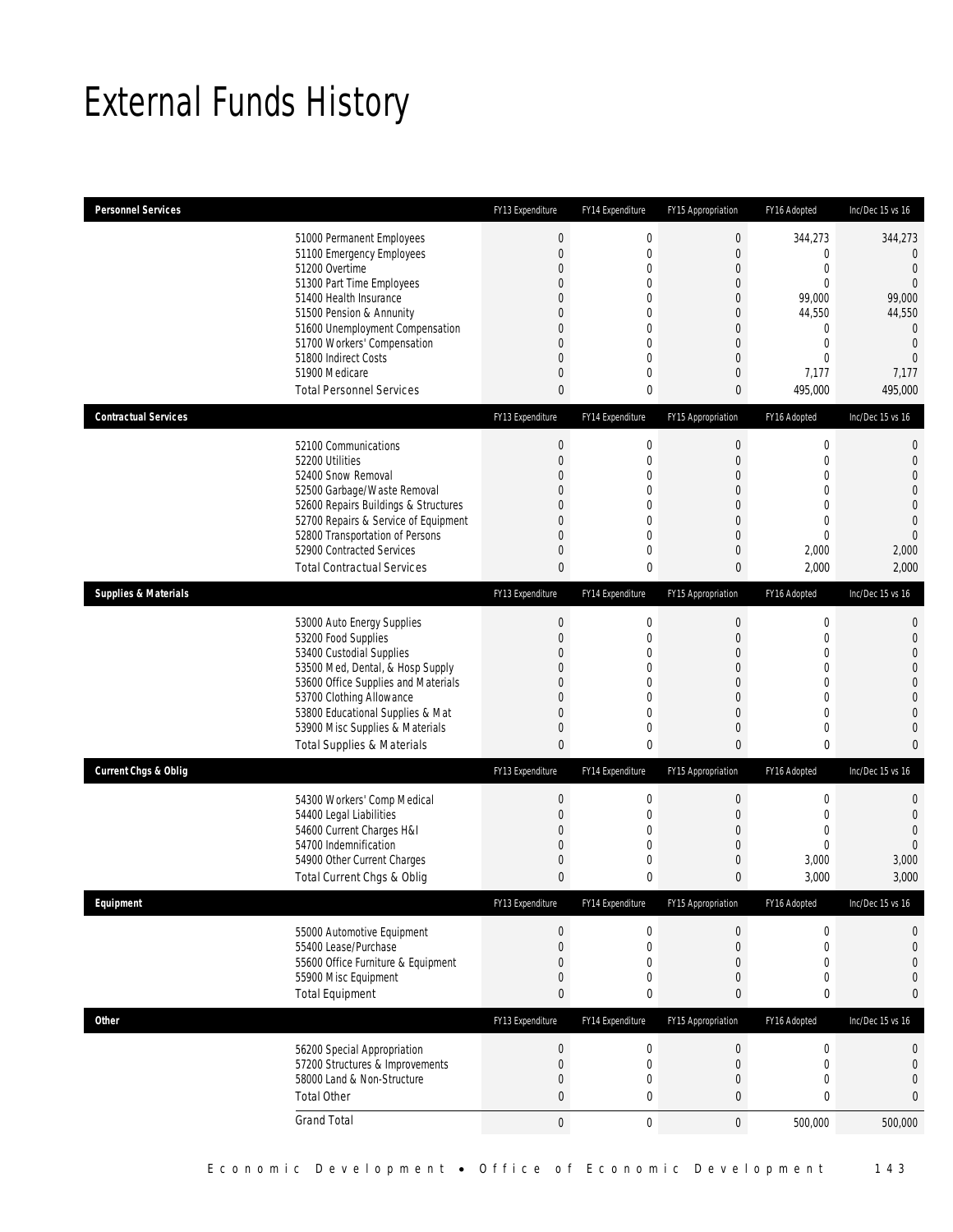# Program 1. Economic Development

### *John Barros, Manager, Organization 182100*

### *Program Description*

The Economic Development Program will focus on fostering economic development in all of Boston's neighborhoods through marketing Boston on a national and international scale; ensuring access to employment, pathways to careers, and strong job growth; streamlining licensing and permitting processes; and supporting small businesses.

| <b>Operating Budget</b>                    | Actual '13 | Actual '14 | Approp '15 | <b>Budget '16</b>  |
|--------------------------------------------|------------|------------|------------|--------------------|
| <b>Personnel Services</b><br>Non Personnel |            |            | 368.422    | 514,960<br>141,805 |
| Total                                      | 0          |            | 368,422    | 656,765            |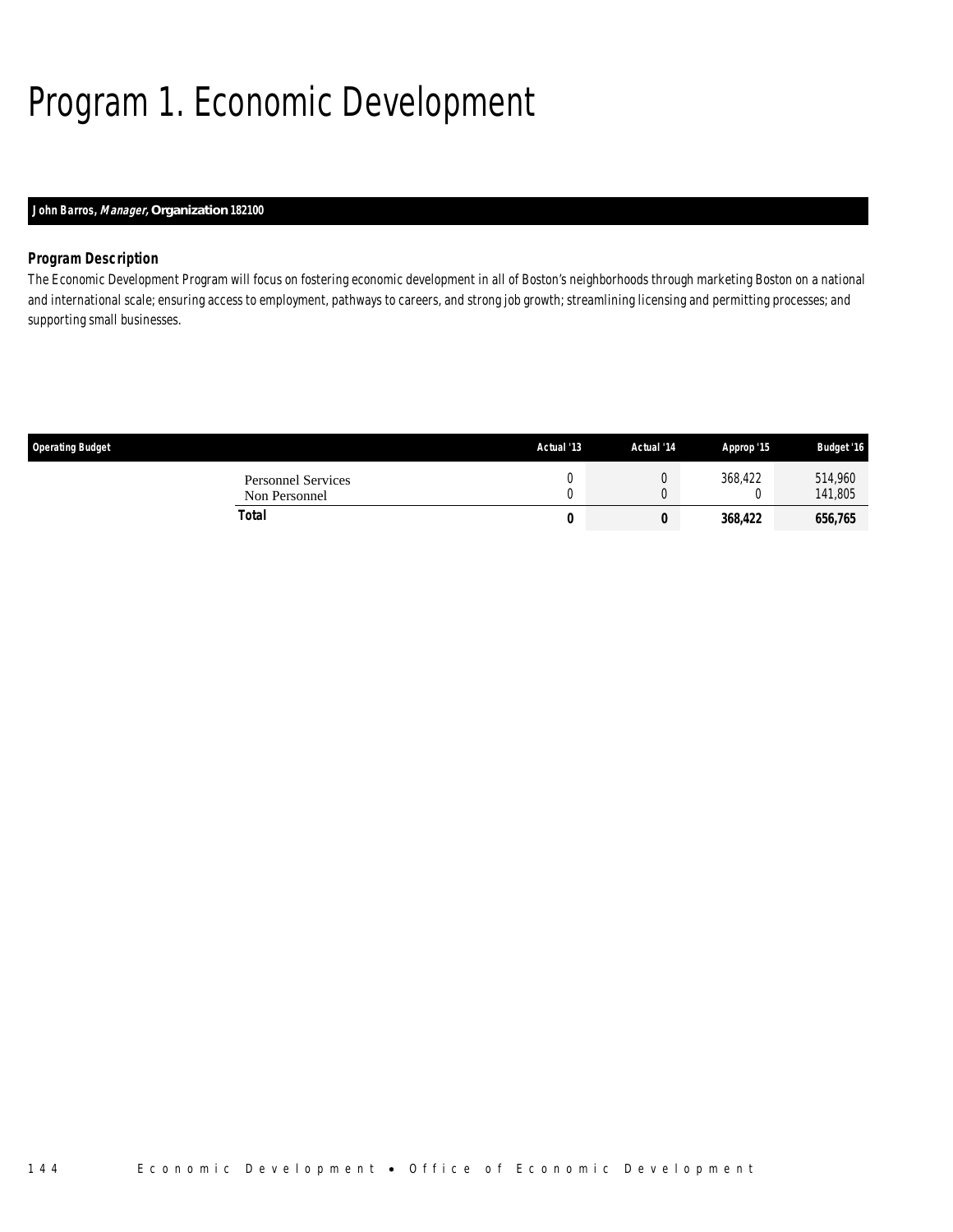## Program 2. Boston Residents Jobs Policy

### *Keith Williams, Manager, Organization 182200*

#### *Program Description*

The mission of the Boston Residents Jobs Policy is to increase the employment opportunities for Boston's residents, minorities, and women. The Boston Residents Jobs Ordinance sets goals on construction-related projects funded by or approved by the City. The ordinance stated goals aim to have 50% of the work hours performed by Boston residents, 25% by minorities, and 10% by women on a trade-by-trade basis.

| <b>Operating Budget</b>                    | Actual '13       | Actual '14        | Approp '15       | <b>Budget '16</b> |
|--------------------------------------------|------------------|-------------------|------------------|-------------------|
| <b>Personnel Services</b><br>Non Personnel | 440,161<br>9.464 | 460.492<br>17.946 | 620,886<br>6.254 | 598,874<br>5,113  |
| Total                                      | 449.625          | 478.438           | 627.140          | 603,987           |
|                                            |                  |                   |                  |                   |

#### *Performance*

*Strategy:* To conduct periodic reviews of all covered projects reviewing statistical performance and Best Efforts to increase BRJP participation.

| <b>Performance Measures</b>        | Actual '13 | Actual '14 | Projected '15 | Target '16 |
|------------------------------------|------------|------------|---------------|------------|
| Periodic project reviews conducted |            |            |               |            |

**Strategy:** To monitor construction contracts, both public and Developmental Impact Projects (DIPs), for compliance with the BRJ Ordinance.

| <b>Performance Measures</b>                      | Actual '13 | Actual '14 | Projected '15 | Target '16 |
|--------------------------------------------------|------------|------------|---------------|------------|
| % of work hours performed by Boston<br>residents | 41%        | 41%        | 40.88%        | 50%        |
| % of work hours performed by minorities          | 45%        | 44%        | 48.16%        | 25%        |
| % of work hours performed by women               | 5%         | 5%         | 5.67%         | 10%        |

**Strategy:** To report to the Boston Employment Commission (BEC).

| <b>Performance Measures</b>                                     | Actual '13 | Actual '14 | Projected '15 | Target '16 |
|-----------------------------------------------------------------|------------|------------|---------------|------------|
| Corrective action meetings held                                 | 221        | 284        | 252           | 120        |
| Project reviews and presentations for<br>contractors/developers | 39         | 35         | 40            | 50         |
| Site visits conducted                                           | 255        | 261        | 242           | 250        |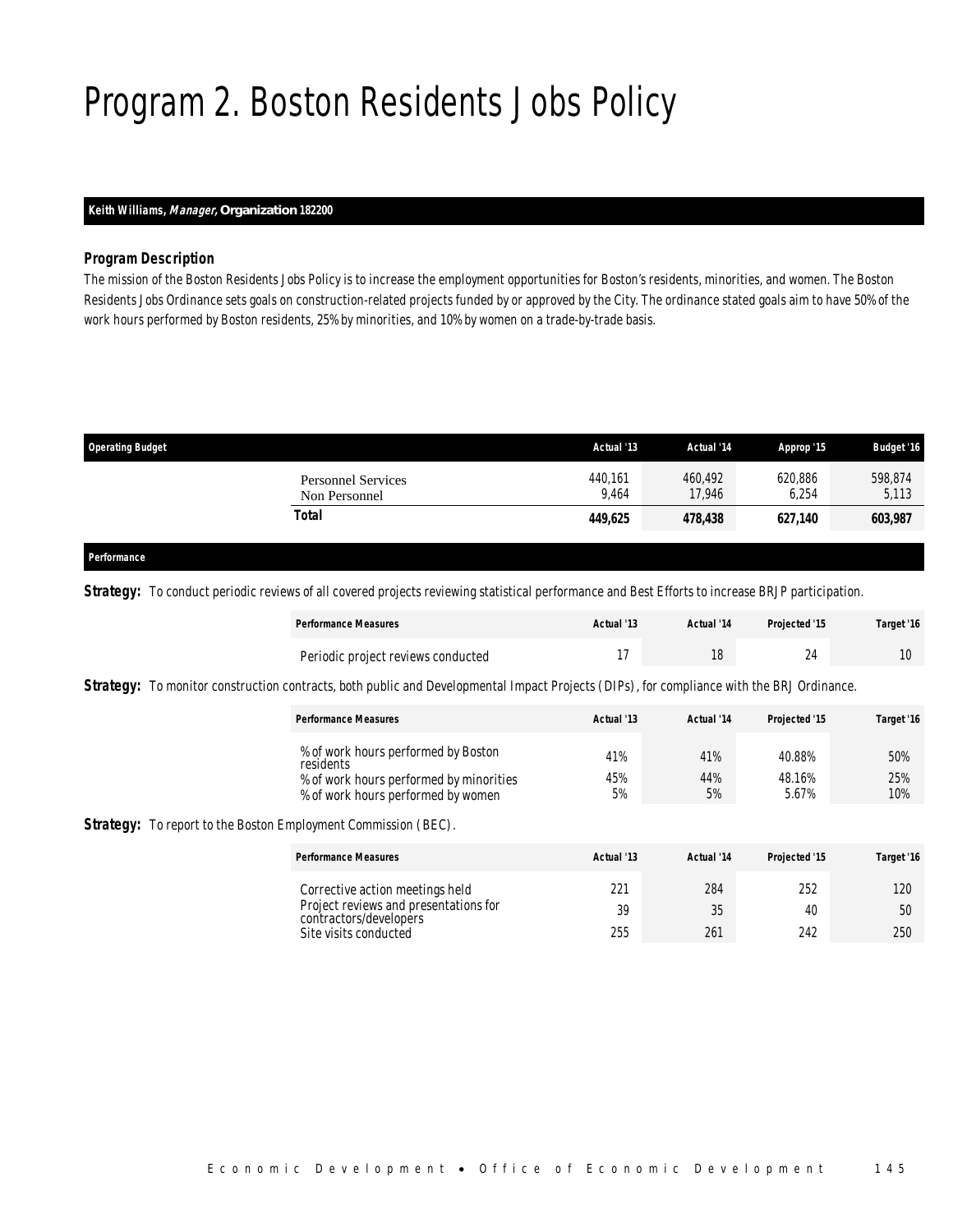## Program 3. Small & Local Business

### *Keith Williams, Manager, Organization 182300*

#### *Program Description*

The Small and Local Business Program encourages, assists, and provides opportunities for minority and women-owned businesses and small and Bostonbased businesses to participate in the City's contracting arena as well as in the broader Boston area economy. The program assists City departments to increase both the number of City contracts and the dollars awarded to those businesses on goods and services contracts and construction contracts.

| <b>Operating Budget</b>                    | Actual '13        | Actual '14       | Approp '15        | <b>Budget '16</b> |
|--------------------------------------------|-------------------|------------------|-------------------|-------------------|
| <b>Personnel Services</b><br>Non Personnel | 574,874<br>11.539 | 614,502<br>9,838 | 604,103<br>18.950 | 607,277<br>17,011 |
| Total                                      | 586,413           | 624,340          | 623,053           | 624,288           |
|                                            |                   |                  |                   |                   |
| Performance                                |                   |                  |                   |                   |

#### **Strategy:** To ensure timely certification of SLBE and MWBE applications.

| <b>Performance Measures</b>                                                                            | Actual '13 | Actual '14 | Projected '15 | Target '16 |
|--------------------------------------------------------------------------------------------------------|------------|------------|---------------|------------|
| % of applications processed within 60<br>business days<br>MWBE firms certified<br>SLBE firms certified | 73%<br>10  | 60%        | 60%           | 60%<br>20  |

*Strategy:* To increase the proportion of small, local, minority, and women owned businesses that receive City contracts.

| <b>Performance Measures</b>                                       | Actual '13 | Actual '14 | Projected '15 | Target '16 |
|-------------------------------------------------------------------|------------|------------|---------------|------------|
| MBE firms certified<br>SBE firms certified<br>WBE firms certified | 10<br>4    | 20         |               | ገፍ<br>30   |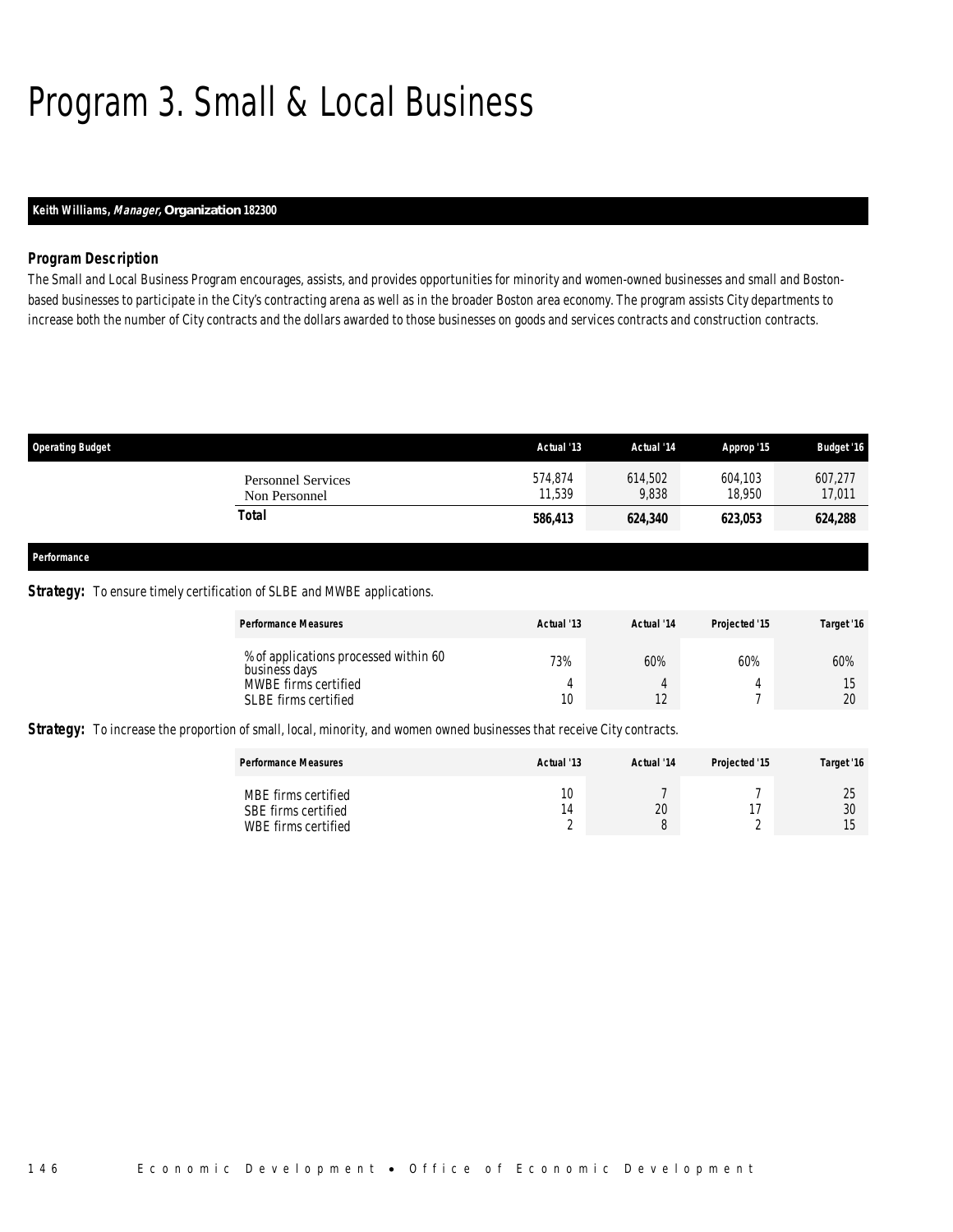## External Funds Projects

#### *EDIC*

### *Project Mission*

Funded by the Economic Development and Industrial Corporation (EDIC), this program will support the operational needs of the Office of Economic Development. This multi-year project will award the department \$500,000 each year over the next three years.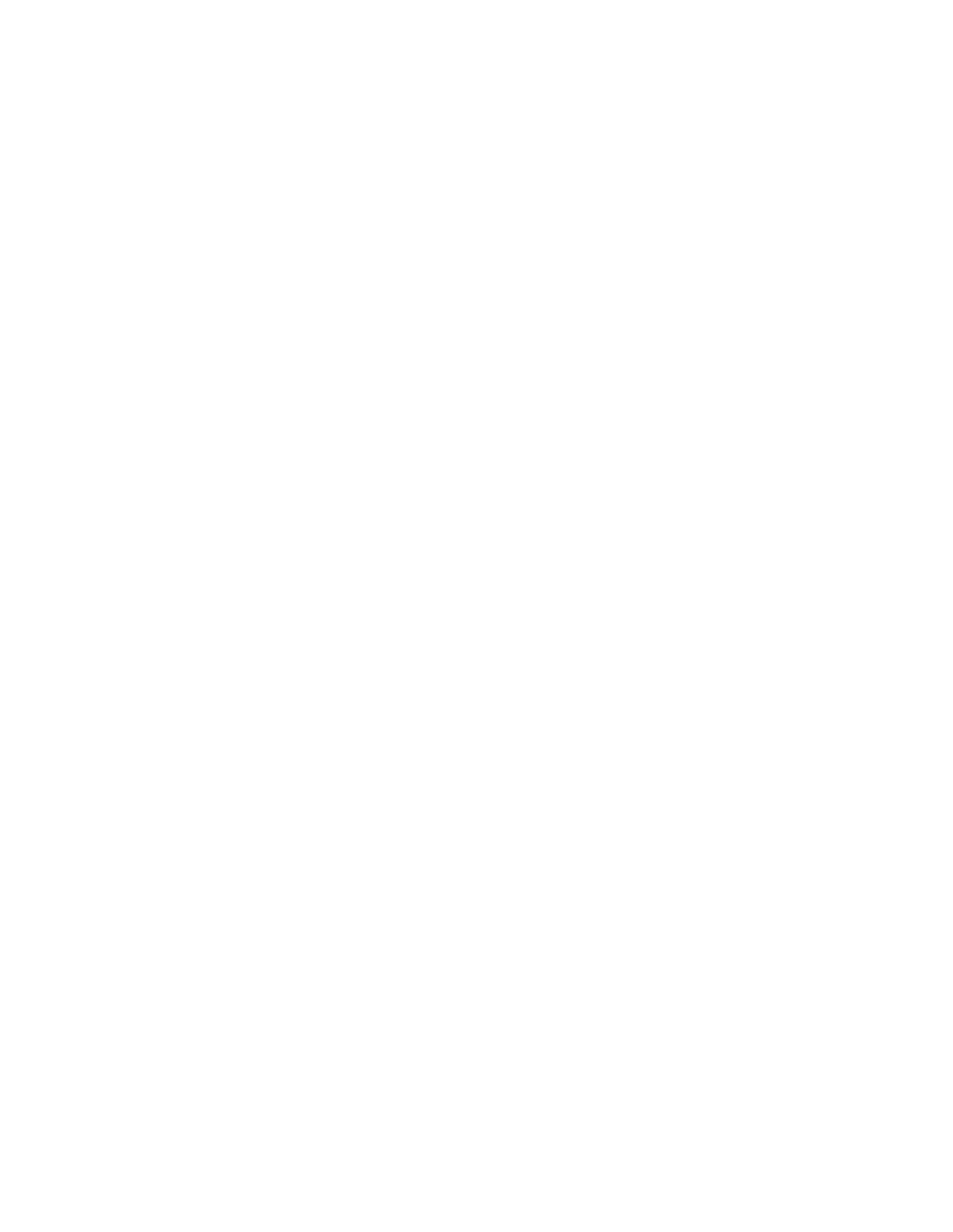# Boston Redevelopment Authority Operating Budget

### *Brian Golden, Director, Appropriation 171*

### *Department Mission*

In partnership with communities, the BRA plans Boston's future while respecting its past. We prepare our residents for new opportunities through training, human services and job creation. The BRA guides physical, social, and economic change in Boston's neighborhoods and its downtown to shape a more prosperous, comfortable, and beautiful city for all.

\*The Boston Redevelopment Authority's operating budget is not funded by the City's general fund but is included in the City's capital plan.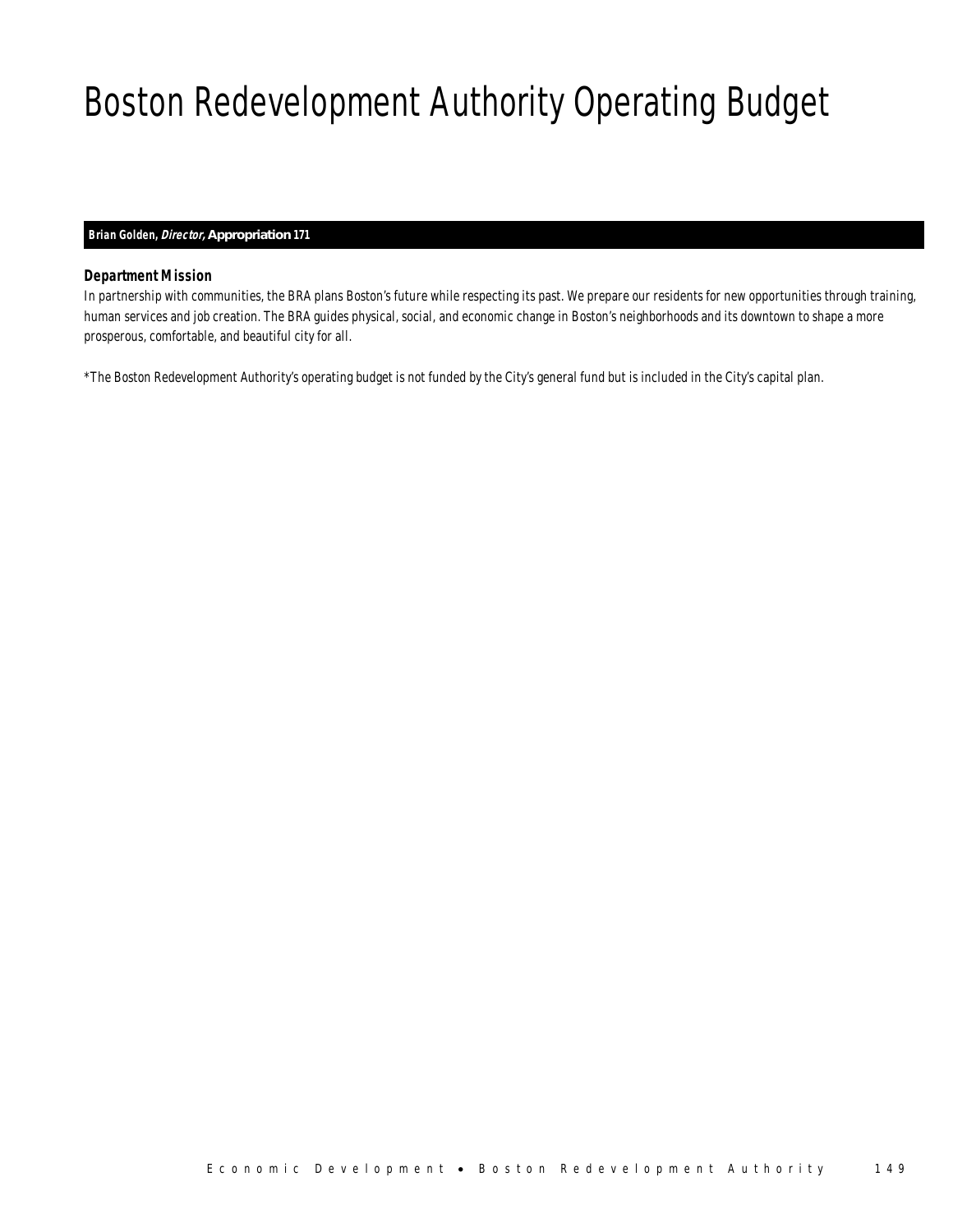# Boston Redevelopment Authority Capital Budget

### *Overview*

The Boston Redevelopment Authority, functioning as Boston's central planning organization, will continue providing in-house planning expertise and will also help leverage external resources necessary to shape Boston's future. The Capital Plan will support opportunities in the city-owned development areas such as the Charlestown Navy Yard and Boston Marine Industrial Park.

### *FY16 Major Initiatives*

- Design and construction for several pier improvement and marine infrastructure projects in the Charlestown Navy Yard and Boston Marine Industrial Park will begin.
- Design for several roadway and street lighting improvement projects in the Boston Marine Industrial Park will begin.
- The BRA is working with the Public Works Department to support design and construction of Harrison Avenue between East Berkeley Street and Herald Street, in conjunction with private partners, to provide sidewalk and roadway upgrades.

| <b>Capital Budget Expenditures</b> | Total Actual '13 | Total Actual '14 |           | <b>Estimated '15 Total Projected '16</b> |
|------------------------------------|------------------|------------------|-----------|------------------------------------------|
| Total Department                   | 3.964.631        | 3,810,551        | 3.009.891 | 8,848,145                                |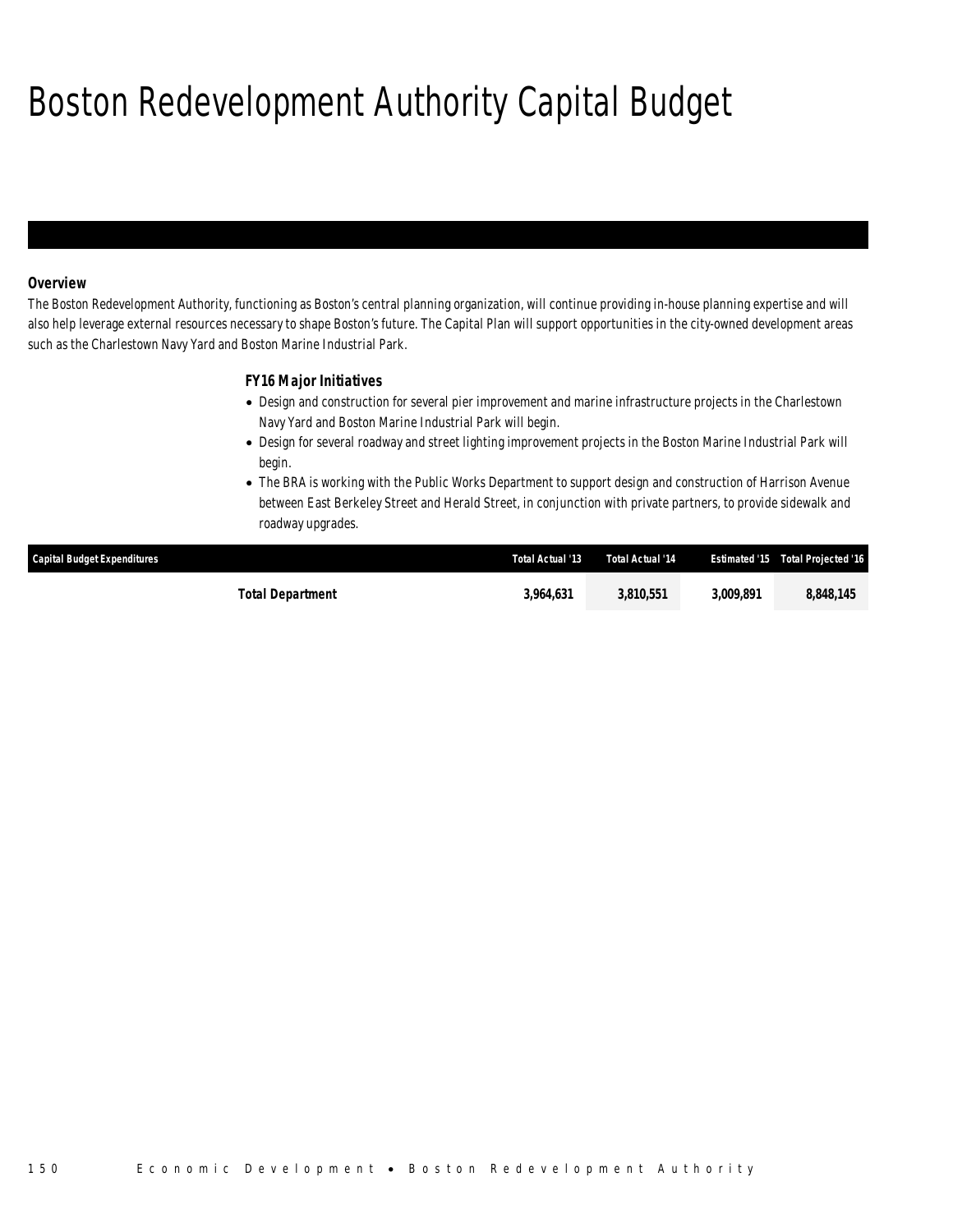#### *BMIP: BLACK FALCON AVENUE AND TERMINAL STREET*

*Project Mission*

 Resurface Black Falcon Avenue and Terminal Street. Replace sidewalk and improve street lighting. *Managing Department,* Boston Redevelopment Authority *Status,* To Be Scheduled*Location,* South Boston *Operating Impact,* No

| <b>Authorizations</b>                    |             |             |             |             |           |
|------------------------------------------|-------------|-------------|-------------|-------------|-----------|
|                                          |             |             |             | Non Capital |           |
| Source                                   | Existing    | <b>FY16</b> | Future      | Fund        | Total     |
| City Capital                             | 0           | 1,400,000   | 0           | $\theta$    | 1,400,000 |
| Grants/Other                             | 0           | 0           | 0           | 0           | 0         |
| Total                                    | 0           | 1,400,000   | $\theta$    | $\mathbf 0$ | 1,400,000 |
| <b>Expenditures (Actual and Planned)</b> |             |             |             |             |           |
|                                          | Thru        |             |             |             |           |
| Source                                   | 6/30/14     | <b>FY15</b> | <b>FY16</b> | FY17-20     | Total     |
| City Capital                             | 0           | 0           | 400,000     | 1.000.000   | 1,400,000 |
| Grants/Other                             | 0           | 0           | 0           |             | 0         |
| Total                                    | $\mathbf 0$ | 0           | 400,000     | 1,000,000   | 1,400,000 |

#### *BMIP: BULKHEAD RESTORATION ALONG FID KENNEDY AVENUE*

*Project Mission*

 Replace bulkhead along Fid Kennedy Avenue in the Boston Marine Industrial Park. *Managing Department,* Boston Redevelopment Authority *Status,* To Be Scheduled*Location,* South Boston *Operating Impact,* No

| <b>Authorizations</b>                    |             |             |               |             |           |
|------------------------------------------|-------------|-------------|---------------|-------------|-----------|
|                                          |             |             |               | Non Capital |           |
| Source                                   | Existing    | <b>FY16</b> | <b>Future</b> | Fund        | Total     |
| City Capital                             | 0           | 1,500,000   | 0             | 0           | 1,500,000 |
| Grants/Other                             |             | $\left($    | 0             |             | 0         |
| Total                                    | 0           | 1,500,000   | 0             | 0           | 1,500,000 |
| <b>Expenditures (Actual and Planned)</b> |             |             |               |             |           |
|                                          | Thru        |             |               |             |           |
| Source                                   | 6/30/14     | <b>FY15</b> | <b>FY16</b>   | FY17-20     | Total     |
| City Capital                             | 0           | 0           | 0             | 1.500.000   | 1.500.000 |
| Grants/Other                             | 0           | $\left($    | 0             |             | $\left($  |
| Total                                    | $\mathbf 0$ | $\theta$    | 0             | 1,500,000   | 1.500.000 |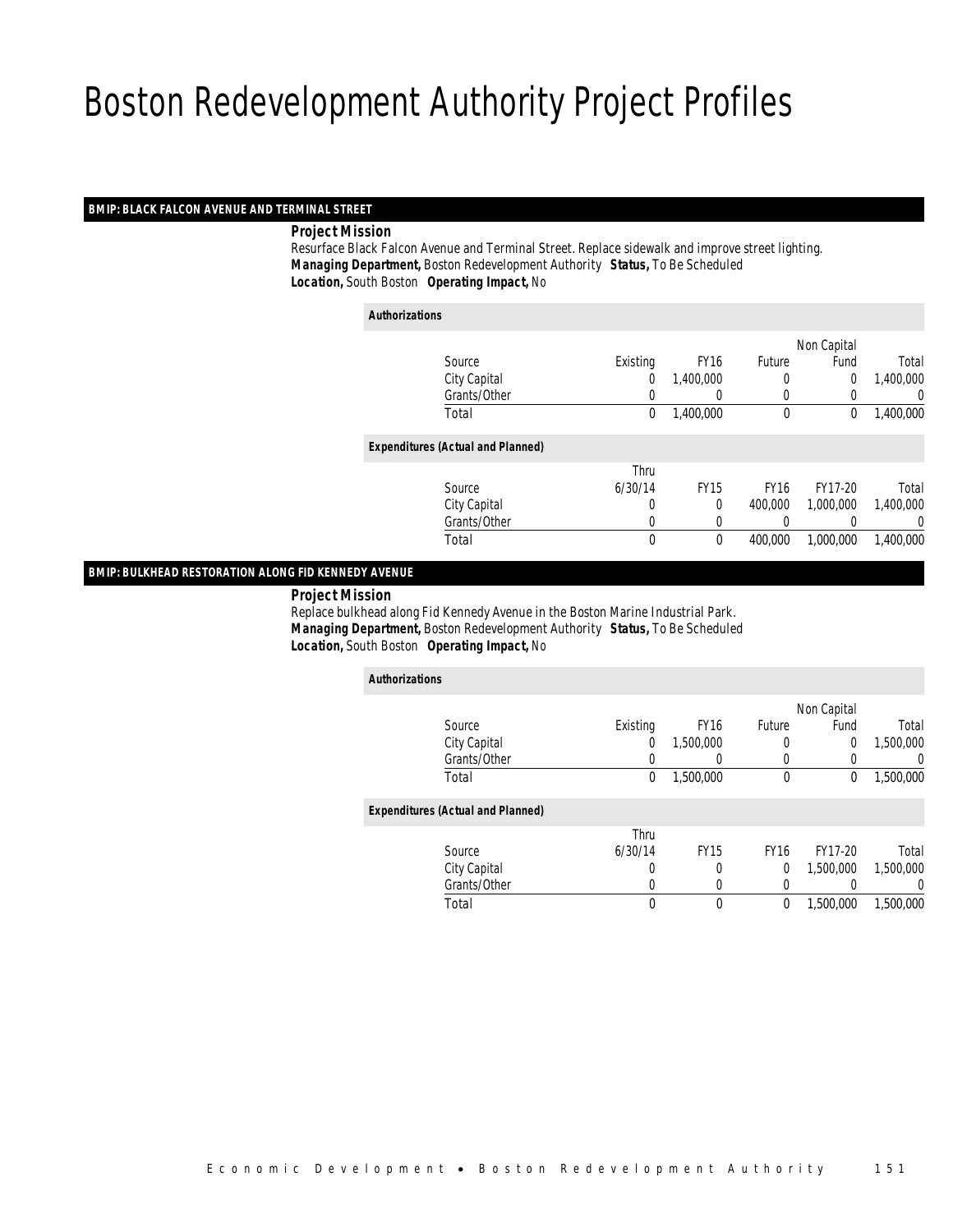#### *BMIP: DRAINAGE SYSTEM IMPROVEMENTS*

### *Project Mission*

Perform drainage system improvements. *Managing Department,* Boston Redevelopment Authority *Status,* To Be Scheduled*Location,* South Boston *Operating Impact,* No

| <b>Authorizations</b> |                                          |          |                  |             |             |                |
|-----------------------|------------------------------------------|----------|------------------|-------------|-------------|----------------|
|                       |                                          |          |                  |             | Non Capital |                |
|                       | Source                                   | Existing | FY <sub>16</sub> | Future      | Fund        | Total          |
|                       | City Capital                             | 0        | 610.000          | 0           | 0           | 610,000        |
|                       | Grants/Other                             | 0        | 0                | 0           | 0           | $\Omega$       |
|                       | Total                                    | 0        | 610,000          | 0           | 0           | 610,000        |
|                       | <b>Expenditures (Actual and Planned)</b> |          |                  |             |             |                |
|                       |                                          | Thru     |                  |             |             |                |
|                       | Source                                   | 6/30/14  | <b>FY15</b>      | <b>FY16</b> | FY17-20     | Total          |
|                       | City Capital                             | 0        | 0                | 510,000     | 100,000     | 610,000        |
|                       | Grants/Other                             | 0        | 0                | 0           | 0           | $\overline{0}$ |
|                       | Total                                    | 0        | 0                | 510,000     | 100,000     | 610,000        |

#### *BMIP: FID KENNEDY AVENUE IMPROVEMENTS*

*Project Mission* 

Install street lights and other improvements on Fid Kennedy Way from Tide Street to Dolphin Way. *Managing Department,* Boston Redevelopment Authority *Status,* New Project*Location,* South Boston *Operating Impact,* No

| <b>Authorizations</b>                    |          |             |             |             |         |
|------------------------------------------|----------|-------------|-------------|-------------|---------|
|                                          |          |             |             | Non Capital |         |
| Source                                   | Existing | <b>FY16</b> | Future      | Fund        | Total   |
| City Capital                             | 0        | 240,000     |             | $\Omega$    | 240,000 |
| Grants/Other                             |          | 0           |             |             | 0       |
| Total                                    | 0        | 240,000     | $\mathbf 0$ | $\theta$    | 240,000 |
| <b>Expenditures (Actual and Planned)</b> |          |             |             |             |         |
|                                          | Thru     |             |             |             |         |
| Source                                   | 6/30/14  | <b>FY15</b> | <b>FY16</b> | FY17-20     | Total   |
| City Capital                             | 0        | 0           | 240,000     | 0           | 240,000 |
| Grants/Other                             | 0        |             |             | O           | 0       |
| Total                                    | 0        | 0           | 240,000     | 0           | 240,000 |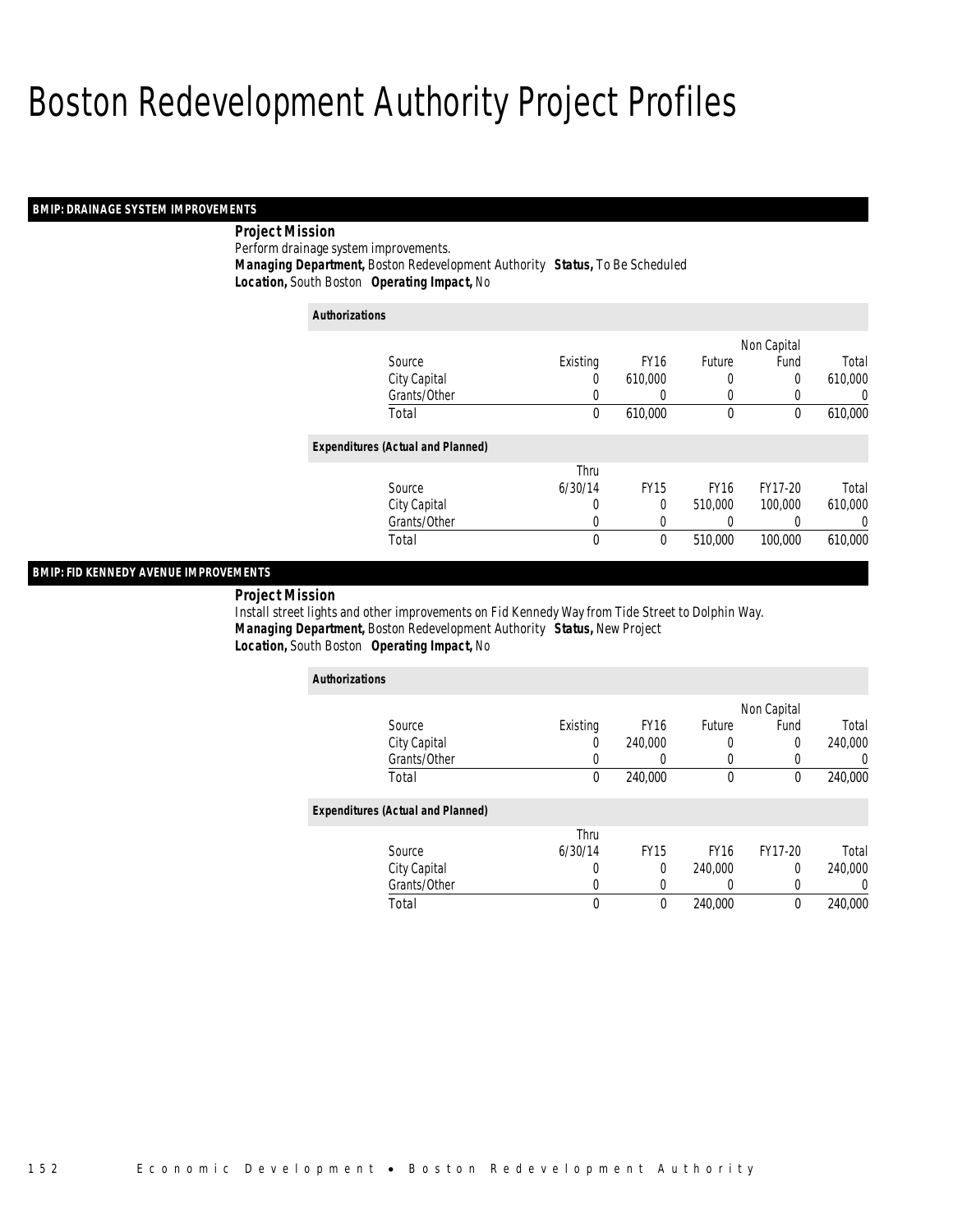### *BMIP: HARBOR STREET IMPROVEMENTS*

#### *Project Mission*

 Install new sidewalk on Harbor Street from Drydock Ave to Northern Ave. Install street lighting, drainage, regulatory signage and stripping.

*Managing Department,* Boston Redevelopment Authority *Status,* New Project*Location,* South Boston *Operating Impact,* No

#### *Authorizations*

|                                          |          |              |             | Non Capital |         |
|------------------------------------------|----------|--------------|-------------|-------------|---------|
| Source                                   | Existing | <b>FY16</b>  | Future      | Fund        | Total   |
| City Capital                             | 0        | 215,000      | 0           | 0           | 215,000 |
| Grants/Other                             |          |              |             |             | 0       |
| Total                                    | 0        | 215,000      | $\mathbf 0$ | 0           | 215,000 |
| <b>Expenditures (Actual and Planned)</b> |          |              |             |             |         |
|                                          | Thru     |              |             |             |         |
| Source                                   | 6/30/14  | <b>FY15</b>  | <b>FY16</b> | FY17-20     | Total   |
| City Capital                             | 0        | $\theta$     | 215,000     | $\Omega$    | 215,000 |
| Grants/Other                             | 0        |              |             |             | 0       |
| Total                                    | 0        | $\mathbf{0}$ | 215,000     | 0           | 215,000 |
|                                          |          |              |             |             |         |

### *BMIP: PIER 5 / DRYDOCK 4 IMPROVEMENTS*

 *Project Mission* Pier and drydock repairs. *Managing Department,* Boston Redevelopment Authority *Status,* In Design*Location,* South Boston *Operating Impact,* No

| <b>Authorizations</b> |                                          |          |             |             |             |         |
|-----------------------|------------------------------------------|----------|-------------|-------------|-------------|---------|
|                       |                                          |          |             |             | Non Capital |         |
|                       | Source                                   | Existing | <b>FY16</b> | Future      | Fund        | Total   |
|                       | City Capital                             | 100,000  | 875,000     |             | 0           | 975,000 |
|                       | Grants/Other                             | 0        |             | $\Omega$    |             | 0       |
|                       | Total                                    | 100,000  | 875,000     | 0           | $\theta$    | 975,000 |
|                       | <b>Expenditures (Actual and Planned)</b> |          |             |             |             |         |
|                       |                                          | Thru     |             |             |             |         |
|                       | Source                                   | 6/30/14  | <b>FY15</b> | <b>FY16</b> | FY17-20     | Total   |
|                       | City Capital                             | 0        | $\Omega$    | 200,000     | 775,000     | 975,000 |
|                       | Grants/Other                             | 0        |             |             |             | 0       |
|                       | Total                                    | 0        | $\theta$    | 200,000     | 775,000     | 975,000 |
|                       |                                          |          |             |             |             |         |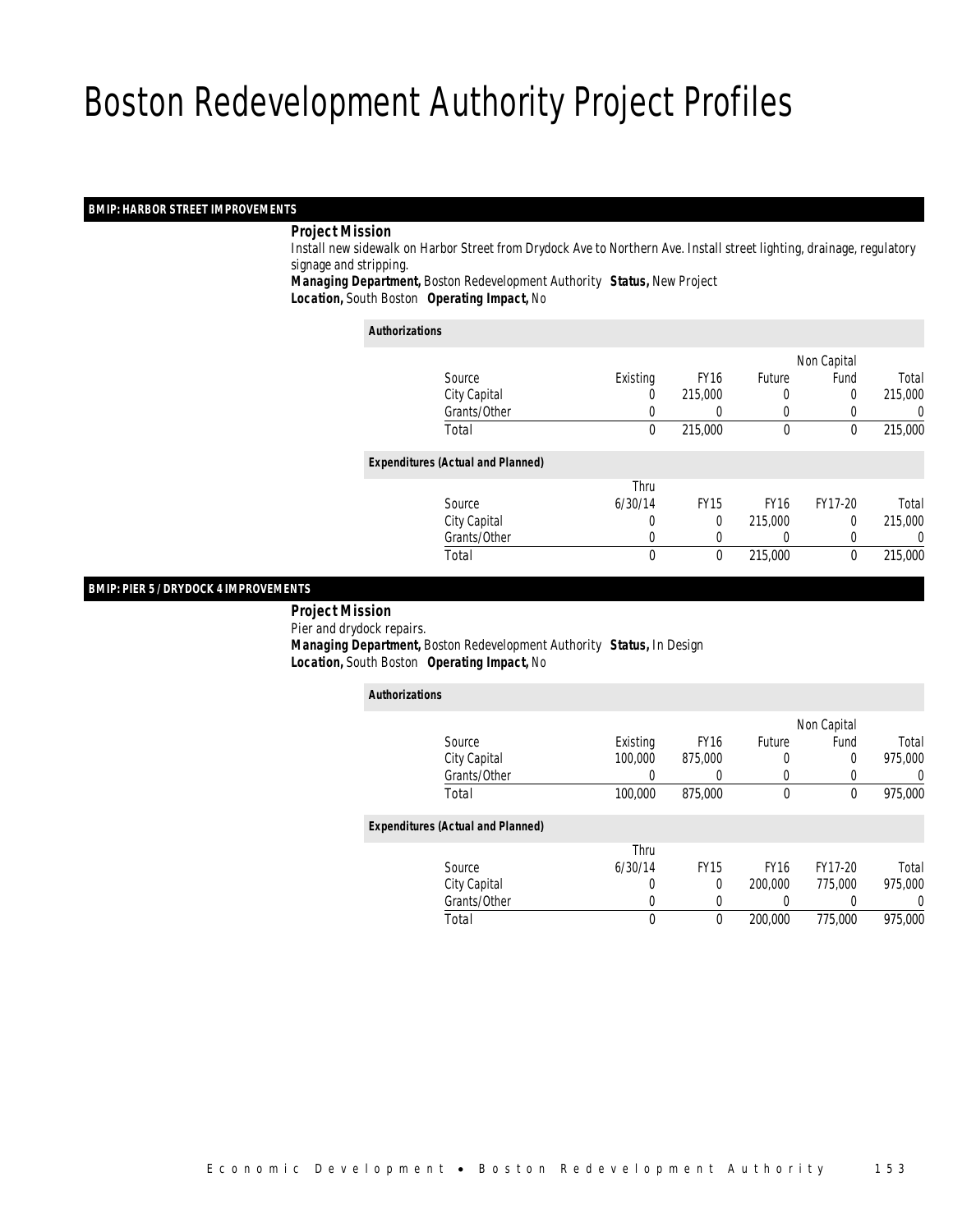#### *BMIP: PIER 5 COFFERDAM SHEET PILING REPAIRS*

#### *Project Mission*

Repairs to cofferdam sheet piling on the outbound section of Pier 5. *Managing Department,* Boston Redevelopment Authority *Status,* New Project*Location,* South Boston *Operating Impact,* No

| <b>Authorizations</b> |                                          |             |                  |             |             |         |
|-----------------------|------------------------------------------|-------------|------------------|-------------|-------------|---------|
|                       |                                          |             |                  |             | Non Capital |         |
|                       | Source                                   | Existing    | FY <sub>16</sub> | Future      | Fund        | Total   |
|                       | City Capital                             | 0           | 600,000          | 0           | $\mathbf 0$ | 600,000 |
|                       | Grants/Other                             | 0           | 0                | 0           | 0           | 0       |
|                       | Total                                    | 0           | 600,000          | $\mathbf 0$ | 0           | 600,000 |
|                       | <b>Expenditures (Actual and Planned)</b> |             |                  |             |             |         |
|                       |                                          | Thru        |                  |             |             |         |
|                       | Source                                   | 6/30/14     | <b>FY15</b>      | <b>FY16</b> | FY17-20     | Total   |
|                       | City Capital                             | 0           | 0                | 400,000     | 200,000     | 600,000 |
|                       | Grants/Other                             | 0           | 0                | 0           |             | 0       |
|                       | Total                                    | $\mathbf 0$ | $\theta$         | 400,000     | 200,000     | 600,000 |

### *BMIP: SOUTH AND EAST JETTY REPAIRS*

 *Project Mission* Repair area adjacent to the bulkhead and around the jetties. *Managing Department,* Boston Redevelopment Authority *Status,* In Construction*Location,* South Boston *Operating Impact,* No

| <b>Authorizations</b>                    |          |             |             |             |         |
|------------------------------------------|----------|-------------|-------------|-------------|---------|
|                                          |          |             |             | Non Capital |         |
| Source                                   | Existing | <b>FY16</b> | Future      | Fund        | Total   |
| City Capital                             | 800,000  | 0           | 0           | 0           | 800,000 |
| Grants/Other                             |          | 0           | 0           | 0           |         |
| Total                                    | 800,000  | 0           | 0           | 0           | 800,000 |
| <b>Expenditures (Actual and Planned)</b> |          |             |             |             |         |
|                                          | Thru     |             |             |             |         |
| Source                                   | 6/30/14  | <b>FY15</b> | <b>FY16</b> | FY17-20     | Total   |
| City Capital                             | 0        | 350,000     | 450,000     | 0           | 800,000 |
| Grants/Other                             |          | O           | 0           | 0           |         |
| Total                                    | $\theta$ | 350,000     | 450,000     | 0           | 800,000 |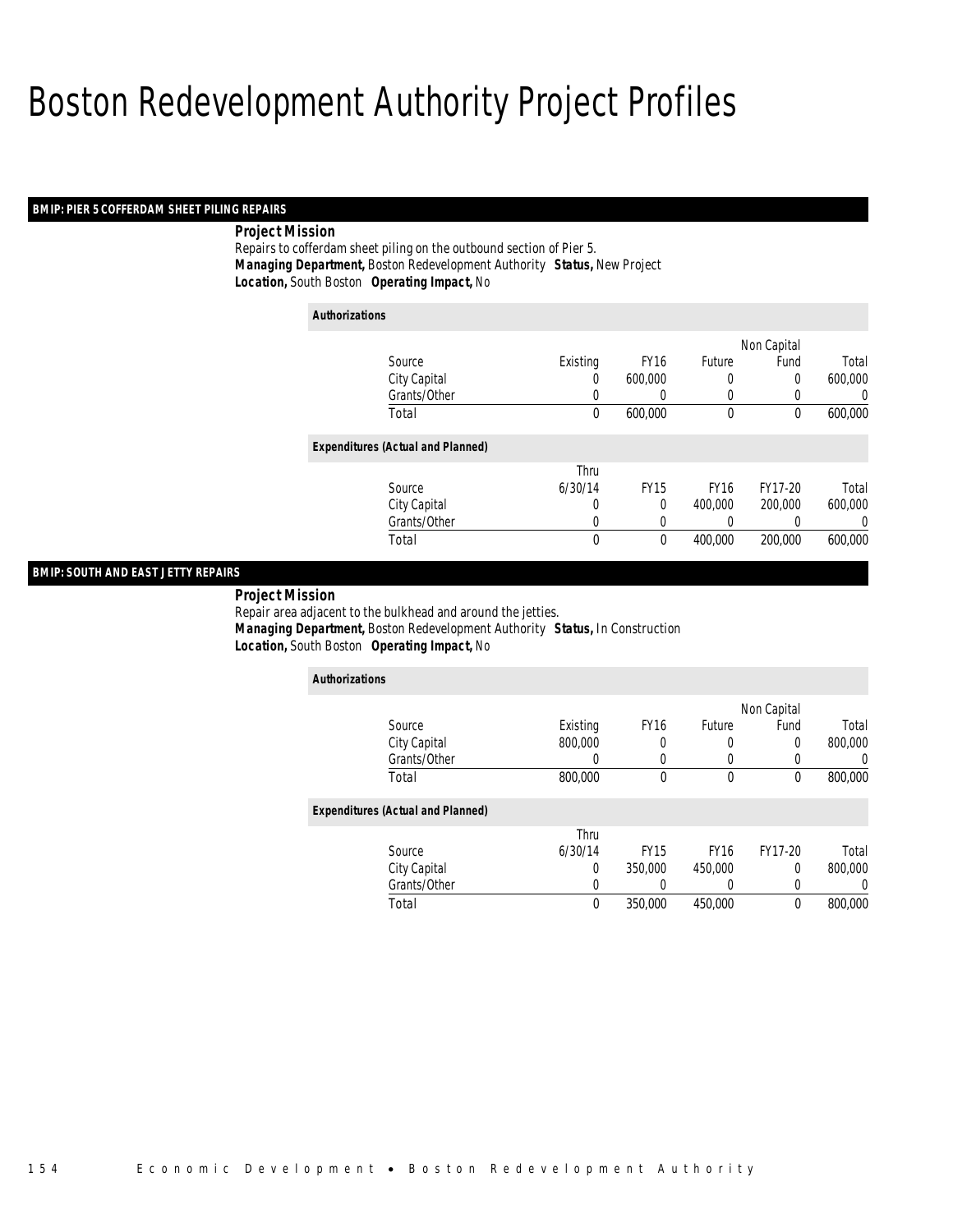#### *BMIP: TIDE STREET IMPROVEMENTS*

#### *Project Mission*

 Roadway improvements including sidewalk reconstruction, roadway repaving, and new street lighting. *Managing Department,* Boston Redevelopment Authority *Status,* To Be Scheduled*Location,* South Boston *Operating Impact,* No

| <b>Authorizations</b> |                                          |          |             |             |             |         |
|-----------------------|------------------------------------------|----------|-------------|-------------|-------------|---------|
|                       |                                          |          |             |             | Non Capital |         |
|                       | Source                                   | Existing | <b>FY16</b> | Future      | Fund        | Total   |
|                       | City Capital                             | 0        | 330,000     | 0           | 0           | 330,000 |
|                       | Grants/Other                             | 0        |             | $\left($    |             | 0       |
|                       | Total                                    | 0        | 330,000     | $\mathbf 0$ | 0           | 330,000 |
|                       | <b>Expenditures (Actual and Planned)</b> |          |             |             |             |         |
|                       |                                          | Thru     |             |             |             |         |
|                       | Source                                   | 6/30/14  | <b>FY15</b> | <b>FY16</b> | FY17-20     | Total   |
|                       | City Capital                             | 0        | $\theta$    | 230,000     | 100,000     | 330,000 |
|                       | Grants/Other                             | 0        |             |             |             | 0       |
|                       | Total                                    | 0        | $\theta$    | 230,000     | 100,000     | 330,000 |
|                       |                                          |          |             |             |             |         |

#### *BMIP: WHARF 8 BULKHEAD REHABILITATION*

*Project Mission*

 Replace the existing bulkhead. *Managing Department,* Boston Redevelopment Authority *Status,* In Construction*Location,* South Boston *Operating Impact,* No

| <b>Authorizations</b>                    |           |             |             |             |           |
|------------------------------------------|-----------|-------------|-------------|-------------|-----------|
|                                          |           |             |             | Non Capital |           |
| Source                                   | Existing  | <b>FY16</b> | Future      | Fund        | Total     |
| City Capital                             | 2.000.000 | 0           | 0           | 0           | 2.000.000 |
| Grants/Other                             | 0         | 0           | 0           |             | 0         |
| Total                                    | 2,000,000 | $\theta$    | 0           | 0           | 2,000,000 |
| <b>Expenditures (Actual and Planned)</b> |           |             |             |             |           |
|                                          | Thru      |             |             |             |           |
| Source                                   | 6/30/14   | <b>FY15</b> | <b>FY16</b> | FY17-20     | Total     |
| City Capital                             | 121.855   | 1.600.000   | 278,145     | 0           | 2.000.000 |
| Grants/Other                             | 0         |             | 0           | 0           | 0         |
| Total                                    | 121.855   | 1,600,000   | 278,145     | 0           | 2.000.000 |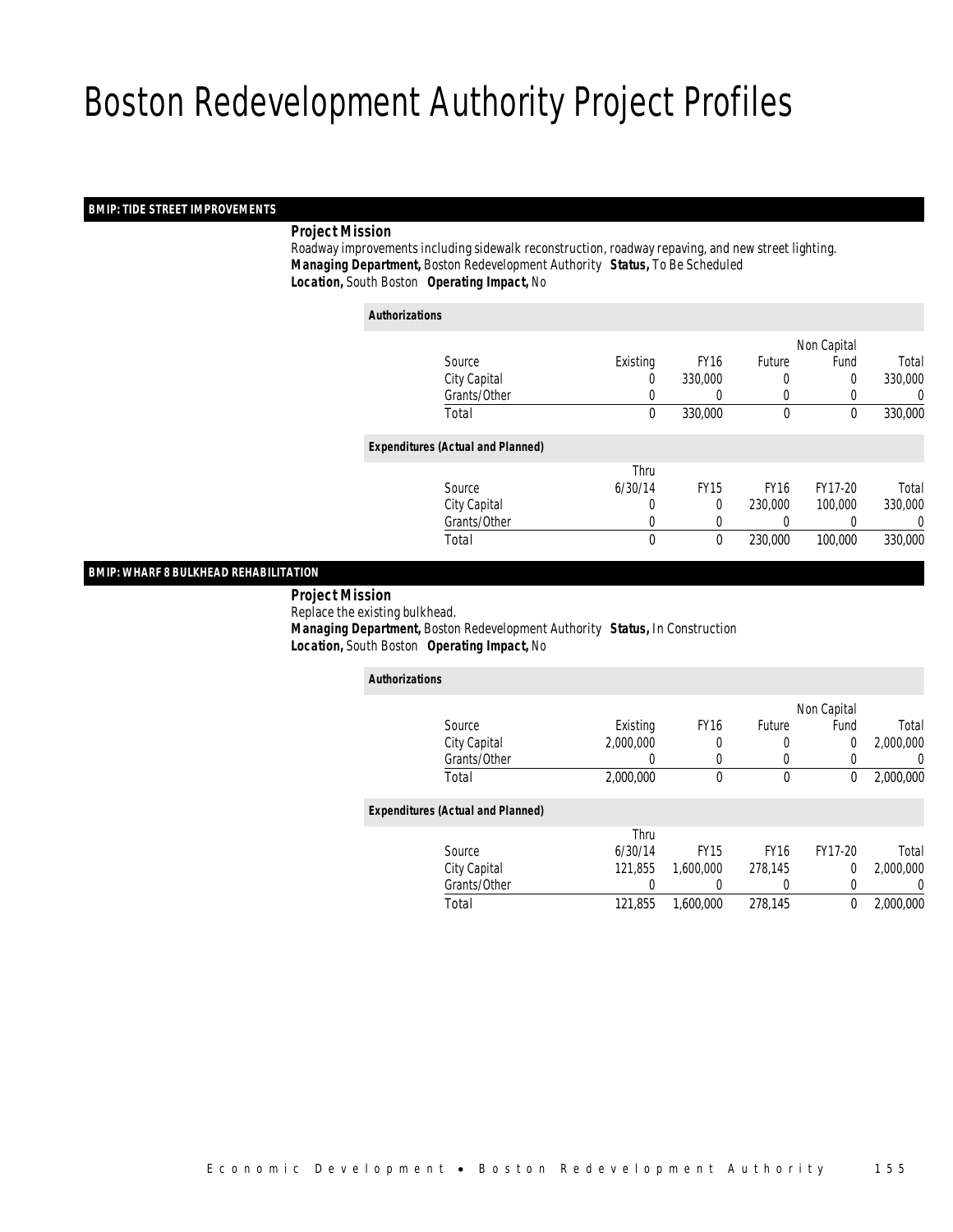#### *CITY HALL PLAZA IMPROVEMENTS*

#### *Project Mission*

Design services for select construction projects on City Hall Plaza. *Managing Department,* Capital Construction *Status,* New Project*Location,* Government Center/Faneuil Hall *Operating Impact,* No

| <b>Authorizations</b>                    |             |             |             |             |         |
|------------------------------------------|-------------|-------------|-------------|-------------|---------|
|                                          |             |             |             | Non Capital |         |
| Source                                   | Existing    | <b>FY16</b> | Future      | Fund        | Total   |
| City Capital                             | 0           | 500,000     | 0           | 0           | 500,000 |
| Grants/Other                             |             | 0           | 0           | 0           | 0       |
| Total                                    | 0           | 500,000     | 0           | $\theta$    | 500,000 |
| <b>Expenditures (Actual and Planned)</b> |             |             |             |             |         |
|                                          | Thru        |             |             |             |         |
| Source                                   | 6/30/14     | <b>FY15</b> | <b>FY16</b> | FY17-20     | Total   |
| City Capital                             | 0           | 0           | 250,000     | 250,000     | 500,000 |
| Grants/Other                             | 0           | 0           | 0           | 0           | 0       |
| Total                                    | $\mathbf 0$ | 0           | 250,000     | 250,000     | 500,000 |

### *CNY: DRYDOCK 5 MARITIME IMPROVEMENTS*

*Project Mission* 

Design services for maritime improvements to Drydock 5 to support vessel docking. *Managing Department,* Boston Redevelopment Authority *Status,* To Be Scheduled*Location,* Charlestown *Operating Impact,* No

| <b>Authorizations</b>                    |          |             |             |             |         |
|------------------------------------------|----------|-------------|-------------|-------------|---------|
|                                          |          |             |             | Non Capital |         |
| Source                                   | Existing | <b>FY16</b> | Future      | Fund        | Total   |
| City Capital                             | 0        | 155,000     | 0           | 0           | 155,000 |
| Grants/Other                             |          |             | 0           | 0           | 0       |
| Total                                    | 0        | 155,000     | $\mathbf 0$ | 0           | 155,000 |
| <b>Expenditures (Actual and Planned)</b> |          |             |             |             |         |
|                                          | Thru     |             |             |             |         |
| Source                                   | 6/30/14  | <b>FY15</b> | <b>FY16</b> | FY17-20     | Total   |
| City Capital                             | 0        | $\Omega$    | 155,000     | 0           | 155,000 |
| Grants/Other                             | 0        | 0           | 0           | 0           | 0       |
| Total                                    | 0        | 0           | 155,000     | 0           | 155,000 |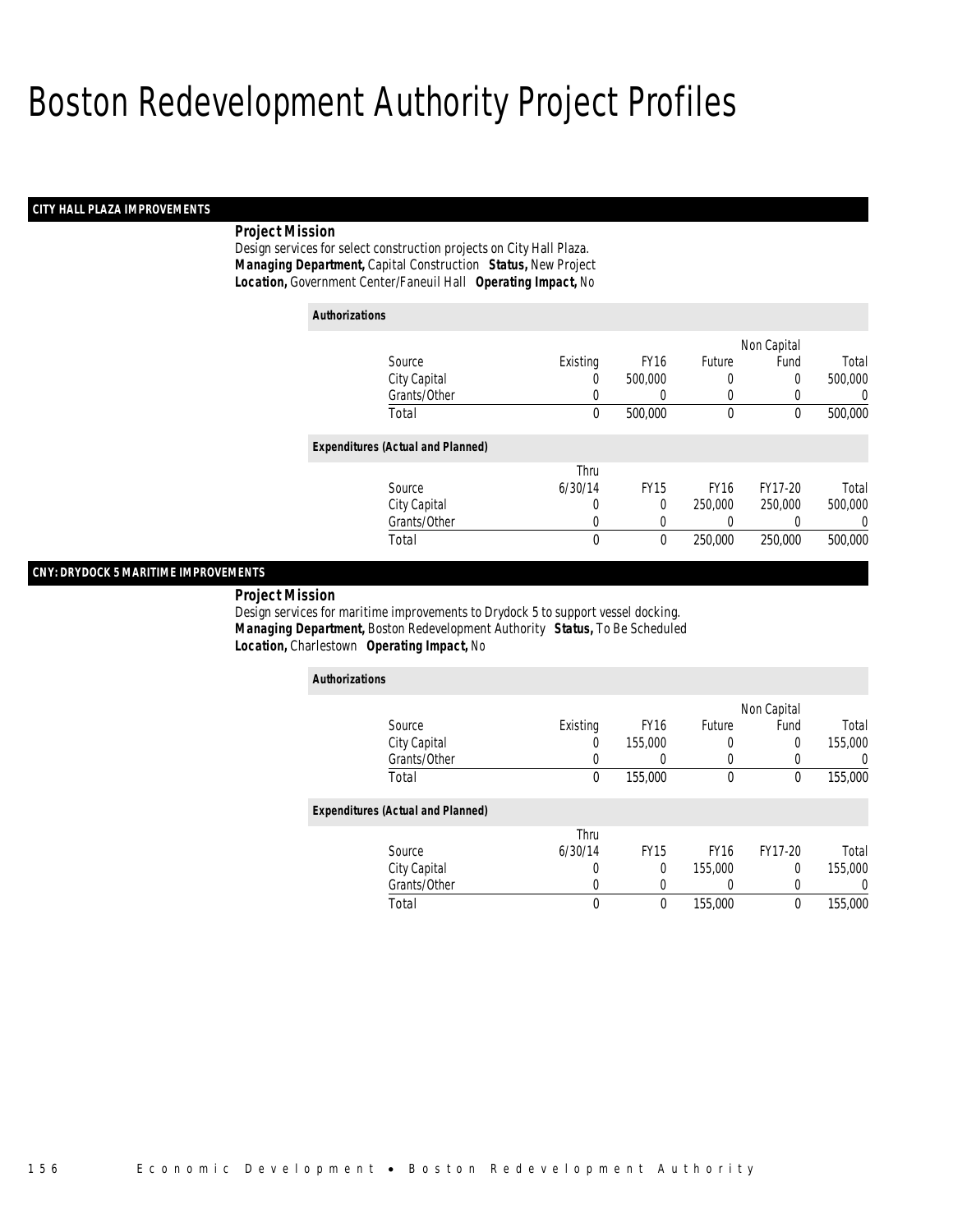#### *CNY: PIER 11 FENDER SYSTEM IMPROVEMENTS*

#### *Project Mission*

Install new fender piles and wales at Pier 11.

*Managing Department,* Boston Redevelopment Authority *Status,* To Be Scheduled

*Location,* Charlestown *Operating Impact,* No

| <b>Authorizations</b>                    |          |             |             |                  |         |
|------------------------------------------|----------|-------------|-------------|------------------|---------|
|                                          |          |             |             | Non Capital      |         |
| Source                                   | Existing | <b>FY16</b> | Future      | Fund             | Total   |
| City Capital                             | 375,000  |             | 0           | 0                | 375,000 |
| Grants/Other                             | 0        | 0           | $\left($    | $\left( \right)$ | 0       |
| Total                                    | 375,000  | $\theta$    | $\mathbf 0$ | 0                | 375,000 |
| <b>Expenditures (Actual and Planned)</b> |          |             |             |                  |         |
|                                          | Thru     |             |             |                  |         |
| Source                                   | 6/30/14  | <b>FY15</b> | <b>FY16</b> | FY17-20          | Total   |
| City Capital                             | 0        | $\Omega$    | 325,000     | 50,000           | 375,000 |
| Grants/Other                             | 0        |             |             |                  | 0       |
| Total                                    | 0        | 0           | 325,000     | 50,000           | 375,000 |

### *CNY: PIER 4 IMPROVEMENTS*

#### *Project Mission*

 Design and install pier infrastructure improvements at Pier 4 at the Charlestown Navy Yard. External marine facility construction funding anticipated.

*Managing Department,* Boston Redevelopment Authority *Status,* In Design*Location,* Charlestown *Operating Impact,* No

| <b>Authorizations</b>                    |              |          |             |             |             |           |
|------------------------------------------|--------------|----------|-------------|-------------|-------------|-----------|
|                                          |              |          |             |             | Non Capital |           |
| Source                                   |              | Existing | <b>FY16</b> | Future      | Fund        | Total     |
| City Capital                             |              | 627,500  | 300,000     | 0           | 0           | 927.500   |
|                                          | Grants/Other | 0        | 0           | 0           | 1,583,500   | 1,583,500 |
| Total                                    |              | 627,500  | 300,000     | 0           | 1,583,500   | 2,511,000 |
| <b>Expenditures (Actual and Planned)</b> |              |          |             |             |             |           |
|                                          |              | Thru     |             |             |             |           |
| Source                                   |              | 6/30/14  | <b>FY15</b> | <b>FY16</b> | FY17-20     | Total     |
| City Capital                             |              | 82.608   | 0           | 200,000     | 644.892     | 927.500   |
|                                          | Grants/Other | 0        | 0           | 0           | 0           | 0         |
| Total                                    |              | 82,608   | $\theta$    | 200,000     | 644.892     | 927,500   |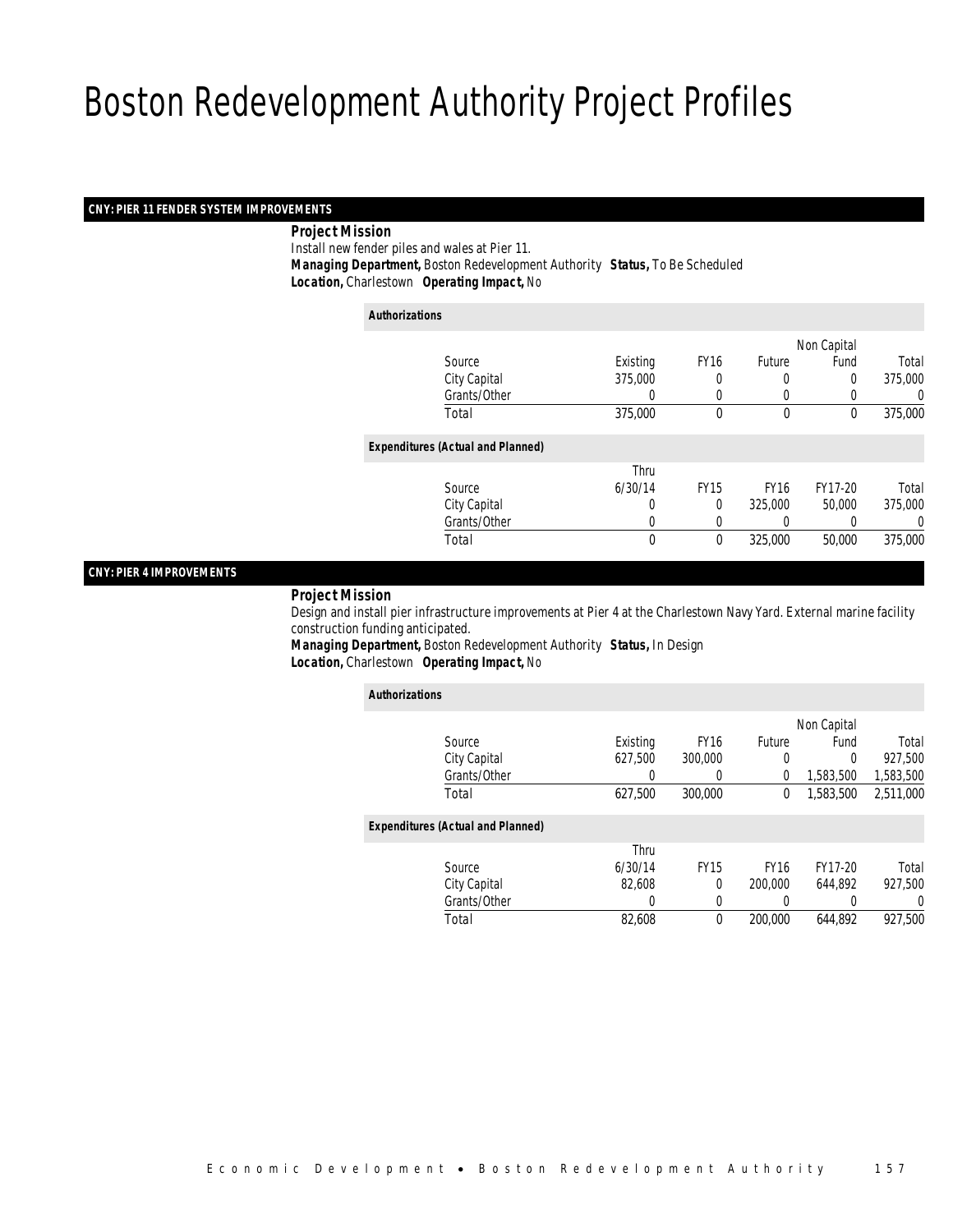#### *CNY: SHIPYARD PARK PUBLIC FOUNTAIN*

### *Project Mission*

Replace fountain pump system and gratings. *Managing Department,* Boston Redevelopment Authority *Status,* In Design*Location,* Charlestown *Operating Impact,* No

| <b>Authorizations</b> |                                          |          |             |              |             |                |
|-----------------------|------------------------------------------|----------|-------------|--------------|-------------|----------------|
|                       |                                          |          |             |              | Non Capital |                |
|                       | Source                                   | Existing | <b>FY16</b> | Future       | Fund        | Total          |
|                       | City Capital                             | 195,000  | 0           | 0            | 0           | 195,000        |
|                       | Grants/Other                             | 0        | 0           | 0            | 0           | $\overline{0}$ |
|                       | Total                                    | 195,000  | 0           | $\mathbf{0}$ | $\theta$    | 195,000        |
|                       | <b>Expenditures (Actual and Planned)</b> |          |             |              |             |                |
|                       |                                          | Thru     |             |              |             |                |
|                       | Source                                   | 6/30/14  | <b>FY15</b> | <b>FY16</b>  | FY17-20     | Total          |
|                       | City Capital                             | $\left($ | 0           | 195,000      | 0           | 195,000        |
|                       | Grants/Other                             | 0        | 0           | 0            | 0           | 0              |
|                       | Total                                    | 0        | 0           | 195,000      | $\theta$    | 195,000        |

### *EAST BOSTON GREENWAY*

*Project Mission* 

Design and construction for the final segment of the East Boston Greenway. *Managing Department,* Boston Redevelopment Authority *Status,* In Design*Location,* East Boston *Operating Impact,* No

| <b>Authorizations</b>                    |           |             |             |             |           |
|------------------------------------------|-----------|-------------|-------------|-------------|-----------|
|                                          |           |             |             | Non Capital |           |
| Source                                   | Existing  | <b>FY16</b> | Future      | Fund        | Total     |
| City Capital                             | 1.370.000 |             | 0           | 0           | 1,370,000 |
| Grants/Other                             | 0         |             |             | 0           |           |
| Total                                    | 1,370,000 | $\theta$    | 0           | 0           | 1,370,000 |
| <b>Expenditures (Actual and Planned)</b> |           |             |             |             |           |
|                                          | Thru      |             |             |             |           |
| Source                                   | 6/30/14   | <b>FY15</b> | <b>FY16</b> | FY17-20     | Total     |
| City Capital                             | 96.823    | 100,000     | 900.000     | 273.177     | 1,370,000 |
| Grants/Other                             | 0         |             |             | 0           |           |
| Total                                    | 96.823    | 100,000     | 900.000     | 273.177     | 1.370.000 |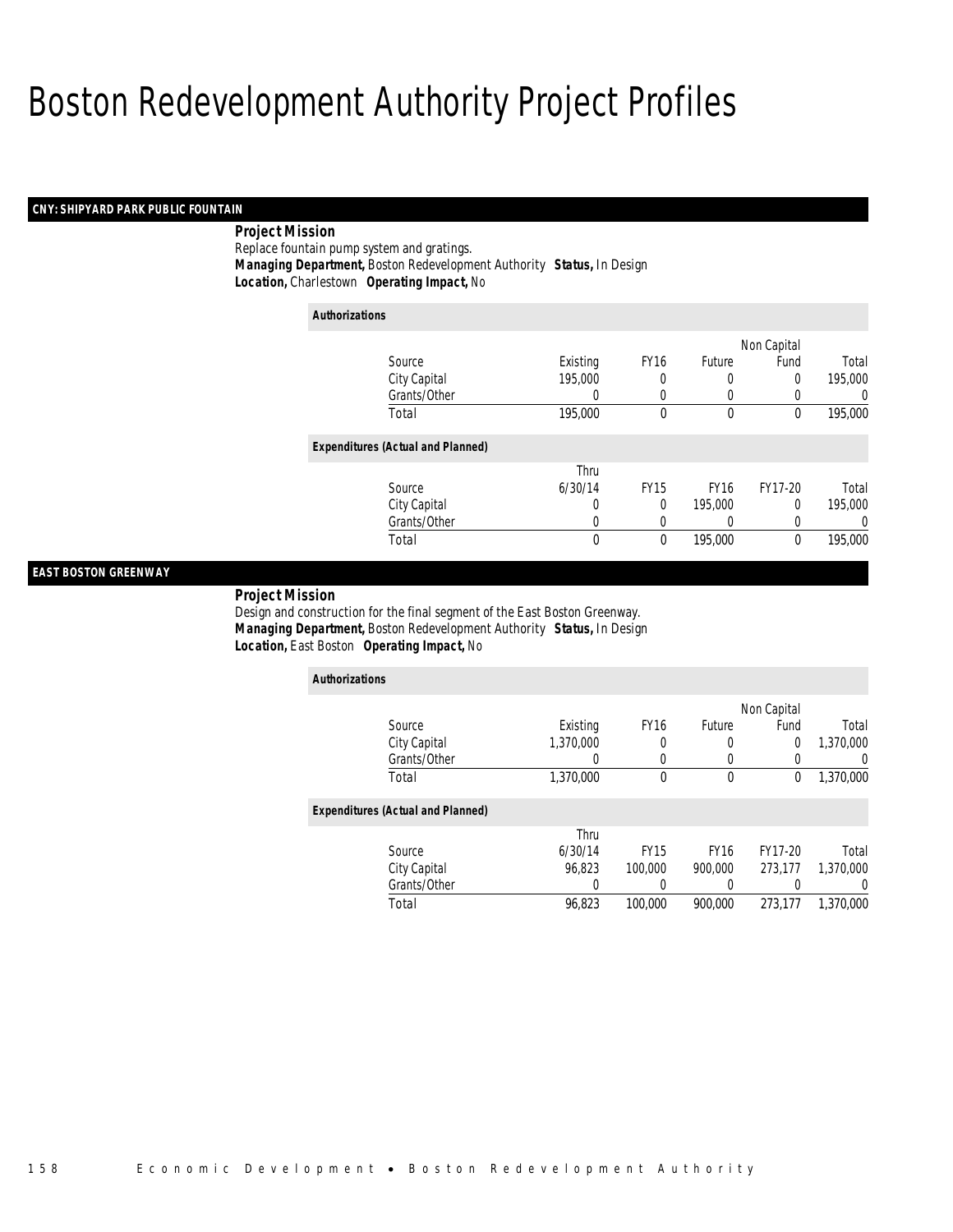#### *HARRISON AVENUE IMPROVEMENTS*

#### *Project Mission*

 Road reconstruction improvements to Harrison Avenue between East Berkeley Street and Herald Street. *Managing Department,* Public Works Department *Status,* In Design*Location,* South End *Operating Impact,* No

*Authorizations*

|                                          |              |             |               | Non Capital    |           |
|------------------------------------------|--------------|-------------|---------------|----------------|-----------|
| Source                                   | Existing     | <b>FY16</b> | <b>Future</b> | Fund           | Total     |
| City Capital                             | 3,820,000    |             | 0             | $\overline{0}$ | 3,820,000 |
| Grants/Other                             | 0            | 0           | $\left($      |                | 0         |
| Total                                    | 3,820,000    | $\theta$    | 0             | 0              | 3,820,000 |
| <b>Expenditures (Actual and Planned)</b> |              |             |               |                |           |
|                                          |              |             |               |                |           |
|                                          | Thru         |             |               |                |           |
| Source                                   | 6/30/14      | <b>FY15</b> | <b>FY16</b>   | FY17-20        | Total     |
| City Capital                             | 0            | $\Omega$    | 250,000       | 3.570.000      | 3,820,000 |
| Grants/Other                             |              |             |               |                | 0         |
| Total                                    | $\mathbf{0}$ | 0           | 250,000       | 3,570,000      | 3,820,000 |
|                                          |              |             |               |                |           |

### *MT. VERNON STREET DESIGN*

#### *Project Mission*

 Preliminary design services to bring design to a complete street standard with a cycle track including but not limited to reconstruction of roadway and sidewalk.

*Managing Department,* Boston Redevelopment Authority *Status,* In Design*Location,* Dorchester *Operating Impact,* No

| <b>Authorizations</b>                    |              |          |             |             |                  |          |
|------------------------------------------|--------------|----------|-------------|-------------|------------------|----------|
|                                          |              |          |             |             | Non Capital      |          |
| Source                                   |              | Existing | <b>FY16</b> | Future      | Fund             | Total    |
|                                          | City Capital | 500,000  | 0           | 0           | 0                | 500,000  |
|                                          | Grants/Other | 0        | 0           | 0           |                  | 0        |
| Total                                    |              | 500,000  | $\Omega$    | $\mathbf 0$ | $^{0}$           | 500,000  |
| <b>Expenditures (Actual and Planned)</b> |              |          |             |             |                  |          |
|                                          |              | Thru     |             |             |                  |          |
| Source                                   |              | 6/30/14  | <b>FY15</b> | <b>FY16</b> | FY17-20          | Total    |
|                                          | City Capital | 17.234   | 250,000     | 100,000     | 132.766          | 500,000  |
|                                          | Grants/Other | 0        |             | 0           | $\left( \right)$ | $\left($ |
| Total                                    |              | 17,234   | 250,000     | 100,000     | 132.766          | 500,000  |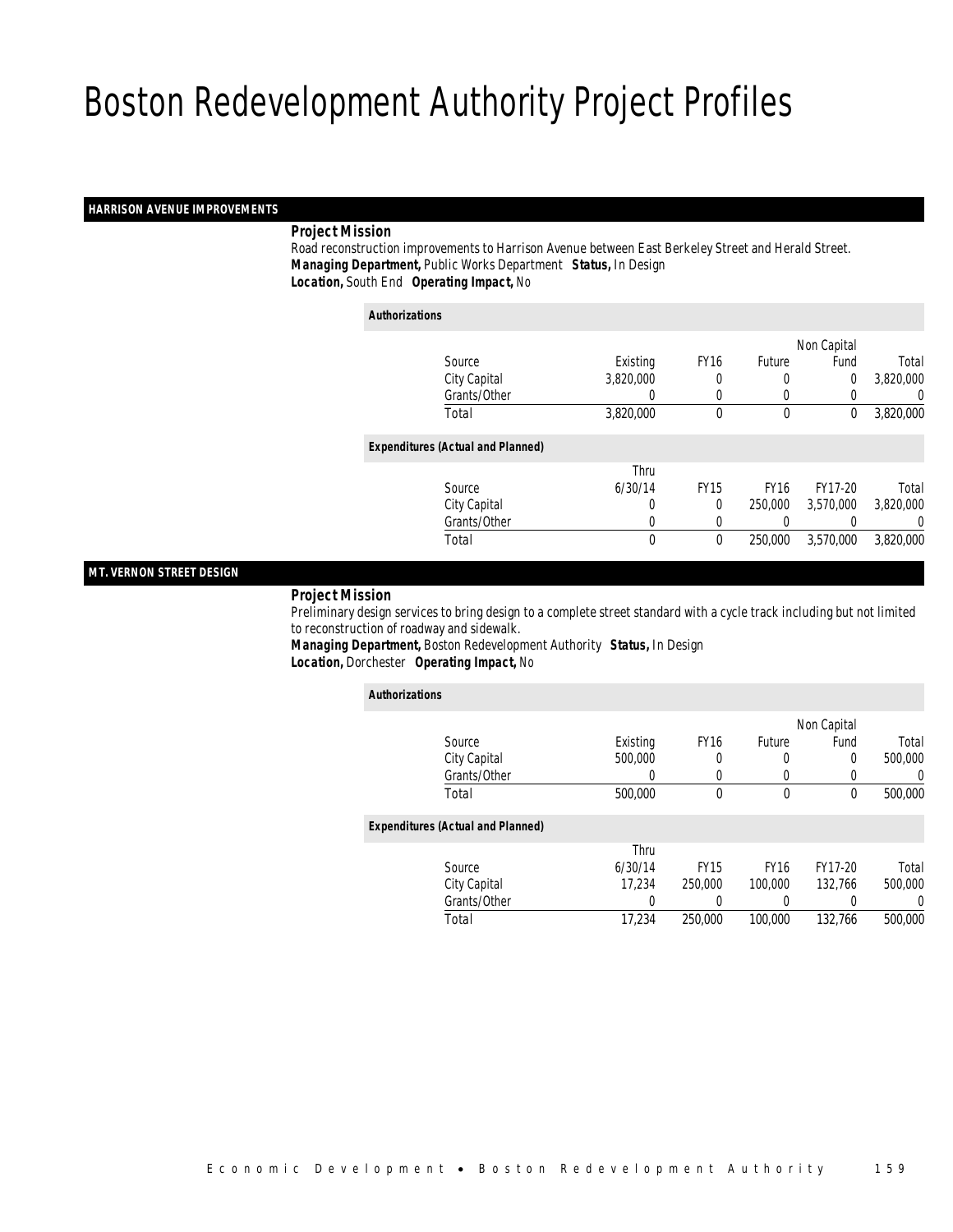#### *WASHINGTON STREET / TRAVELER STREET DESIGN*

#### *Project Mission*

Design services for roadway improvements to Washington Street and Traveler Street including resurfacing, pavement markings and traffic signal improvements.

*Managing Department,* Transportation Department *Status,* To Be Scheduled*Location,* South End *Operating Impact,* No

| <b>Authorizations</b>                    |          |             |             |             |         |
|------------------------------------------|----------|-------------|-------------|-------------|---------|
|                                          |          |             |             | Non Capital |         |
| Source                                   | Existing | <b>FY16</b> | Future      | Fund        | Total   |
| City Capital                             | 200,000  | 0           | 0           | $\Omega$    | 200,000 |
| Grants/Other                             |          | 0           | 0           | 0           |         |
| Total                                    | 200,000  | $\theta$    | $\mathbf 0$ | 0           | 200,000 |
| <b>Expenditures (Actual and Planned)</b> |          |             |             |             |         |
|                                          | Thru     |             |             |             |         |
| Source                                   | 6/30/14  | <b>FY15</b> | <b>FY16</b> | FY17-20     | Total   |
| City Capital                             | 0        | $\Omega$    | 50,000      | 150,000     | 200,000 |
| Grants/Other                             | 0        | 0           | 0           | 0           |         |
| Total                                    | $\Omega$ | $\Omega$    | 50,000      | 150,000     | 200,000 |

#### *WINTHROP SQUARE GARAGE*

#### *Project Mission*

Demolish the existing municipal parking garage.

*Managing Department,* Boston Redevelopment Authority *Status,* To Be Scheduled

*Location,* Financial District/Downtown *Operating Impact,* No

| <b>Authorizations</b>                    |           |                  |             |             |           |
|------------------------------------------|-----------|------------------|-------------|-------------|-----------|
|                                          |           |                  |             | Non Capital |           |
| Source                                   | Existing  | FY <sub>16</sub> | Future      | Fund        | Total     |
| City Capital                             |           | 0                |             |             | 0         |
| Grants/Other                             | 3,500,000 | 0                |             | 0           | 3,500,000 |
| Total                                    | 3,500,000 | $\theta$         | 0           | 0           | 3,500,000 |
| <b>Expenditures (Actual and Planned)</b> |           |                  |             |             |           |
|                                          | Thru      |                  |             |             |           |
| Source                                   | 6/30/14   | <b>FY15</b>      | <b>FY16</b> | FY17-20     | Total     |
| City Capital                             | 0         | 0                |             | 0           | 0         |
| Grants/Other                             | U         | $\theta$         | 3,500,000   | $\theta$    | 3,500,000 |
| Total                                    | 0         | 0                | 3,500,000   | 0           | 3,500,000 |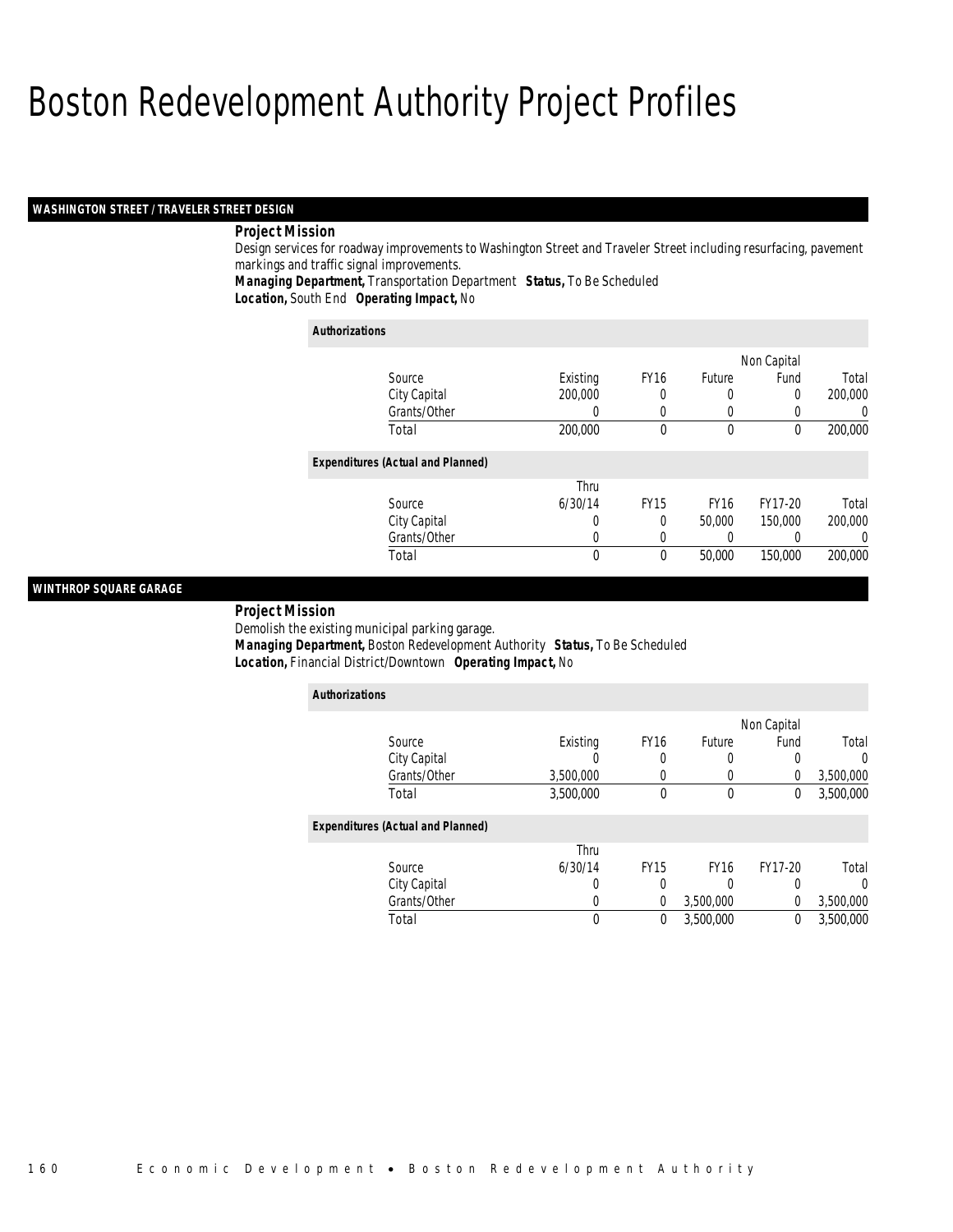## Consumer Affairs & Licensing Operating Budget

#### *Christine Pulgini, Interim Director, Appropriation 114*

### *Department Mission*

The Consumer Affairs & Licensing Department contributes to the overall mission of improving the quality of life in the City of Boston by maintaining safety and order in the restaurant community through the licensing of entertainment activities and monitoring compliance with relevant laws. The office also educates and mediates on behalf of Boston area consumers in order to facilitate successful resolution of consumer related complaints.

#### *Selected Performance Strategies*

*Licensing* 

- To address incidents impacting health, safety and order in licensed premises.
- To issue annual and event entertainment licenses within the statutory timeframe.
- To provide high quality service.

*Consumer Affairs* 

- To keep citizens aware of consumer rights.
- To protect consumers from fraud through investigation and interaction with appropriate authorities.

| <b>Operating Budget</b>      | Program Name                               | Total Actual '13  | <b>Total Actual '14</b> | Total Approp '15  | <b>Total Budget '16</b> |
|------------------------------|--------------------------------------------|-------------------|-------------------------|-------------------|-------------------------|
|                              | Licensing<br><b>Consumer Affairs</b>       | 368.568<br>78.220 | 295,278<br>132,940      | 348,552<br>92,276 | 358,249<br>98,582       |
|                              | <b>Total</b>                               | 446,788           | 428,218                 | 440,828           | 456,831                 |
| <b>External Funds Budget</b> | <b>Fund Name</b>                           | Total Actual '13  | <b>Total Actual '14</b> | Total Approp '15  | <b>Total Budget '16</b> |
|                              | Local Consumer Aid Fund                    | 51,255            | 52,000                  | 51,300            | 52,000                  |
|                              | <b>Total</b>                               | 51,255            | 52,000                  | 51,300            | 52,000                  |
| <b>Operating Budget</b>      |                                            | Actual '13        | Actual '14              | Approp '15        | <b>Budget '16</b>       |
|                              | <b>Personnel Services</b><br>Non Personnel | 421.514<br>25,274 | 396.391<br>31,827       | 409.234<br>31,594 | 429.739<br>27,092       |
|                              | Total                                      | 446,788           | 428,218                 | 440,828           | 456,831                 |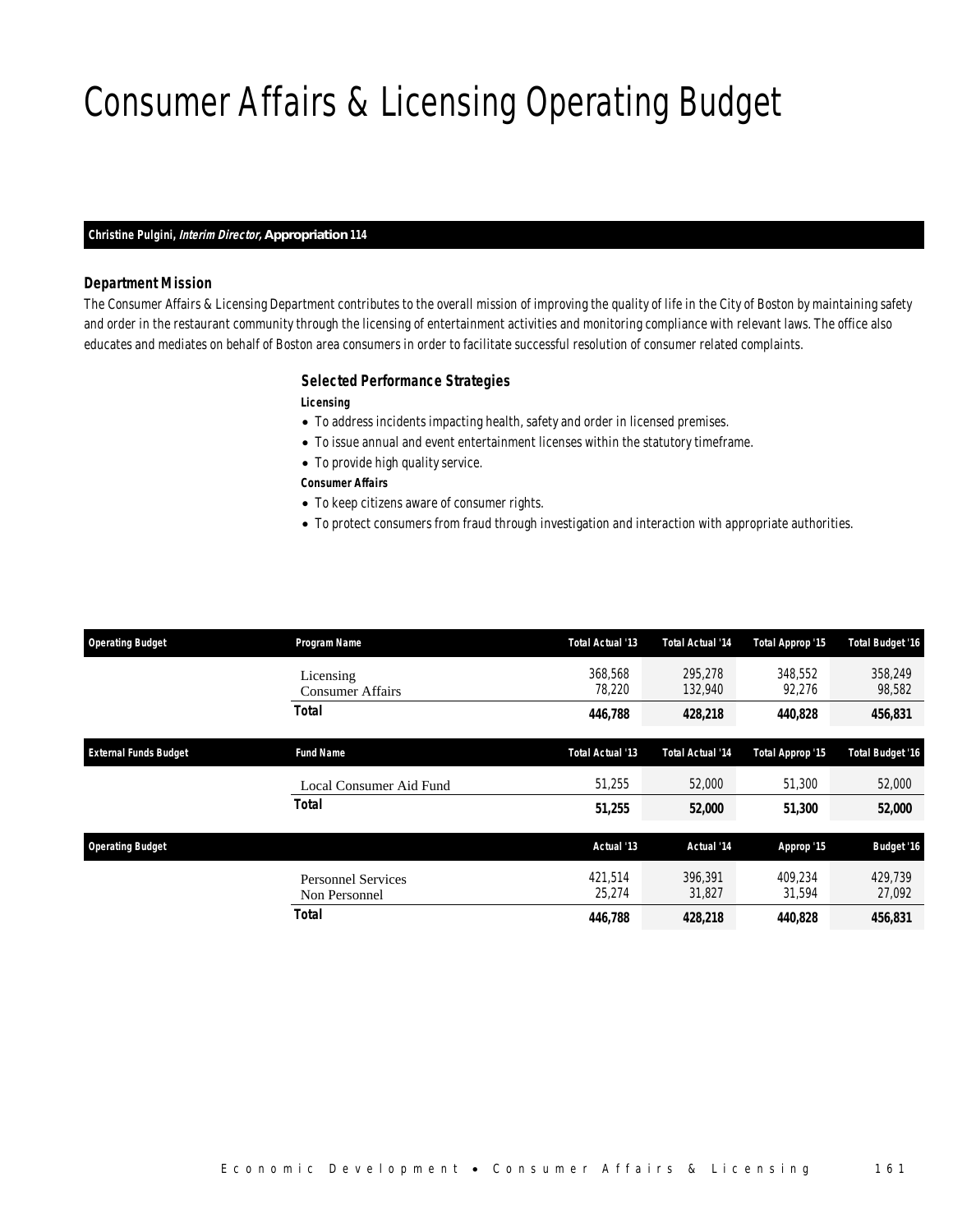## Consumer Affairs & Licensing Operating Budget



#### *Authorizing Statutes*

- Enabling Legislation, CBC Ord. §§ 15-5.1-15-5.2.
- Dancing Halls, M.G.L.A. c. 136, § 4.
- Commonly Used Provisions, M.G.L.A. c.140, §§ 177A, 181, 183A, 185H.
- Theatrical Exhibitions and Public Amusements, CBC Ord. §§ 17-13.1-17-13.5.
- Consumer Protection, M.G.L.A. c.93A, § 9.

#### *Description of Services*

The Office of Consumer Affairs and Licensing is responsible for licensing and regulating all forms of entertainment within Boston. The Office processes new applications and renewals, inspects premises, and holds hearings on licensing requests and violations. The Office also educates and mediates on behalf of Boston area consumers.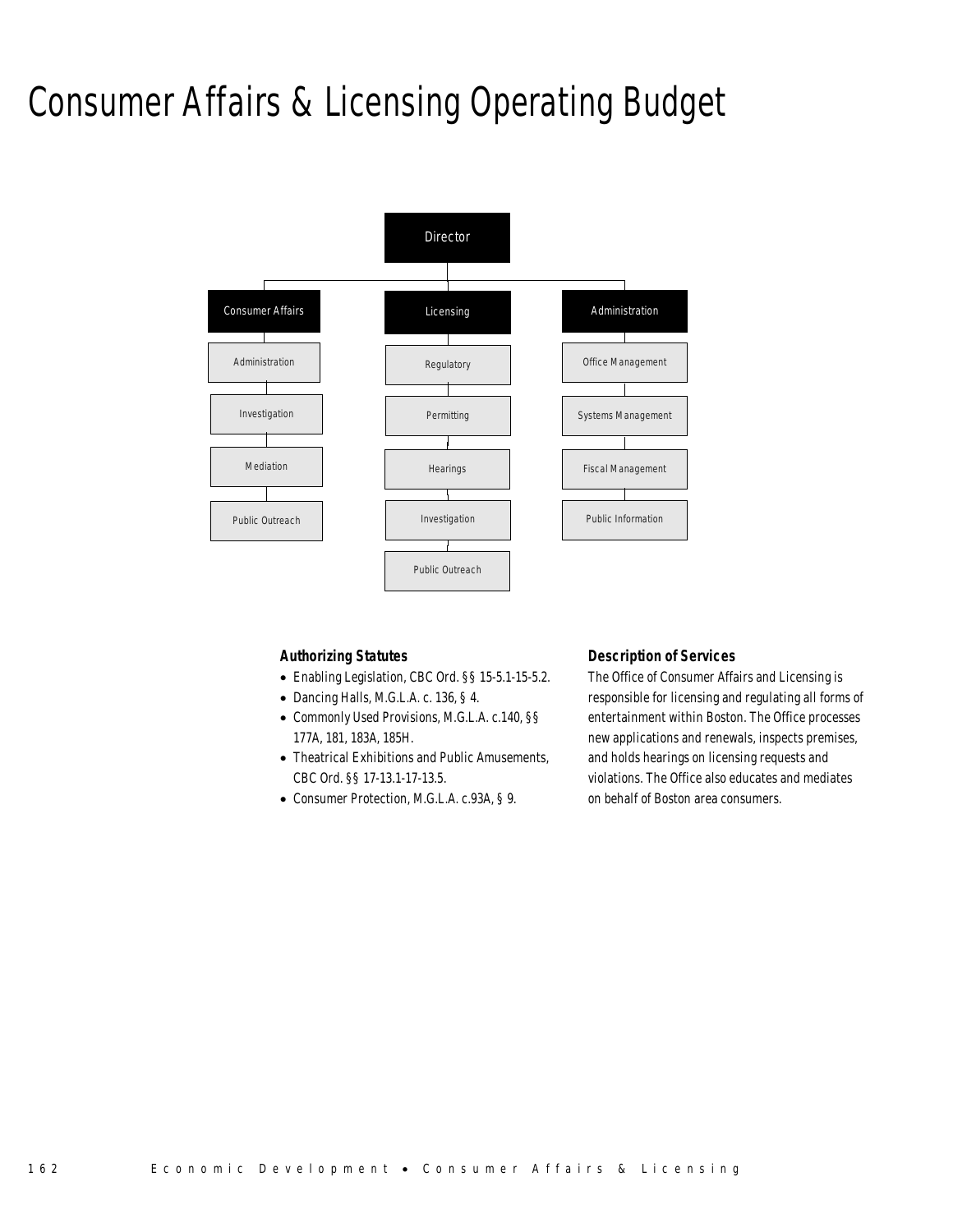## Department History

| <b>Personnel Services</b>       |                                                                                                                                                                                                                                                                                                      | FY13 Expenditure                                                                                                           | FY14 Expenditure                                                              | FY15 Appropriation                                                                                | FY16 Adopted                                                                                                                 | Inc/Dec 15 vs 16                                                                                                            |
|---------------------------------|------------------------------------------------------------------------------------------------------------------------------------------------------------------------------------------------------------------------------------------------------------------------------------------------------|----------------------------------------------------------------------------------------------------------------------------|-------------------------------------------------------------------------------|---------------------------------------------------------------------------------------------------|------------------------------------------------------------------------------------------------------------------------------|-----------------------------------------------------------------------------------------------------------------------------|
|                                 | 51000 Permanent Employees<br>51100 Emergency Employees<br>51200 Overtime<br>51600 Unemployment Compensation<br>51700 Workers' Compensation<br><b>Total Personnel Services</b>                                                                                                                        | 421,514<br>$\overline{0}$<br>$\boldsymbol{0}$<br>0<br>$\overline{0}$<br>421,514                                            | 396,391<br>0<br>0<br>0<br>$\Omega$<br>396,391                                 | 409,234<br>0<br>$\mathbf 0$<br>0<br>0<br>409,234                                                  | 426,739<br>3,000<br>0<br>$\mathbf{0}$<br>$\mathbf{0}$<br>429,739                                                             | 17,505<br>3,000<br>$\mathbf 0$<br>$\mathbf{0}$<br>$\overline{0}$<br>20,505                                                  |
| <b>Contractual Services</b>     |                                                                                                                                                                                                                                                                                                      | FY13 Expenditure                                                                                                           | FY14 Expenditure                                                              | FY15 Appropriation                                                                                | FY16 Adopted                                                                                                                 | Inc/Dec 15 vs 16                                                                                                            |
|                                 | 52100 Communications<br>52200 Utilities<br>52400 Snow Removal<br>52500 Garbage/Waste Removal<br>52600 Repairs Buildings & Structures<br>52700 Repairs & Service of Equipment<br>52800 Transportation of Persons<br>52900 Contracted Services<br><b>Total Contractual Services</b>                    | 3,758<br>$\theta$<br>$\overline{0}$<br>$\mathbf 0$<br>$\overline{0}$<br>791<br>$\theta$<br>9,800<br>14,349                 | 4,326<br>0<br>$\Omega$<br>$\overline{0}$<br>0<br>526<br>0<br>12,015<br>16,867 | 5,916<br>0<br>0<br>0<br>0<br>1,796<br>$\boldsymbol{0}$<br>11,900<br>19,612                        | 5,116<br>$\mathbf 0$<br>$\mathbf{0}$<br>$\mathbf 0$<br>$\mathbf{0}$<br>1,300<br>0<br>8,900<br>15,316                         | $-800$<br>$\mathbf 0$<br>$\overline{0}$<br>$\overline{0}$<br>$\theta$<br>$-496$<br>$\theta$<br>$-3,000$<br>$-4,296$         |
| <b>Supplies &amp; Materials</b> |                                                                                                                                                                                                                                                                                                      | FY13 Expenditure                                                                                                           | FY14 Expenditure                                                              | FY15 Appropriation                                                                                | FY16 Adopted                                                                                                                 | Inc/Dec 15 vs 16                                                                                                            |
|                                 | 53000 Auto Energy Supplies<br>53200 Food Supplies<br>53400 Custodial Supplies<br>53500 Med, Dental, & Hosp Supply<br>53600 Office Supplies and Materials<br>53700 Clothing Allowance<br>53800 Educational Supplies & Mat<br>53900 Misc Supplies & Materials<br><b>Total Supplies &amp; Materials</b> | $\boldsymbol{0}$<br>$\boldsymbol{0}$<br>0<br>$\boldsymbol{0}$<br>8,633<br>0<br>$\boldsymbol{0}$<br>$\overline{0}$<br>8,633 | 0<br>0<br>0<br>0<br>9,668<br>0<br>$\mathbf{0}$<br>$\Omega$<br>9,668           | $\mathbf 0$<br>$\mathbf 0$<br>0<br>$\overline{0}$<br>11,235<br>0<br>$\overline{0}$<br>0<br>11,235 | $\boldsymbol{0}$<br>$\mathbf 0$<br>$\mathbf{0}$<br>$\overline{0}$<br>10,975<br>0<br>$\overline{0}$<br>$\mathbf{0}$<br>10,975 | $\mathbf 0$<br>$\mathbf 0$<br>$\overline{0}$<br>$\Omega$<br>$-260$<br>$\mathbf 0$<br>$\mathbf{0}$<br>$\mathbf{0}$<br>$-260$ |
| <b>Current Chgs &amp; Oblig</b> |                                                                                                                                                                                                                                                                                                      | FY13 Expenditure                                                                                                           | FY14 Expenditure                                                              | FY15 Appropriation                                                                                | FY16 Adopted                                                                                                                 | Inc/Dec 15 vs 16                                                                                                            |
|                                 | 54300 Workers' Comp Medical<br>54400 Legal Liabilities<br>54500 Aid To Veterans<br>54600 Current Charges H&I<br>54700 Indemnification<br>54900 Other Current Charges<br>Total Current Chgs & Oblig                                                                                                   | $\boldsymbol{0}$<br>$\boldsymbol{0}$<br>0<br>$\mathbf 0$<br>$\mathbf 0$<br>757<br>757                                      | 0<br>0<br>0<br>$\overline{0}$<br>$\overline{0}$<br>835<br>835                 | $\mathbf 0$<br>$\mathbf 0$<br>0<br>$\overline{0}$<br>0<br>747<br>747                              | 0<br>$\mathbf 0$<br>$\mathbf{0}$<br>$\mathbf 0$<br>$\mathbf{0}$<br>801<br>801                                                | $\mathbf 0$<br>$\mathbf 0$<br>$\overline{0}$<br>$\overline{0}$<br>$\mathbf{0}$<br>54<br>54                                  |
| Equipment                       |                                                                                                                                                                                                                                                                                                      | FY13 Expenditure                                                                                                           | FY14 Expenditure                                                              | FY15 Appropriation                                                                                | FY16 Adopted                                                                                                                 | Inc/Dec 15 vs 16                                                                                                            |
|                                 | 55000 Automotive Equipment<br>55400 Lease/Purchase<br>55600 Office Furniture & Equipment<br>55900 Misc Equipment<br><b>Total Equipment</b>                                                                                                                                                           | $\boldsymbol{0}$<br>$\boldsymbol{0}$<br>$\boldsymbol{0}$<br>1,535<br>1,535                                                 | 0<br>$\Omega$<br>$\bf 0$<br>4,457<br>4,457                                    | $\mathbf 0$<br>$\overline{0}$<br>$\boldsymbol{0}$<br>0<br>0                                       | $\mathbf 0$<br>$\mathbf 0$<br>$\boldsymbol{0}$<br>$\mathbf 0$<br>0                                                           | $\mathbf 0$<br>$\overline{0}$<br>$\mathbf 0$<br>$\mathbf 0$<br>0                                                            |
| <b>Other</b>                    |                                                                                                                                                                                                                                                                                                      | FY13 Expenditure                                                                                                           | FY14 Expenditure                                                              | FY15 Appropriation                                                                                | FY16 Adopted                                                                                                                 | Inc/Dec 15 vs 16                                                                                                            |
|                                 | 56200 Special Appropriation<br>57200 Structures & Improvements<br>58000 Land & Non-Structure<br><b>Total Other</b>                                                                                                                                                                                   | $\boldsymbol{0}$<br>$\boldsymbol{0}$<br>$\mathbf 0$<br>$\bf 0$                                                             | 0<br>0<br>0<br>0                                                              | $\boldsymbol{0}$<br>0<br>$\mathbf 0$<br>0                                                         | 0<br>0<br>$\mathbf 0$<br>0                                                                                                   | 0<br>$\theta$<br>$\mathbf 0$<br>0                                                                                           |
|                                 | <b>Grand Total</b>                                                                                                                                                                                                                                                                                   | 446,788                                                                                                                    | 428,218                                                                       | 440,828                                                                                           | 456,831                                                                                                                      | 16,003                                                                                                                      |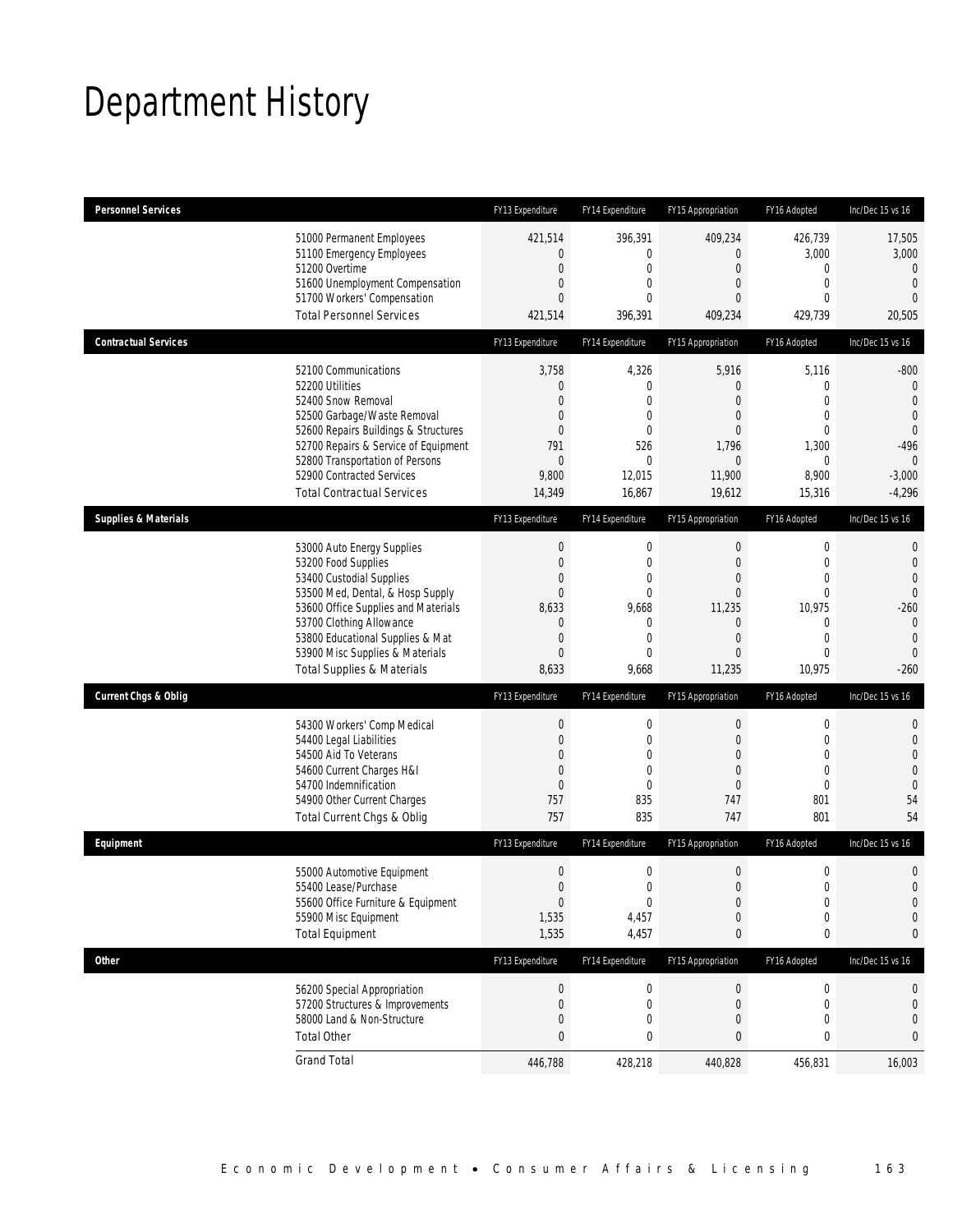# Department Personnel

| Title                            | Union<br>Code   | Grade | Position | FY16 Salary | Title                     | Union<br>Code | Grade     | Position | FY16 Salary  |
|----------------------------------|-----------------|-------|----------|-------------|---------------------------|---------------|-----------|----------|--------------|
|                                  |                 |       |          |             |                           |               |           |          |              |
| Assistant Director of Operations | MY <sub>0</sub> | 08    | 1.00     | 77,356      | <b>Exec Director</b>      | <b>CDH</b>    | <b>NG</b> | 1.00     | 111,786      |
| Consumer Investigator            | <b>MYG</b>      | -17   | 1.00     | 45,717      | Licensing Investigator II | <b>MYG</b>    | 17        | 1.00     | 52,307       |
| Dep Dir/Legal Advisor            | MY <sub>0</sub> | 09    | 1.00     | 83,187      | Receptionist/Secretary    | <b>MYG</b>    | 14        | 1.00     | 40,637       |
|                                  |                 |       |          |             | <b>Total</b>              |               |           | 6        | 410,991      |
|                                  |                 |       |          |             | <b>Adjustments</b>        |               |           |          |              |
|                                  |                 |       |          |             | Differential Payments     |               |           |          | $\Omega$     |
|                                  |                 |       |          |             | Other                     |               |           |          | 15,748       |
|                                  |                 |       |          |             | Chargebacks               |               |           |          | $\mathbf 0$  |
|                                  |                 |       |          |             | Salary Savings            |               |           |          | $\mathbf{0}$ |
|                                  |                 |       |          |             | <b>FY16 Total Request</b> |               |           |          | 426,739      |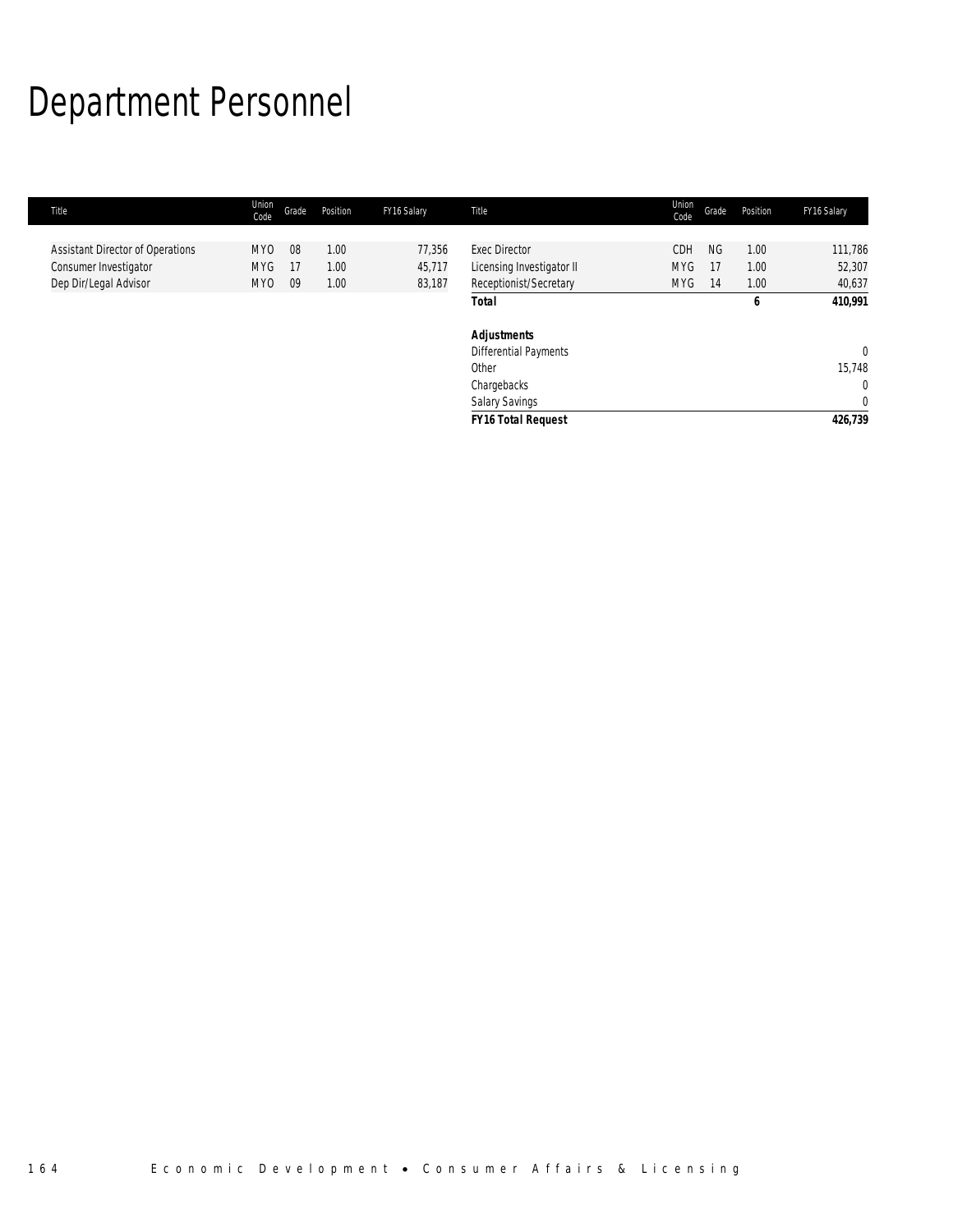## External Funds History

| <b>Personnel Services</b>       |                                                                                                                                                                                                                                                                                                            | FY13 Expenditure                                              | FY14 Expenditure                                                                                                              | FY15 Appropriation                                                                                  | FY16 Adopted                                                                                                                                                   | Inc/Dec 15 vs 16                                                                                                                                              |
|---------------------------------|------------------------------------------------------------------------------------------------------------------------------------------------------------------------------------------------------------------------------------------------------------------------------------------------------------|---------------------------------------------------------------|-------------------------------------------------------------------------------------------------------------------------------|-----------------------------------------------------------------------------------------------------|----------------------------------------------------------------------------------------------------------------------------------------------------------------|---------------------------------------------------------------------------------------------------------------------------------------------------------------|
|                                 | 51000 Permanent Employees<br>51100 Emergency Employees<br>51200 Overtime<br>51300 Part Time Employees<br>51400 Health Insurance<br>51500 Pension & Annunity<br>51600 Unemployment Compensation<br>51700 Workers' Compensation<br>51800 Indirect Costs<br>51900 Medicare<br><b>Total Personnel Services</b> | 51,255<br>0<br>0<br>0<br>0<br>0<br>0<br>0<br>0<br>0<br>51,255 | 49,060<br>0<br>0<br>$\mathbf{0}$<br>$\mathbf 0$<br>0<br>$\mathbf 0$<br>$\overline{0}$<br>2,940<br>$\mathbf{0}$<br>52,000      | 51,300<br>0<br>0<br>0<br>0<br>$\boldsymbol{0}$<br>0<br>0<br>$\overline{0}$<br>0<br>51,300           | 52,000<br>$\mathbf{0}$<br>$\mathbf 0$<br>$\mathbf{0}$<br>$\mathbf{0}$<br>$\mathbf 0$<br>$\mathbf{0}$<br>$\mathbf{0}$<br>$\mathbf{0}$<br>$\mathbf{0}$<br>52,000 | 700<br>$\mathbf{0}$<br>$\mathbf{0}$<br>$\mathbf{0}$<br>$\overline{0}$<br>$\overline{0}$<br>$\mathbf 0$<br>$\mathbf{0}$<br>$\mathbf{0}$<br>$\mathbf{0}$<br>700 |
| <b>Contractual Services</b>     |                                                                                                                                                                                                                                                                                                            | FY13 Expenditure                                              | FY14 Expenditure                                                                                                              | FY15 Appropriation                                                                                  | FY16 Adopted                                                                                                                                                   | Inc/Dec 15 vs 16                                                                                                                                              |
|                                 | 52100 Communications<br>52200 Utilities<br>52400 Snow Removal<br>52500 Garbage/Waste Removal<br>52600 Repairs Buildings & Structures<br>52700 Repairs & Service of Equipment<br>52800 Transportation of Persons<br>52900 Contracted Services<br><b>Total Contractual Services</b>                          | $\boldsymbol{0}$<br>0<br>0<br>0<br>0<br>0<br>0<br>0<br>0      | $\boldsymbol{0}$<br>$\mathbf 0$<br>$\mathbf 0$<br>$\mathbf 0$<br>$\mathbf{0}$<br>0<br>$\mathbf{0}$<br>$\mathbf 0$<br>$\bf{0}$ | $\boldsymbol{0}$<br>$\boldsymbol{0}$<br>0<br>$\boldsymbol{0}$<br>0<br>0<br>$\overline{0}$<br>0<br>0 | $\boldsymbol{0}$<br>$\mathbf 0$<br>$\mathbf{0}$<br>$\mathbf 0$<br>$\mathbf{0}$<br>$\mathbf{0}$<br>$\mathbf{0}$<br>$\mathbf{0}$<br>0                            | $\mathbf 0$<br>$\mathbf 0$<br>$\overline{0}$<br>$\overline{0}$<br>$\mathbf 0$<br>$\overline{0}$<br>$\mathbf{0}$<br>$\overline{0}$<br>0                        |
| <b>Supplies &amp; Materials</b> |                                                                                                                                                                                                                                                                                                            | FY13 Expenditure                                              | FY14 Expenditure                                                                                                              | FY15 Appropriation                                                                                  | FY16 Adopted                                                                                                                                                   | Inc/Dec 15 vs 16                                                                                                                                              |
|                                 | 53000 Auto Energy Supplies<br>53200 Food Supplies<br>53400 Custodial Supplies<br>53500 Med, Dental, & Hosp Supply<br>53600 Office Supplies and Materials<br>53700 Clothing Allowance<br>53800 Educational Supplies & Mat<br>53900 Misc Supplies & Materials<br><b>Total Supplies &amp; Materials</b>       | $\boldsymbol{0}$<br>0<br>0<br>0<br>0<br>0<br>0<br>0<br>0      | 0<br>$\mathbf 0$<br>$\mathbf 0$<br>0<br>$\overline{0}$<br>$\mathbf 0$<br>$\overline{0}$<br>$\mathbf 0$<br>0                   | $\boldsymbol{0}$<br>$\boldsymbol{0}$<br>0<br>0<br>$\overline{0}$<br>0<br>$\boldsymbol{0}$<br>0<br>0 | $\mathbf 0$<br>$\mathbf 0$<br>$\mathbf{0}$<br>$\mathbf{0}$<br>$\mathbf{0}$<br>$\mathbf{0}$<br>$\mathbf{0}$<br>$\mathbf{0}$<br>0                                | $\mathbf 0$<br>$\mathbf 0$<br>$\overline{0}$<br>$\overline{0}$<br>$\mathbf 0$<br>$\overline{0}$<br>$\overline{0}$<br>$\overline{0}$<br>$\mathbf{0}$           |
| <b>Current Chgs &amp; Oblig</b> |                                                                                                                                                                                                                                                                                                            | FY13 Expenditure                                              | FY14 Expenditure                                                                                                              | FY15 Appropriation                                                                                  | FY16 Adopted                                                                                                                                                   | Inc/Dec 15 vs 16                                                                                                                                              |
|                                 | 54300 Workers' Comp Medical<br>54400 Legal Liabilities<br>54600 Current Charges H&I<br>54700 Indemnification<br>54900 Other Current Charges<br>Total Current Chgs & Oblig                                                                                                                                  | $\boldsymbol{0}$<br>$\boldsymbol{0}$<br>0<br>0<br>0<br>0      | 0<br>$\mathbf 0$<br>$\mathbf 0$<br>$\mathbf 0$<br>$\mathbf 0$<br>0                                                            | $\boldsymbol{0}$<br>$\boldsymbol{0}$<br>0<br>0<br>0<br>0                                            | $\mathbf 0$<br>$\mathbf 0$<br>$\mathbf{0}$<br>$\mathbf 0$<br>$\mathbf 0$<br>0                                                                                  | $\mathbf 0$<br>$\mathbf{0}$<br>$\overline{0}$<br>$\overline{0}$<br>$\mathbf 0$<br>$\mathbf{0}$                                                                |
| Equipment                       |                                                                                                                                                                                                                                                                                                            | FY13 Expenditure                                              | FY14 Expenditure                                                                                                              | FY15 Appropriation                                                                                  | FY16 Adopted                                                                                                                                                   | Inc/Dec 15 vs 16                                                                                                                                              |
|                                 | 55000 Automotive Equipment<br>55400 Lease/Purchase<br>55600 Office Furniture & Equipment<br>55900 Misc Equipment<br><b>Total Equipment</b>                                                                                                                                                                 | $\boldsymbol{0}$<br>$\boldsymbol{0}$<br>0<br>0<br>0           | 0<br>$\mathbf 0$<br>$\mathbf 0$<br>0<br>0                                                                                     | $\boldsymbol{0}$<br>$\boldsymbol{0}$<br>$\mathbf 0$<br>$\boldsymbol{0}$<br>0                        | $\boldsymbol{0}$<br>$\mathbf 0$<br>$\mathbf 0$<br>$\boldsymbol{0}$<br>0                                                                                        | $\mathbf 0$<br>$\mathbf 0$<br>$\mathbf 0$<br>$\mathbf 0$<br>0                                                                                                 |
| Other                           |                                                                                                                                                                                                                                                                                                            | FY13 Expenditure                                              | FY14 Expenditure                                                                                                              | FY15 Appropriation                                                                                  | FY16 Adopted                                                                                                                                                   | Inc/Dec 15 vs 16                                                                                                                                              |
|                                 | 56200 Special Appropriation<br>57200 Structures & Improvements<br>58000 Land & Non-Structure<br><b>Total Other</b>                                                                                                                                                                                         | $\boldsymbol{0}$<br>$\boldsymbol{0}$<br>0<br>0                | $\boldsymbol{0}$<br>$\mathbf 0$<br>$\mathbf 0$<br>0                                                                           | $\boldsymbol{0}$<br>$\boldsymbol{0}$<br>0<br>$\bf{0}$                                               | $\boldsymbol{0}$<br>$\mathbf 0$<br>$\mathbf 0$<br>$\mathbf{0}$                                                                                                 | 0<br>$\mathbf 0$<br>$\mathbf 0$<br>$\bf{0}$                                                                                                                   |
|                                 | <b>Grand Total</b>                                                                                                                                                                                                                                                                                         | 51,255                                                        | 52,000                                                                                                                        | 51,300                                                                                              | 52,000                                                                                                                                                         | 700                                                                                                                                                           |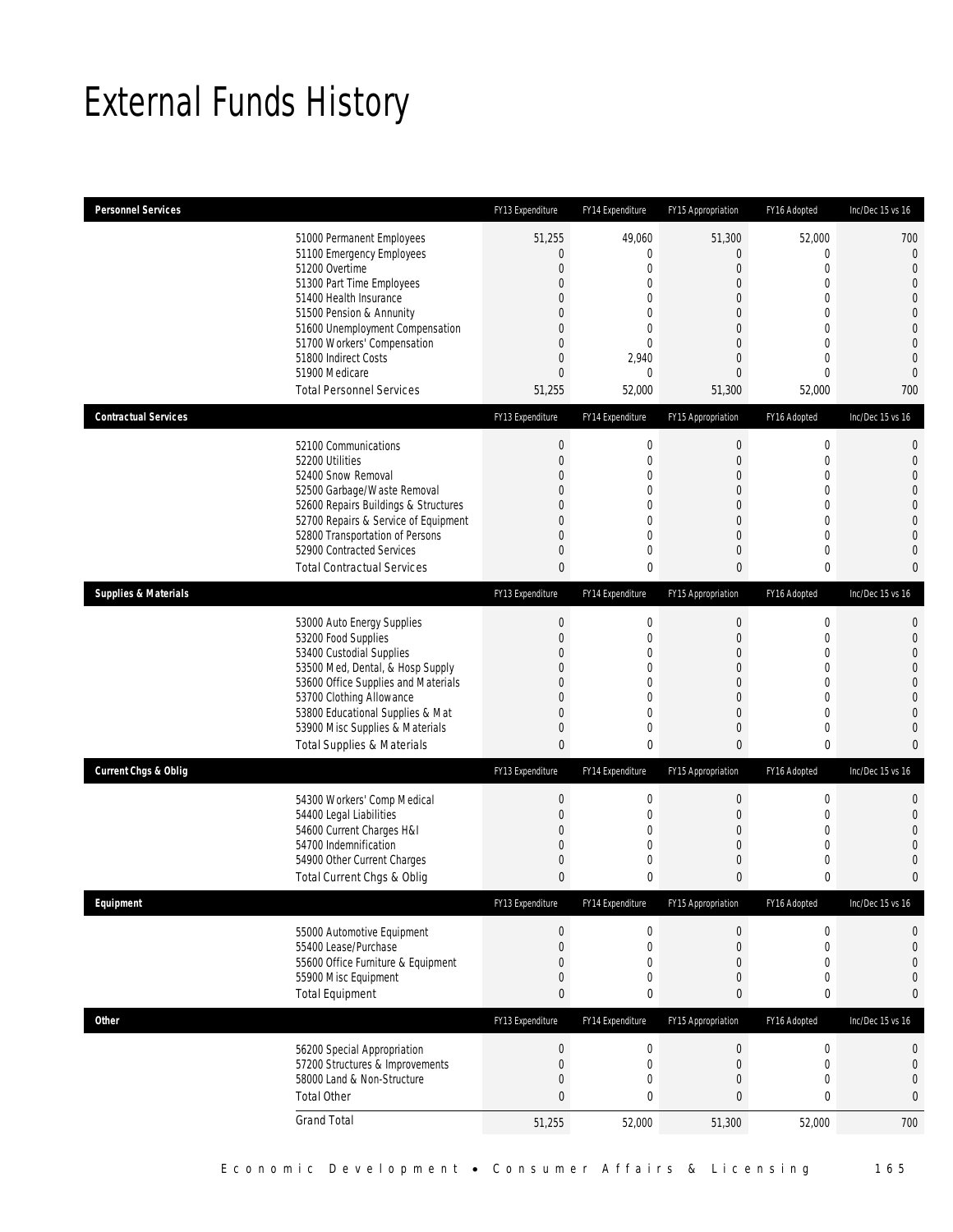## External Funds Personnel

| Title | Union<br>Code | Grade | Position | FY16 Salary | Title                 | Union<br>Code   | Grade | Position | FY16 Salary    |
|-------|---------------|-------|----------|-------------|-----------------------|-----------------|-------|----------|----------------|
|       |               |       |          |             |                       |                 |       |          |                |
|       |               |       |          |             | <b>Staff Asst</b>     | MY <sub>0</sub> | 05    | 1.00     | 58,772         |
|       |               |       |          |             | <b>Total</b>          |                 |       |          | 58,772         |
|       |               |       |          |             | <b>Adjustments</b>    |                 |       |          |                |
|       |               |       |          |             | Differential Payments |                 |       |          | $\overline{0}$ |
|       |               |       |          |             | Other                 |                 |       |          | $-6,772$       |
|       |               |       |          |             | Chargebacks           |                 |       |          | $\overline{0}$ |
|       |               |       |          |             | Salary Savings        |                 |       |          | $\mathbf 0$    |
|       |               |       |          |             | FY16 Total Request    |                 |       |          | 52,000         |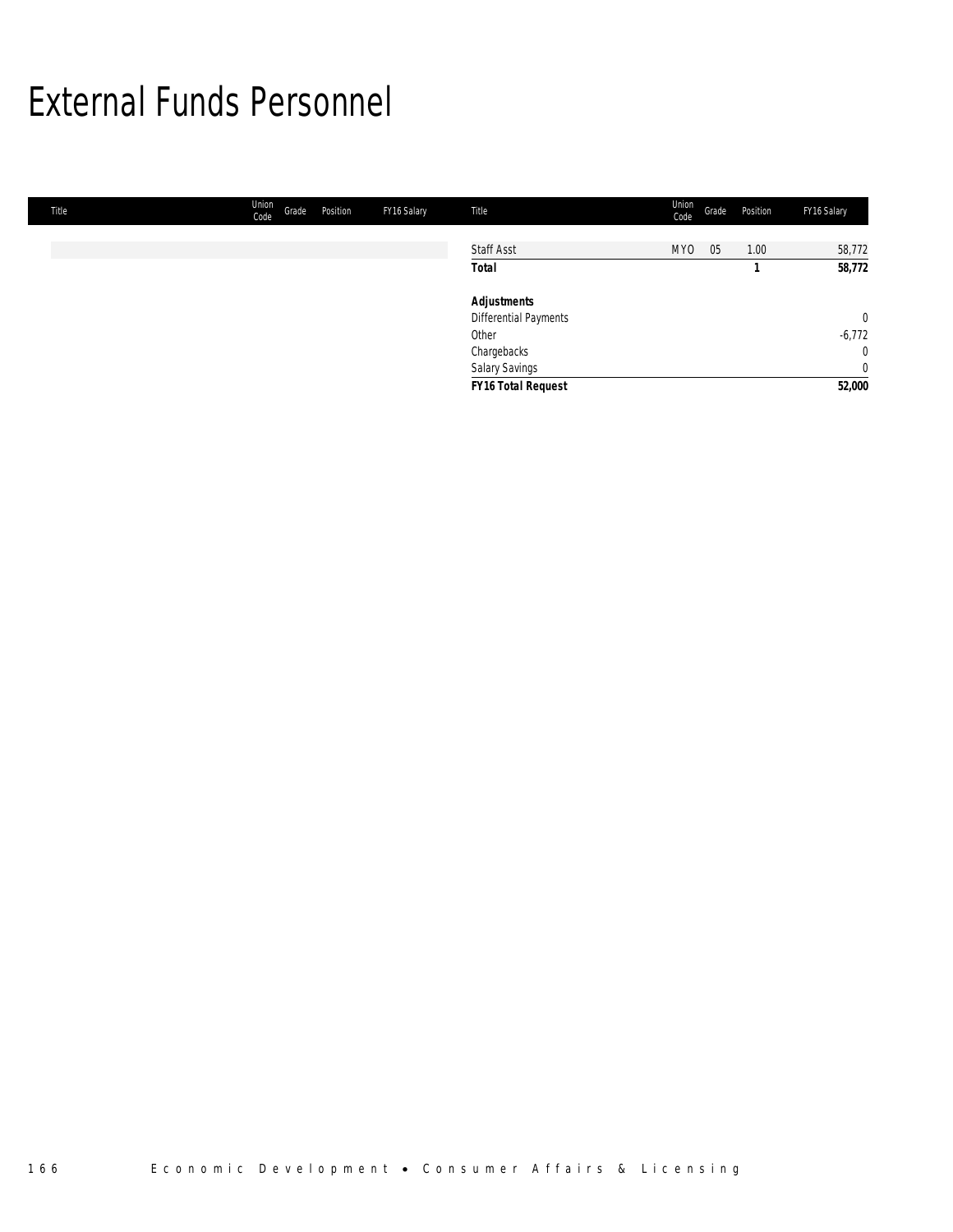## Program 1. Licensing

### *Christine Pulgini, Interim Director, Organization 114100*

#### *Program Description*

The Licensing Program maintains safety and order throughout the City neighborhoods by licensing entertainment activities and maintaining compliance with relevant laws. The Licensing Division processes new applications and renewals, inspects premises and holds hearings on licensing requests and violations. The Licensing Division works closely with the Boston Police Department and neighborhood organizations.

| <b>Operating Budget</b>                    | Actual '13        | Actual '14        | Approp '15        | <b>Budget '16</b> |
|--------------------------------------------|-------------------|-------------------|-------------------|-------------------|
| <b>Personnel Services</b><br>Non Personnel | 344,267<br>24,301 | 263,498<br>31,780 | 322,408<br>26.144 | 336,397<br>21,852 |
| Total                                      | 368,568           | 295,278           | 348,552           | 358,249           |
|                                            |                   |                   |                   |                   |

*Performance* 

#### **Strategy:** To address incidents impacting health, safety and order in licensed premises.

| <b>Performance Measures</b>                                                | Actual '13 | Actual '14 | Projected '15 | Target '16 |
|----------------------------------------------------------------------------|------------|------------|---------------|------------|
| % of case results communicated to<br>complainant within 14 days of hearing | 100%       | 100%       | 100%          | 100%       |
| Hearings held for Licensed Premises<br>Citations                           | 211        | 112        | 83            | 150        |
| Licensed Premises Citations                                                | 2.550      | .503       | 871           | 750        |

**Strategy:** To issue annual and event entertainment licenses within the statutory timeframe.

| <b>Performance Measures</b>                            | Actual '13   | Actual '14   | Projected '15 | Target '16   |
|--------------------------------------------------------|--------------|--------------|---------------|--------------|
| Live entertainment licenses granted with<br>conditions |              | 68           |               | 60           |
| Non-live entertainment licenses applied for            | 182<br>2.229 | 108<br>2.757 | 4.582         | 100<br>4.500 |
| Special event and one day licenses granted             |              |              |               |              |

### **Strategy:** To provide high quality service.

| <b>Performance Measures</b>                                  | Actual '13 | Actual '14 | Projected '15 | Target '16 |
|--------------------------------------------------------------|------------|------------|---------------|------------|
| New annual licenses granted meeting<br>state/local standards | 170        |            | 116           | 175        |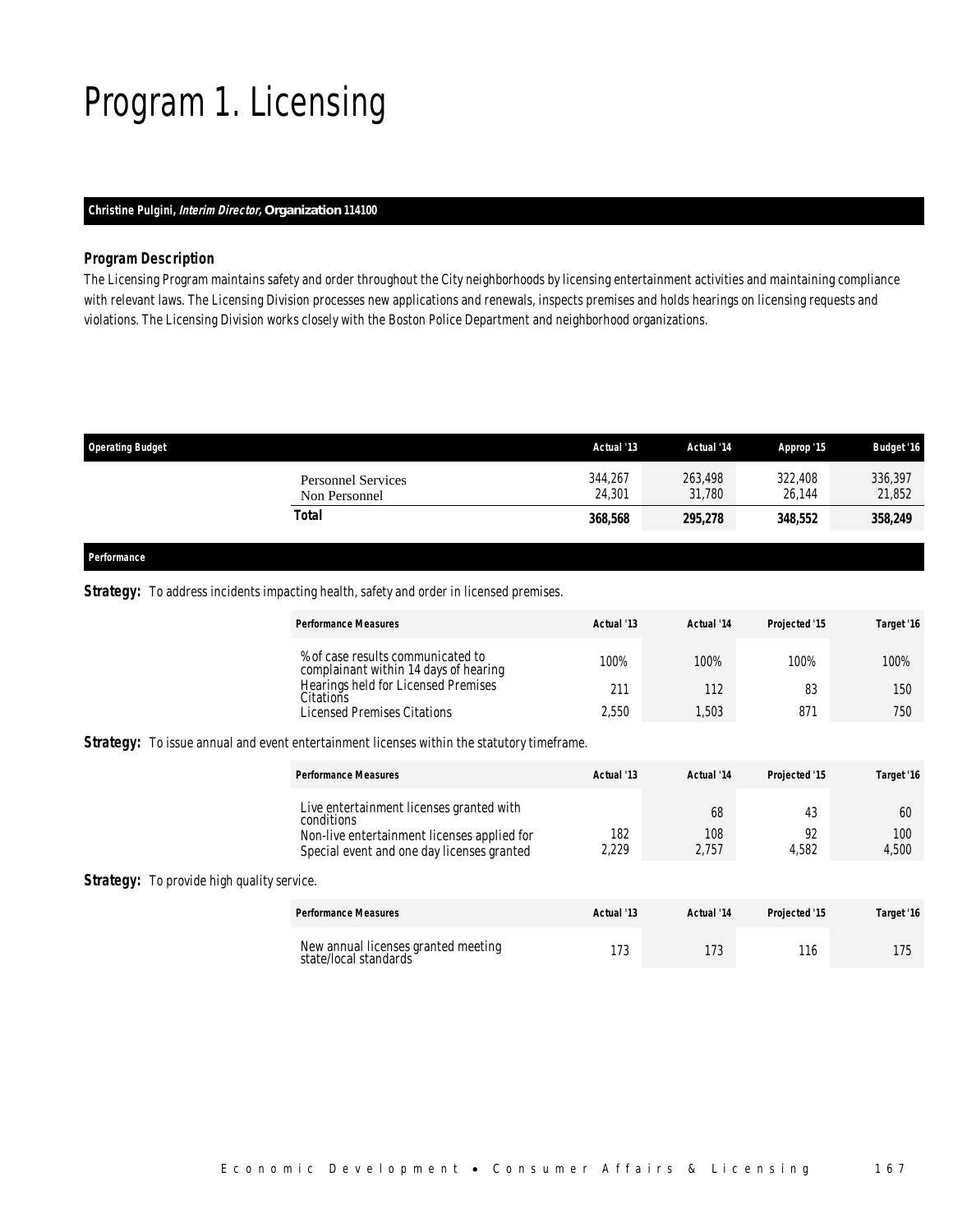# Program 2. Consumer Affairs

### *Christine Pulgini, Interim Director, Organization 114200*

#### *Program Description*

The Consumer Affairs Program educates, advocates and mediates on behalf of Boston consumers. The office monitors businesses to deter unfair and deceptive business practices affecting consumers and serves as a resource to the Mayor's Office on consumer issues. The office works closely with the Office of the Attorney General.

| <b>Operating Budget</b>                                     |                                                                                                                      | Actual '13    | Actual '14    | Approp '15      | <b>Budget '16</b> |
|-------------------------------------------------------------|----------------------------------------------------------------------------------------------------------------------|---------------|---------------|-----------------|-------------------|
|                                                             | <b>Personnel Services</b><br>Non Personnel                                                                           | 77,247<br>973 | 132,893<br>47 | 86,826<br>5,450 | 93,342<br>5,240   |
|                                                             | <b>Total</b>                                                                                                         | 78,220        | 132,940       | 92,276          | 98,582            |
| Performance                                                 |                                                                                                                      |               |               |                 |                   |
| <b>Strategy:</b> To keep citizens aware of consumer rights. |                                                                                                                      |               |               |                 |                   |
|                                                             | <b>Performance Measures</b>                                                                                          | Actual '13    | Actual '14    | Projected '15   | Target '16        |
|                                                             | Information calls received                                                                                           | 2,058         | 2,545         | 2,350           | 2,700             |
|                                                             | <b>Strategy:</b> To protect consumers from fraud through investigation and interaction with appropriate authorities. |               |               |                 |                   |
|                                                             | <b>Performance Measures</b>                                                                                          | Actual '13    | Actual '14    | Projected '15   | Target '16        |
|                                                             | Money refunded to consumers through CAL<br>mediation                                                                 | 289,348       | 246,875       | 219,397         | 250,000           |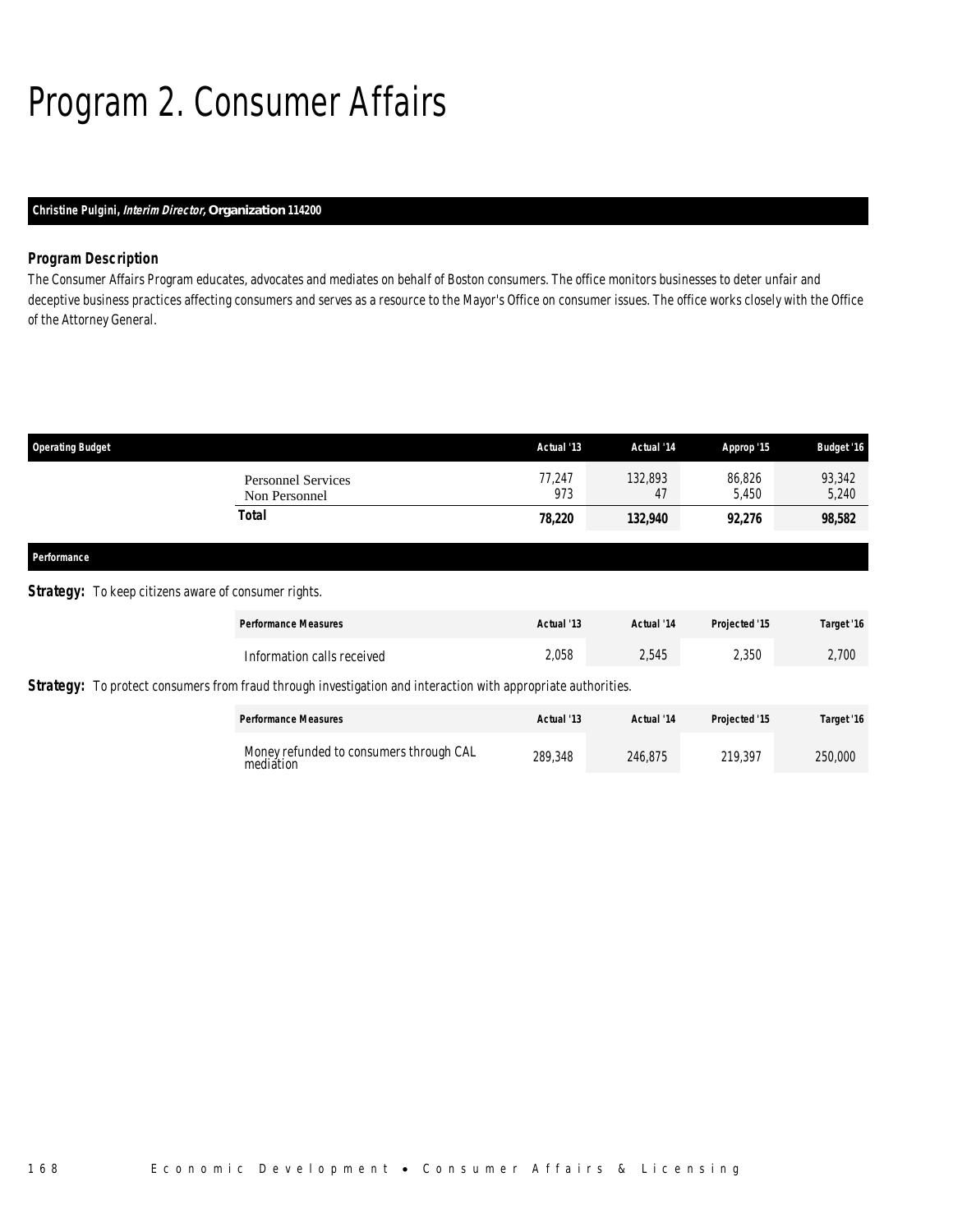## External Funds Projects

*Local Consumer Aid Fund Grant* 

#### *Project Mission*

This grant from the Massachusetts Attorney General's Office is issued annually to the Mayor's Office of Consumer Affairs and Licensing for mediation and resolution of consumer complaints for residents of the City of Boston.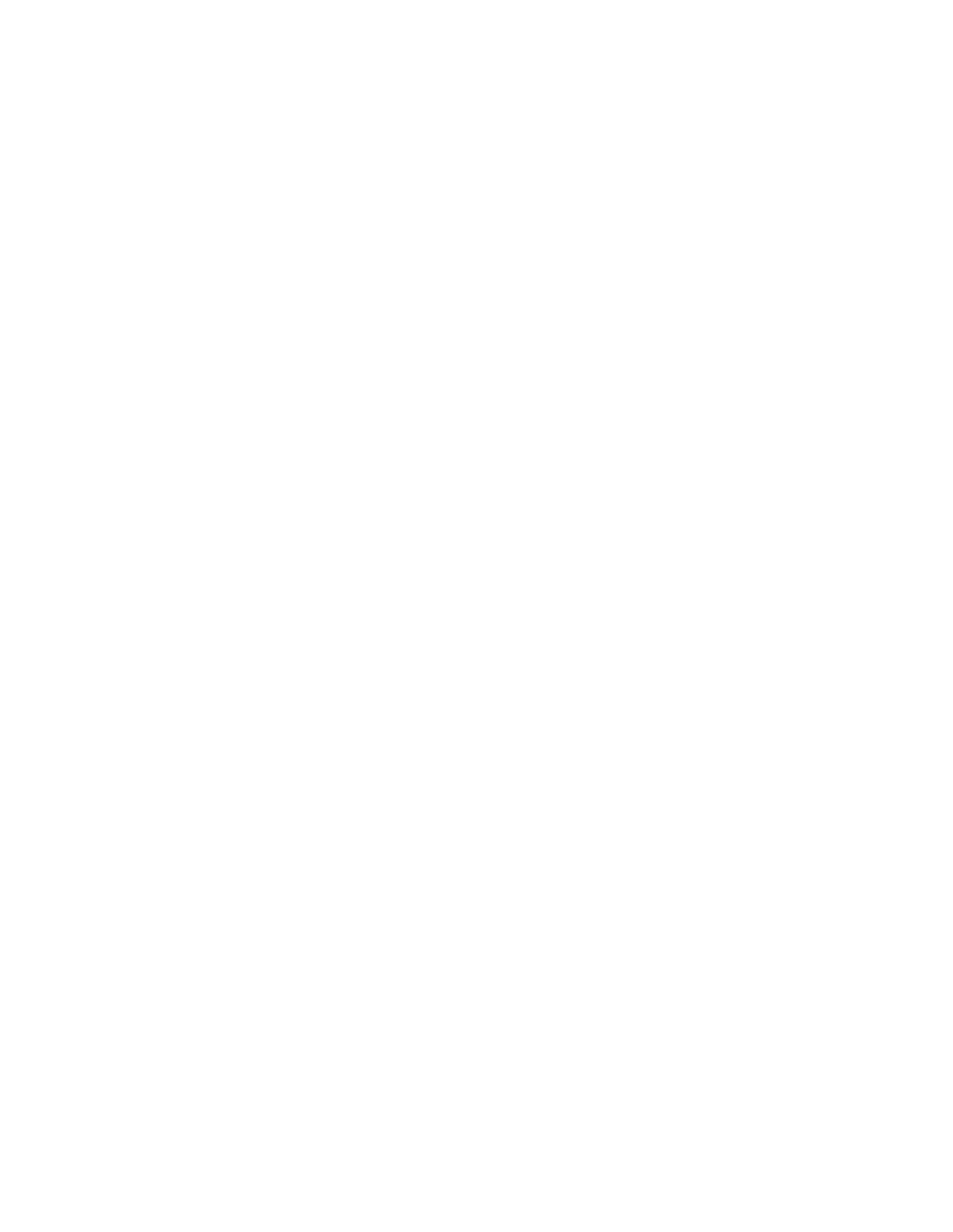# Licensing Board Operating Budget

#### *Christine Pulgini, Chair, Appropriation 252*

### *Department Mission*

The Board grants and regulates various types of alcohol and food licenses for restaurants, nightclubs, private clubs, package stores, hotels, inns, common victuallers (food only), bowling alleys, pool tables, lodging houses, dormitories (fraternities which are a category of dormitory licenses), and fortune tellers. The City of Boston Licensing Board consists of 3 Commissioners. The Commissioners are appointed by the Governor and serve a 6 year term. The Boston Police officers act as agents of the Board, they report violations of the alcoholic and other laws of the Commonwealth to the Board. The Board holds hearings on these violations and issues penalties.

#### *Selected Performance Strategies*

### *Licensing*

- To renew all licenses on an annual basis and collect the appropriate fees.
- To respond to neighborhood complaints and police violations by disciplining licensees as appropriate.

| <b>Operating Budget</b> | Program Name              | Total Actual '13  | Total Actual '14 | Total Approp '15  | <b>Total Budget '16</b> |
|-------------------------|---------------------------|-------------------|------------------|-------------------|-------------------------|
|                         | Licensing                 | 676.262           | 661.276          | 711,017           | 833,629                 |
|                         | <b>Total</b>              | 676,262           | 661,276          | 711,017           | 833,629                 |
| <b>Operating Budget</b> |                           | Actual '13        | Actual '14       | Approp '15        | <b>Budget '16</b>       |
|                         | <b>Personnel Services</b> | 636.778<br>39.484 | 632.570          | 666.988<br>44.029 | 792,529                 |
|                         | Non Personnel             |                   | 28,706           |                   | 41,100                  |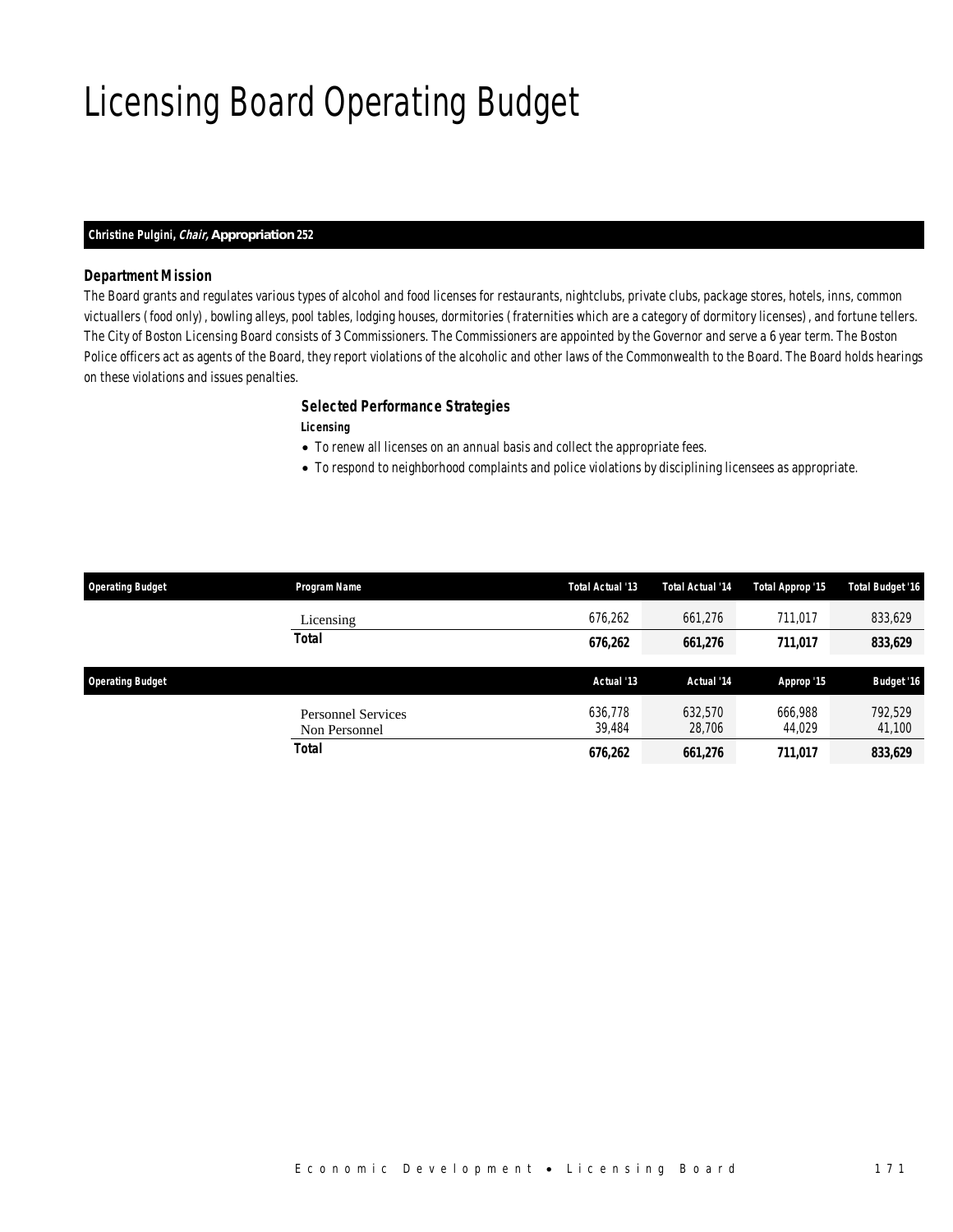## Licensing Board Operating Budget



#### *Authorizing Statutes*

- Enabling Legislation, CBC St. 14 § 1.
- The Rules & Regulations of the Board also govern.
- M.G.L.A. c. 138, §§ 12, 14, 15, 23, 34, 64, 67.
- M.G.L.A. c. 140 §§ 1-7, 9-21, 22-32, 177, 185I.
- 2014 Mass. Acts ch. 287 ss. 71-75B, 84- 85,119,128,130-132.
- 2014 Mass. Acts. ch. 312 ss. 1-2.

#### *Description of Services*

The Board grants and regulates various types of alcohol and food licenses for restaurants, nightclubs, private clubs, package stores, hotels, inns, common victuallers (food only), bowling alleys, pool tables, lodging houses, dormitories or fraternities, and fortune tellers. The Board's jurisdiction is within the confines of the City of Boston for all of the aforementioned licenses. The Boston Police officers act as agents of the Board, they report violations of the alcoholic and other laws of the Commonwealth to the Board.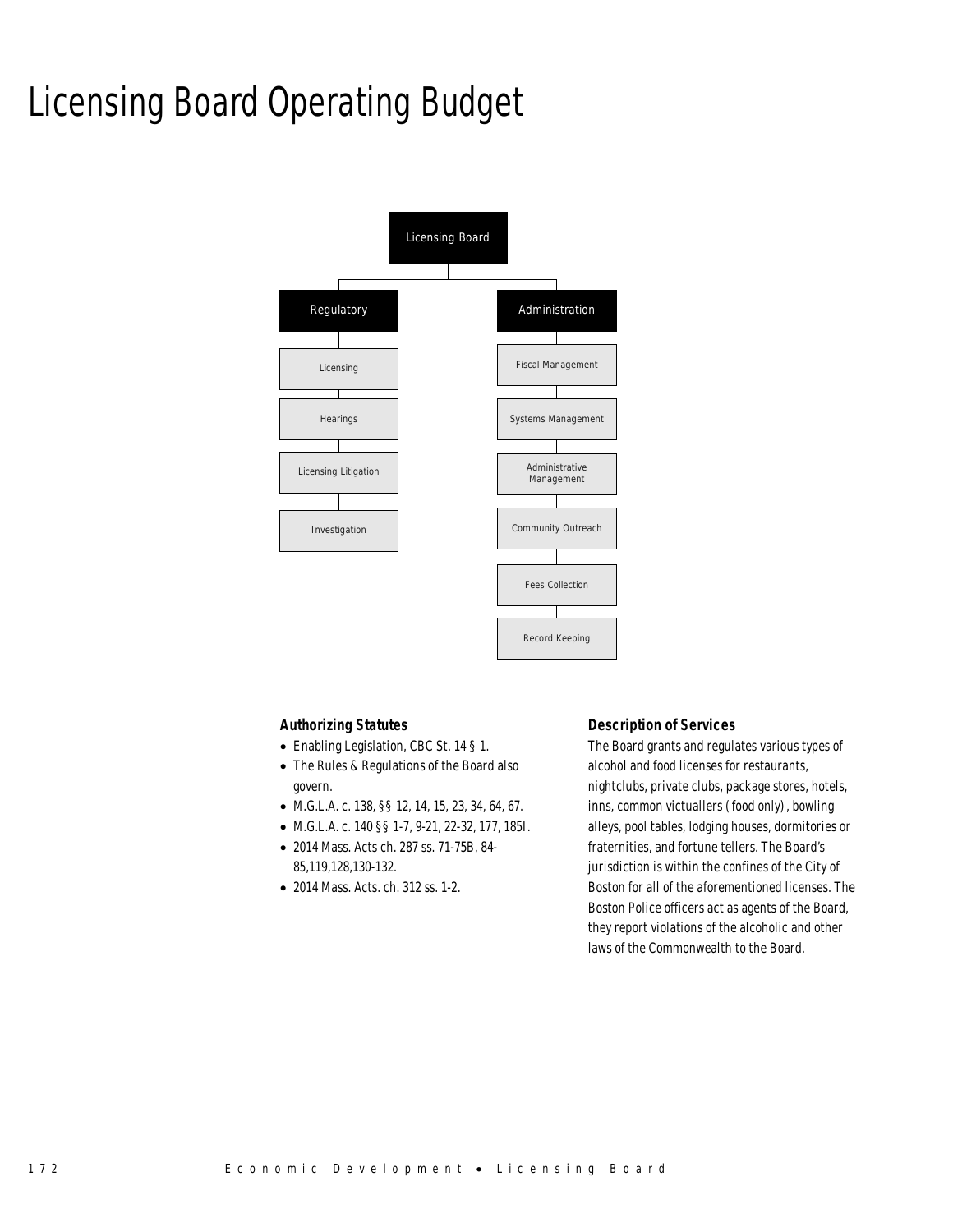## Department History

| <b>Personnel Services</b>       |                                                                                                                                                                                                                                                                                                      | FY13 Expenditure                                                                                                                     | FY14 Expenditure                                                                                       | FY15 Appropriation                                                                                         | FY16 Adopted                                                                                                           | Inc/Dec 15 vs 16                                                                                                                                   |
|---------------------------------|------------------------------------------------------------------------------------------------------------------------------------------------------------------------------------------------------------------------------------------------------------------------------------------------------|--------------------------------------------------------------------------------------------------------------------------------------|--------------------------------------------------------------------------------------------------------|------------------------------------------------------------------------------------------------------------|------------------------------------------------------------------------------------------------------------------------|----------------------------------------------------------------------------------------------------------------------------------------------------|
|                                 | 51000 Permanent Employees<br>51100 Emergency Employees<br>51200 Overtime<br>51600 Unemployment Compensation<br>51700 Workers' Compensation<br><b>Total Personnel Services</b>                                                                                                                        | 560,008<br>0<br>$\boldsymbol{0}$<br>$\overline{0}$<br>76,770<br>636,778                                                              | 632,570<br>0<br>$\boldsymbol{0}$<br>$\mathbf{0}$<br>0<br>632,570                                       | 666,988<br>0<br>$\boldsymbol{0}$<br>0<br>0<br>666,988                                                      | 792,529<br>0<br>$\mathbf 0$<br>$\mathbf{0}$<br>$\Omega$<br>792,529                                                     | 125,541<br>$\mathbf{0}$<br>$\mathbf{0}$<br>$\overline{0}$<br>$\Omega$<br>125,541                                                                   |
| <b>Contractual Services</b>     |                                                                                                                                                                                                                                                                                                      | FY13 Expenditure                                                                                                                     | FY14 Expenditure                                                                                       | FY15 Appropriation                                                                                         | FY16 Adopted                                                                                                           | Inc/Dec 15 vs 16                                                                                                                                   |
|                                 | 52100 Communications<br>52200 Utilities<br>52400 Snow Removal<br>52500 Garbage/Waste Removal<br>52600 Repairs Buildings & Structures<br>52700 Repairs & Service of Equipment<br>52800 Transportation of Persons<br>52900 Contracted Services<br><b>Total Contractual Services</b>                    | 5,402<br>$\mathbf 0$<br>$\Omega$<br>$\overline{0}$<br>0<br>$\boldsymbol{0}$<br>375<br>5,503<br>11,280                                | 2,423<br>0<br>0<br>0<br>$\mathbf{0}$<br>$\mathbf 0$<br>850<br>3,965<br>7,238                           | 7,000<br>$\mathbf{0}$<br>0<br>0<br>0<br>1,000<br>629<br>15,500<br>24,129                                   | 3,500<br>0<br>$\overline{0}$<br>$\overline{0}$<br>$\mathbf{0}$<br>1,000<br>1,200<br>13,500<br>19,200                   | $-3,500$<br>0<br>$\overline{0}$<br>$\overline{0}$<br>$\theta$<br>$\overline{0}$<br>571<br>$-2,000$<br>$-4,929$                                     |
| <b>Supplies &amp; Materials</b> |                                                                                                                                                                                                                                                                                                      | FY13 Expenditure                                                                                                                     | FY14 Expenditure                                                                                       | FY15 Appropriation                                                                                         | FY16 Adopted                                                                                                           | Inc/Dec 15 vs 16                                                                                                                                   |
|                                 | 53000 Auto Energy Supplies<br>53200 Food Supplies<br>53400 Custodial Supplies<br>53500 Med, Dental, & Hosp Supply<br>53600 Office Supplies and Materials<br>53700 Clothing Allowance<br>53800 Educational Supplies & Mat<br>53900 Misc Supplies & Materials<br><b>Total Supplies &amp; Materials</b> | $\boldsymbol{0}$<br>$\boldsymbol{0}$<br>0<br>$\boldsymbol{0}$<br>7,714<br>$\mathbf 0$<br>$\boldsymbol{0}$<br>$\overline{0}$<br>7,714 | $\mathbf 0$<br>$\mathbf 0$<br>$\mathbf{0}$<br>$\mathbf{0}$<br>9,543<br>0<br>$\mathbf{0}$<br>0<br>9,543 | $\mathbf 0$<br>$\mathbf{0}$<br>0<br>$\mathbf{0}$<br>10,900<br>$\mathbf 0$<br>$\overline{0}$<br>0<br>10,900 | $\mathbf 0$<br>$\mathbf{0}$<br>$\mathbf{0}$<br>$\mathbf{0}$<br>10,900<br>0<br>$\mathbf{0}$<br>$\overline{0}$<br>10,900 | $\mathbf{0}$<br>$\mathbf 0$<br>$\overline{0}$<br>$\overline{0}$<br>$\mathbf 0$<br>$\overline{0}$<br>$\mathbf{0}$<br>$\overline{0}$<br>$\mathbf{0}$ |
| <b>Current Chgs &amp; Oblig</b> |                                                                                                                                                                                                                                                                                                      | FY13 Expenditure                                                                                                                     | FY14 Expenditure                                                                                       | FY15 Appropriation                                                                                         | FY16 Adopted                                                                                                           | Inc/Dec 15 vs 16                                                                                                                                   |
|                                 | 54300 Workers' Comp Medical<br>54400 Legal Liabilities<br>54500 Aid To Veterans<br>54600 Current Charges H&I<br>54700 Indemnification<br>54900 Other Current Charges<br>Total Current Chgs & Oblig                                                                                                   | 13,697<br>$\boldsymbol{0}$<br>$\overline{0}$<br>$\boldsymbol{0}$<br>$\overline{0}$<br>6,793<br>20,490                                | 66<br>$\mathbf 0$<br>$\mathbf{0}$<br>$\overline{0}$<br>$\Omega$<br>10,417<br>10,483                    | $\boldsymbol{0}$<br>$\boldsymbol{0}$<br>0<br>$\overline{0}$<br>$\overline{0}$<br>9,000<br>9,000            | 0<br>$\mathbf 0$<br>$\mathbf{0}$<br>$\mathbf{0}$<br>$\Omega$<br>11,000<br>11,000                                       | $\mathbf 0$<br>$\mathbf 0$<br>$\overline{0}$<br>$\overline{0}$<br>$\overline{0}$<br>2,000<br>2,000                                                 |
| Equipment                       |                                                                                                                                                                                                                                                                                                      | FY13 Expenditure                                                                                                                     | FY14 Expenditure                                                                                       | FY15 Appropriation                                                                                         | FY16 Adopted                                                                                                           | Inc/Dec 15 vs 16                                                                                                                                   |
|                                 | 55000 Automotive Equipment<br>55400 Lease/Purchase<br>55600 Office Furniture & Equipment<br>55900 Misc Equipment<br><b>Total Equipment</b>                                                                                                                                                           | $\boldsymbol{0}$<br>$\overline{0}$<br>$\boldsymbol{0}$<br>$\boldsymbol{0}$<br>$\bf{0}$                                               | 0<br>$\mathbf 0$<br>0<br>1,442<br>1,442                                                                | $\boldsymbol{0}$<br>$\mathbf{0}$<br>$\boldsymbol{0}$<br>$\boldsymbol{0}$<br>0                              | $\mathbf 0$<br>$\overline{0}$<br>$\boldsymbol{0}$<br>$\mathbf 0$<br>0                                                  | $\mathbf 0$<br>$\overline{0}$<br>$\mathbf 0$<br>$\mathbf 0$<br>0                                                                                   |
| <b>Other</b>                    |                                                                                                                                                                                                                                                                                                      | FY13 Expenditure                                                                                                                     | FY14 Expenditure                                                                                       | FY15 Appropriation                                                                                         | FY16 Adopted                                                                                                           | Inc/Dec 15 vs 16                                                                                                                                   |
|                                 | 56200 Special Appropriation<br>57200 Structures & Improvements<br>58000 Land & Non-Structure<br><b>Total Other</b>                                                                                                                                                                                   | $\pmb{0}$<br>$\pmb{0}$<br>$\boldsymbol{0}$<br>$\bf{0}$                                                                               | 0<br>0<br>0<br>0                                                                                       | $\boldsymbol{0}$<br>$\mathbf 0$<br>$\boldsymbol{0}$<br>0                                                   | 0<br>0<br>0<br>0                                                                                                       | 0<br>$\mathbf 0$<br>$\mathbf 0$<br>0                                                                                                               |
|                                 | <b>Grand Total</b>                                                                                                                                                                                                                                                                                   | 676,262                                                                                                                              | 661,276                                                                                                | 711,017                                                                                                    | 833,629                                                                                                                | 122,612                                                                                                                                            |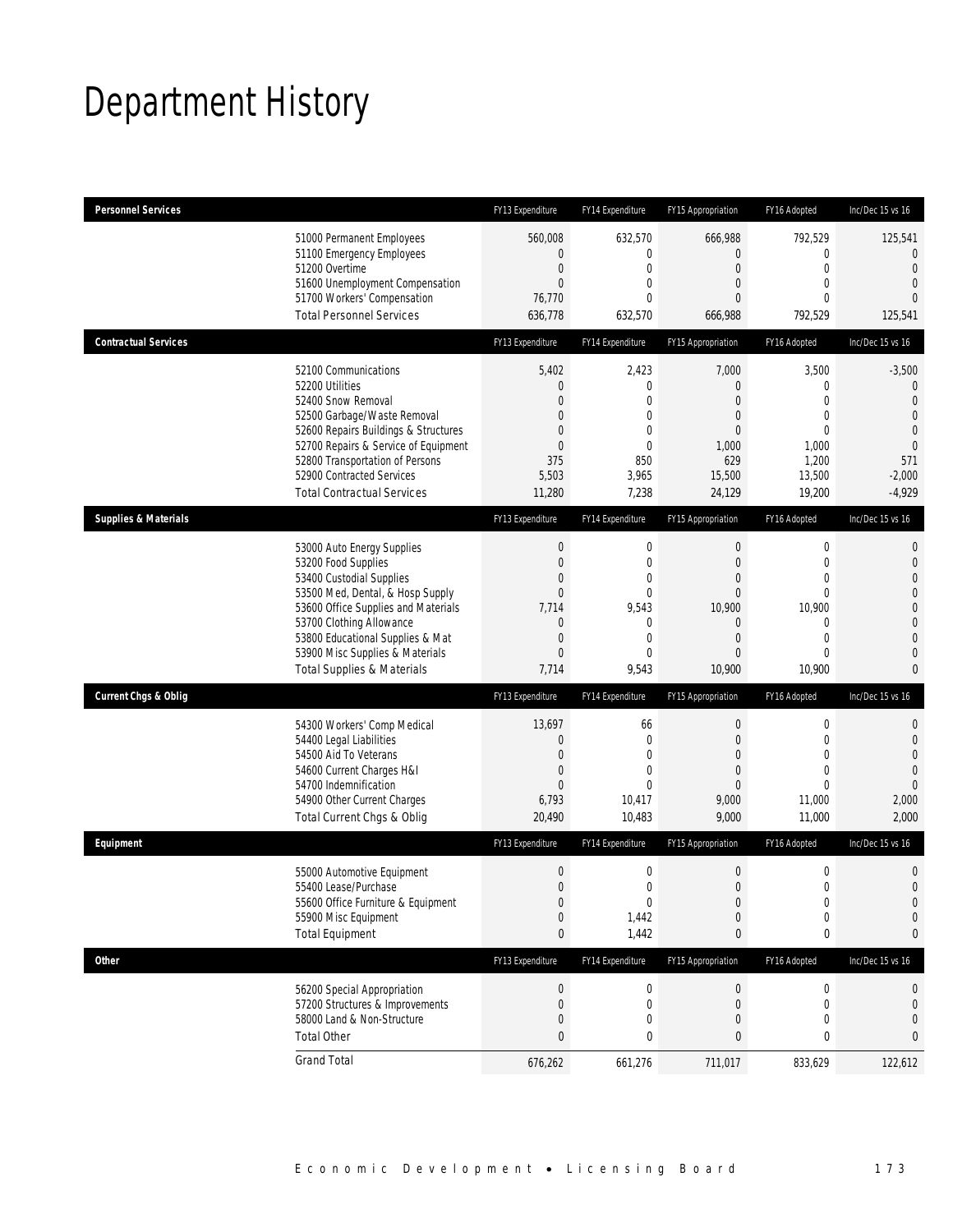# Department Personnel

| Title           | Union<br>Code | Grade     | Position | FY16 Salary | Title                            | Union<br>Code   | Grade     | Position | FY16 Salary    |
|-----------------|---------------|-----------|----------|-------------|----------------------------------|-----------------|-----------|----------|----------------|
|                 |               |           |          |             |                                  |                 |           |          |                |
| Admin Assistant | SU4           | 15        | 2.00     | 126,497     | Exec Secretary                   | <b>EXM</b>      | <b>NG</b> | 1.00     | 92,754         |
| Chairperson     | CDH           | <b>NG</b> | 1.00     | 105,288     | <b>Head Administrative Clerk</b> | SU <sub>4</sub> | 14        | 3.00     | 145,513        |
| Commissioner    | CDH           | <b>NG</b> | 2.00     | 170,468     | <b>Spec Asst</b>                 | <b>MYN</b>      | <b>NG</b> | 1.00     | 76,181         |
|                 |               |           |          |             | Sr Personnel Officer             | SE <sub>1</sub> | 06        | 1.00     | 73,973         |
|                 |               |           |          |             | <b>Total</b>                     |                 |           | 11       | 790,673        |
|                 |               |           |          |             | <b>Adjustments</b>               |                 |           |          |                |
|                 |               |           |          |             | Differential Payments            |                 |           |          | $\overline{0}$ |
|                 |               |           |          |             | Other                            |                 |           |          | 1,856          |
|                 |               |           |          |             | Chargebacks                      |                 |           |          | $\mathbf 0$    |
|                 |               |           |          |             | <b>Salary Savings</b>            |                 |           |          | $\mathbf{0}$   |
|                 |               |           |          |             | <b>FY16 Total Request</b>        |                 |           |          | 792,529        |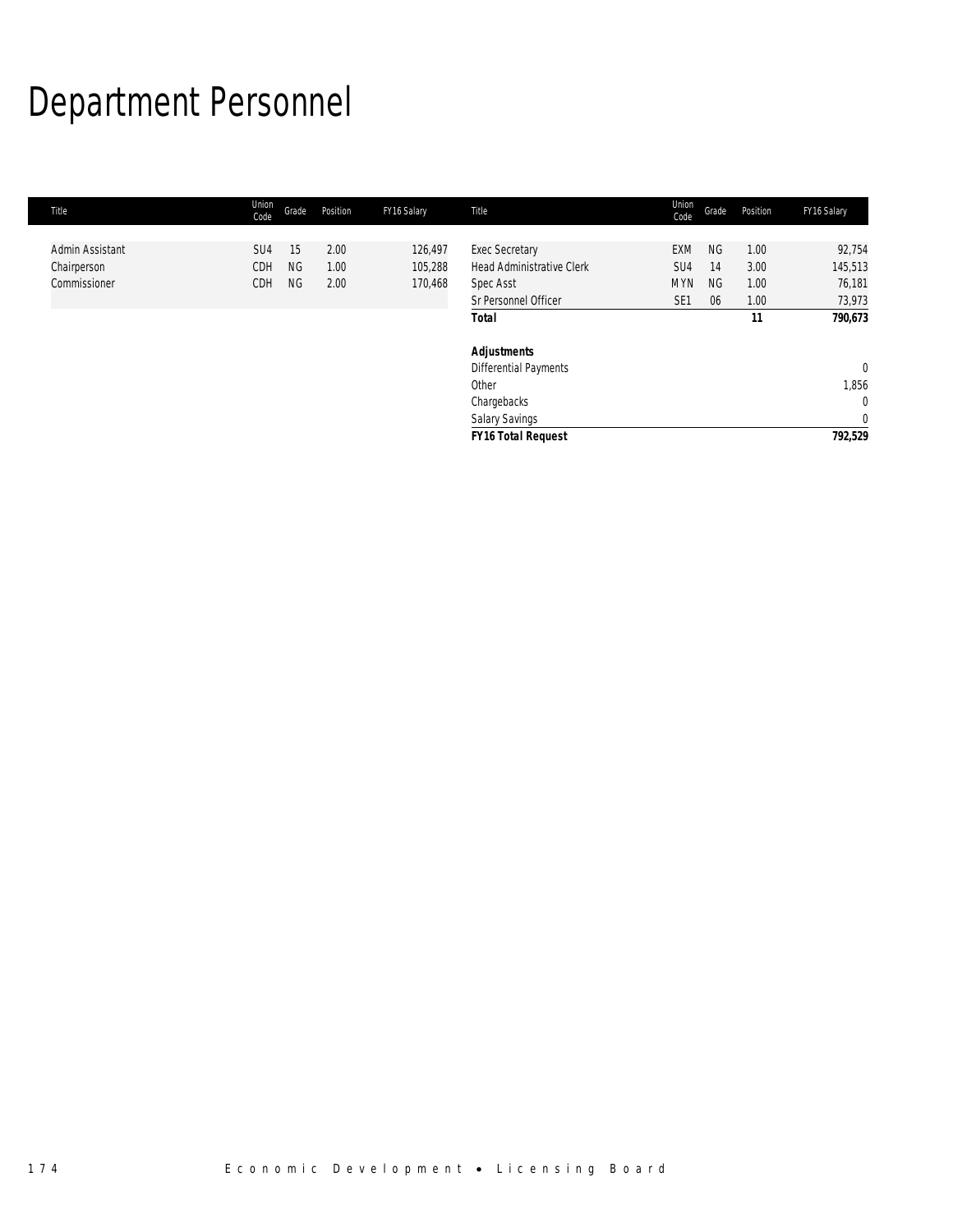## Program 1. Licensing

### *Peter Wong, Manager, Organization 252100*

#### *Program Description*

The Licensing Program regulates all licenses for retail sales of alcoholic and non-alcoholic beverages, restaurant food, and lodgings. The Licensing Board conducts business hearings, disciplinary hearings, and public meetings. This program performs outreach to the community to inform citizens of the work of the Licensing Board.

| <b>Operating Budget</b>                    | Actual '13        | Actual '14        | Approp '15        | <b>Budget '16</b> |
|--------------------------------------------|-------------------|-------------------|-------------------|-------------------|
| <b>Personnel Services</b><br>Non Personnel | 636,778<br>39.484 | 632,570<br>28,706 | 666.988<br>44.029 | 792,529<br>41,100 |
| Total                                      | 676,262           | 661,276           | 711,017           | 833,629           |
|                                            |                   |                   |                   |                   |

#### *Performance*

### **Strategy:** To renew all licenses on an annual basis and collect the appropriate fees.

|                                                                                                                        | <b>Performance Measures</b>          | Actual '13 | Actual '14 | Projected '15 | Target '16 |  |
|------------------------------------------------------------------------------------------------------------------------|--------------------------------------|------------|------------|---------------|------------|--|
|                                                                                                                        | Renewal applications sent            | 3.161      | 3,266      | 3.234         | 3,346      |  |
| <b>Strategy:</b> To respond to neighborhood complaints and police violations by disciplining licensees as appropriate. |                                      |            |            |               |            |  |
|                                                                                                                        | <b>Performance Measures</b>          | Actual '13 | Actual '14 | Projected '15 | Target '16 |  |
|                                                                                                                        | Number of disciplinary hearings held | 513        | 497        | 456           | 392        |  |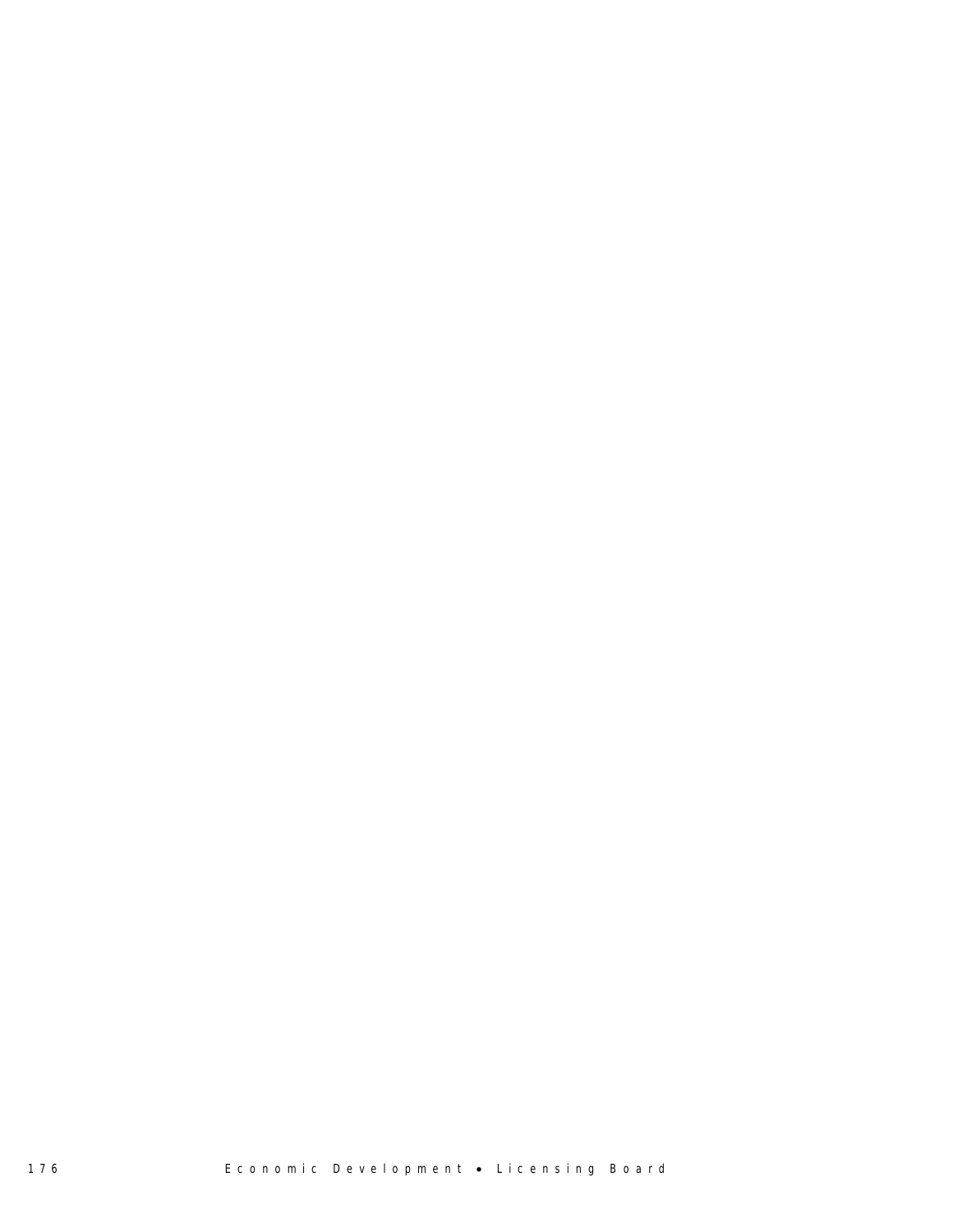## Office of Tourism Operating Budget

*Kenneth J. Brissette, Director, Appropriation 416* 

### *Department Mission*

The mission of the Office of Tourism is to advance tourism in Boston and promote participation in public celebrations.

### *Selected Performance Strategies*

### *Film & Special Events*

• To produce City-wide public celebrations.

*Tourism* 

- To increase awareness of City sponsored events.
- To work with the hospitality industry to increase visitors and conventions.

| <b>Operating Budget</b>      | Program Name                                                                | Total Actual '13                         | <b>Total Actual '14</b>                  | Total Approp '15                          | <b>Total Budget '16</b>                         |
|------------------------------|-----------------------------------------------------------------------------|------------------------------------------|------------------------------------------|-------------------------------------------|-------------------------------------------------|
|                              | Administration<br><b>Arts Promotion</b><br>Film & Special Events<br>Tourism | 699,193<br>336,806<br>542,804<br>182,967 | 743,792<br>335,019<br>604,210<br>117,076 | 402,486<br>$\Omega$<br>535,414<br>181,819 | 401,632<br>$\overline{0}$<br>623,430<br>130,688 |
|                              | Total                                                                       | 1,761,770                                | 1,800,097                                | 1,119,719                                 | 1,155,750                                       |
| <b>External Funds Budget</b> | <b>Fund Name</b>                                                            | Total Actual '13                         | <b>Total Actual '14</b>                  | Total Approp '15                          | <b>Total Budget '16</b>                         |
|                              | City Hall Plaza Fund<br>Special Events Fund                                 | 6,045<br>0                               | 108,671<br>$\theta$                      | 100,000<br>0                              | 100,000<br>80,000                               |
|                              | <b>Total</b>                                                                | 6,045                                    | 108,671                                  | 100,000                                   | 180,000                                         |
| <b>Operating Budget</b>      |                                                                             | Actual '13                               | Actual '14                               | Approp '15                                | <b>Budget '16</b>                               |
|                              | <b>Personnel Services</b><br>Non Personnel                                  | 1,214,740<br>547,030                     | 1,357,882<br>442,215                     | 793,839<br>325,880                        | 797,147<br>358,603                              |
|                              | <b>Total</b>                                                                | 1,761,770                                | 1,800,097                                | 1,119,719                                 | 1,155,750                                       |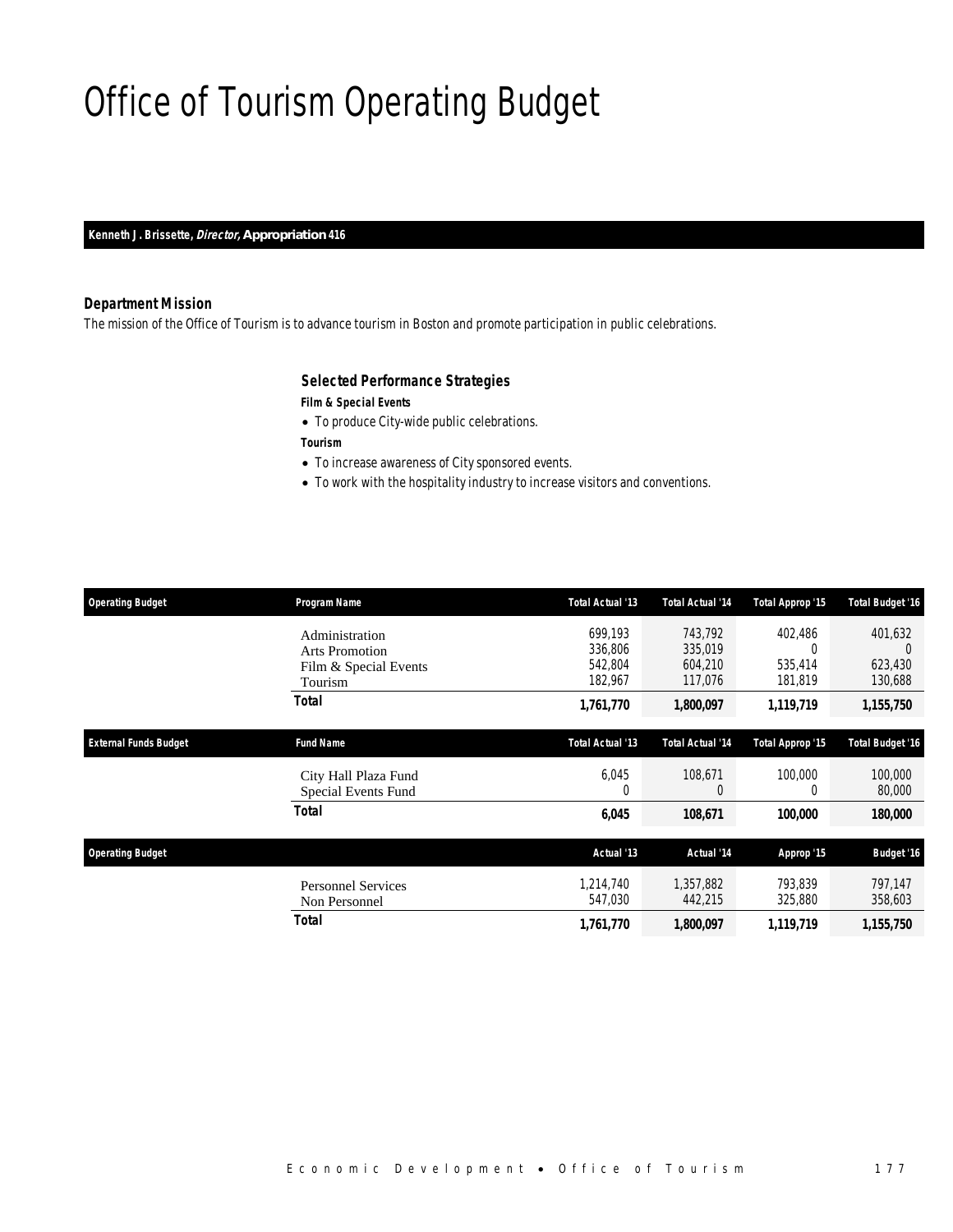## Office of Tourism Operating Budget



### *Authorizing Statutes*

• Enabling Legislation, CBC Ord. §§ 15-3.1-15-3.2.

### *Description of Services*

The Office of Tourism serves Boston's residents, visitors, and the tourism industry in the following ways: producing year-round events including festivals, concerts, exhibitions, and public celebrations both downtown and in Boston's neighborhoods; supporting film and television production through Boston Film Bureau with permitting, location assistance, and coordination with local and state agencies; providing technical assistance to neighborhood based groups with event production; promoting Boston as a desirable destination for visitors, conventions, and familyoriented sporting events such as amateur collegiate, and Olympic tournaments; fostering international relations through its Sister City and Distinguished Guest Programs.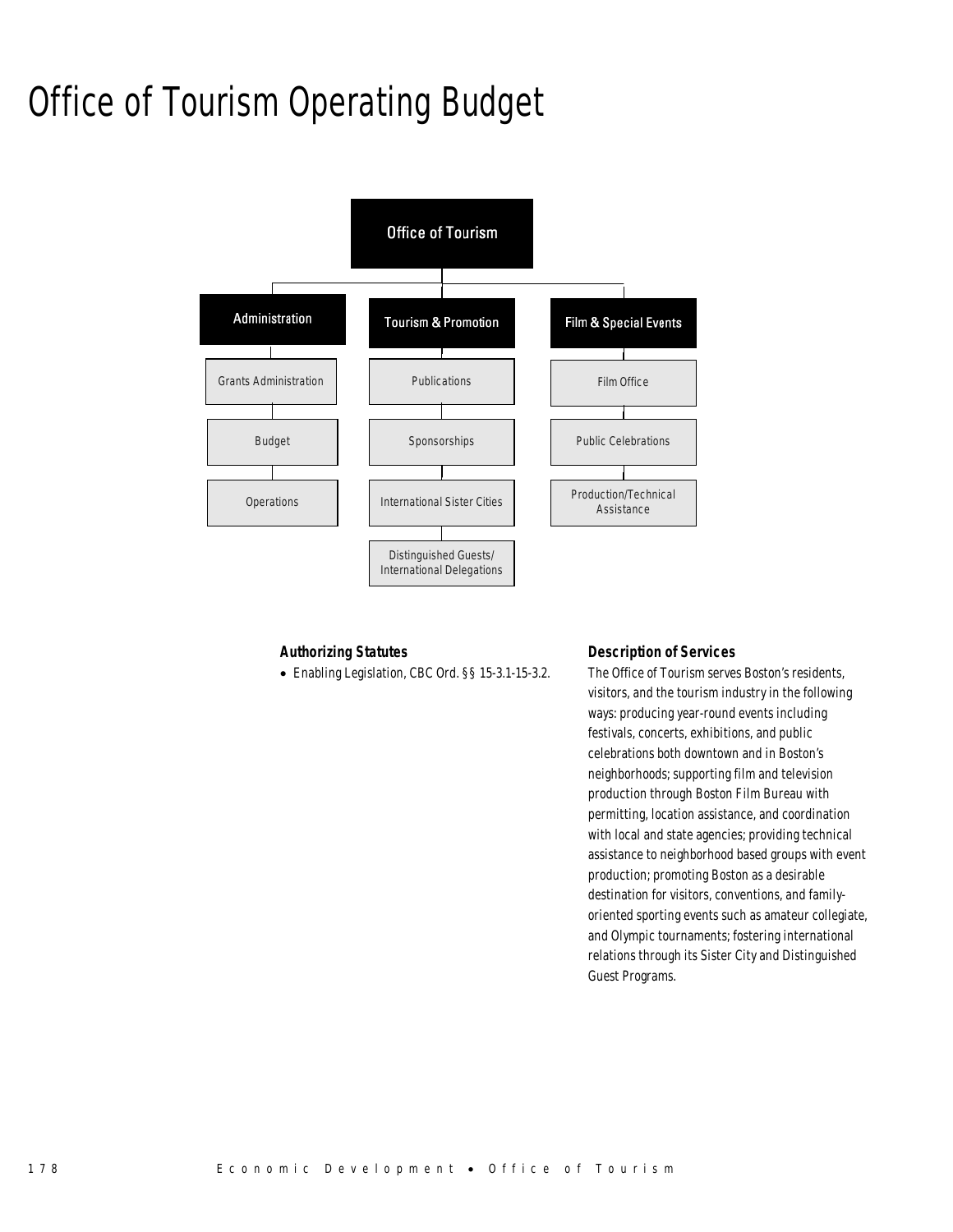## Department History

| <b>Personnel Services</b>       |                                                                                                                                                                                                                                                                                                      | FY13 Expenditure                                                                             | FY14 Expenditure                                                                                     | FY15 Appropriation                                                                                               | FY16 Adopted                                                                                          | Inc/Dec 15 vs 16                                                                                                  |
|---------------------------------|------------------------------------------------------------------------------------------------------------------------------------------------------------------------------------------------------------------------------------------------------------------------------------------------------|----------------------------------------------------------------------------------------------|------------------------------------------------------------------------------------------------------|------------------------------------------------------------------------------------------------------------------|-------------------------------------------------------------------------------------------------------|-------------------------------------------------------------------------------------------------------------------|
|                                 | 51000 Permanent Employees<br>51100 Emergency Employees<br>51200 Overtime<br>51600 Unemployment Compensation<br>51700 Workers' Compensation<br><b>Total Personnel Services</b>                                                                                                                        | 1,145,592<br>69,148<br>0<br>$\boldsymbol{0}$<br>$\overline{0}$<br>1,214,740                  | 1,223,726<br>133,956<br>0<br>200<br>$\mathbf{0}$<br>1,357,882                                        | 715,314<br>78,525<br>$\mathbf 0$<br>$\boldsymbol{0}$<br>0<br>793,839                                             | 718,622<br>78,525<br>0<br>$\boldsymbol{0}$<br>$\mathbf{0}$<br>797,147                                 | 3,308<br>0<br>$\mathbf{0}$<br>$\mathbf{0}$<br>$\overline{0}$<br>3,308                                             |
| <b>Contractual Services</b>     |                                                                                                                                                                                                                                                                                                      | FY13 Expenditure                                                                             | FY14 Expenditure                                                                                     | FY15 Appropriation                                                                                               | FY16 Adopted                                                                                          | Inc/Dec 15 vs 16                                                                                                  |
|                                 | 52100 Communications<br>52200 Utilities<br>52400 Snow Removal<br>52500 Garbage/Waste Removal<br>52600 Repairs Buildings & Structures<br>52700 Repairs & Service of Equipment<br>52800 Transportation of Persons<br>52900 Contracted Services<br><b>Total Contractual Services</b>                    | 16,608<br>185,245<br>0<br>$\mathbf 0$<br>$\overline{0}$<br>730<br>2,004<br>40,780<br>245,367 | 18,062<br>127,363<br>$\mathbf 0$<br>$\mathbf 0$<br>$\mathbf{0}$<br>390<br>2,377<br>28,514<br>176,706 | 11,480<br>$\mathbf{0}$<br>0<br>$\overline{0}$<br>$\overline{0}$<br>1,750<br>$\boldsymbol{0}$<br>19,650<br>32,880 | 9,780<br>0<br>$\overline{0}$<br>$\mathbf{0}$<br>$\mathbf{0}$<br>1,750<br>10,000<br>18,350<br>39,880   | $-1,700$<br>0<br>$\overline{0}$<br>$\overline{0}$<br>$\mathbf 0$<br>$\overline{0}$<br>10,000<br>$-1,300$<br>7,000 |
| <b>Supplies &amp; Materials</b> |                                                                                                                                                                                                                                                                                                      | FY13 Expenditure                                                                             | FY14 Expenditure                                                                                     | FY15 Appropriation                                                                                               | FY16 Adopted                                                                                          | Inc/Dec 15 vs 16                                                                                                  |
|                                 | 53000 Auto Energy Supplies<br>53200 Food Supplies<br>53400 Custodial Supplies<br>53500 Med, Dental, & Hosp Supply<br>53600 Office Supplies and Materials<br>53700 Clothing Allowance<br>53800 Educational Supplies & Mat<br>53900 Misc Supplies & Materials<br><b>Total Supplies &amp; Materials</b> | 1,864<br>12,576<br>0<br>$\boldsymbol{0}$<br>4,918<br>0<br>$\overline{0}$<br>8,040<br>27,398  | 1,872<br>14,500<br>0<br>0<br>4,097<br>$\mathbf 0$<br>$\mathbf{0}$<br>577<br>21,046                   | 3,738<br>27,500<br>0<br>$\boldsymbol{0}$<br>2,200<br>0<br>$\overline{0}$<br>0<br>33,438                          | 4,635<br>22,500<br>0<br>$\mathbf 0$<br>2,200<br>$\mathbf 0$<br>$\mathbf{0}$<br>$\mathbf{0}$<br>29,335 | 897<br>$-5,000$<br>0<br>$\mathbf{0}$<br>$\overline{0}$<br>$\overline{0}$<br>$\mathbf 0$<br>$\Omega$<br>$-4,103$   |
| <b>Current Chgs &amp; Oblig</b> |                                                                                                                                                                                                                                                                                                      | FY13 Expenditure                                                                             | FY14 Expenditure                                                                                     | FY15 Appropriation                                                                                               | FY16 Adopted                                                                                          | Inc/Dec 15 vs 16                                                                                                  |
|                                 | 54300 Workers' Comp Medical<br>54400 Legal Liabilities<br>54500 Aid To Veterans<br>54600 Current Charges H&I<br>54700 Indemnification<br>54900 Other Current Charges<br>Total Current Chgs & Oblig                                                                                                   | $\boldsymbol{0}$<br>$\mathbf 0$<br>$\overline{0}$<br>0<br>$\overline{0}$<br>70,792<br>70,792 | 0<br>$\mathbf{0}$<br>$\overline{0}$<br>0<br>$\Omega$<br>54,885<br>54,885                             | $\boldsymbol{0}$<br>$\overline{0}$<br>$\overline{0}$<br>$\overline{0}$<br>0<br>50,065<br>50,065                  | $\boldsymbol{0}$<br>$\mathbf{0}$<br>$\overline{0}$<br>$\mathbf{0}$<br>$\theta$<br>50,074<br>50,074    | 0<br>$\mathbf 0$<br>$\overline{0}$<br>$\overline{0}$<br>$\overline{0}$<br>9<br>9                                  |
| Equipment                       |                                                                                                                                                                                                                                                                                                      | FY13 Expenditure                                                                             | FY14 Expenditure                                                                                     | FY15 Appropriation                                                                                               | FY16 Adopted                                                                                          | Inc/Dec 15 vs 16                                                                                                  |
|                                 | 55000 Automotive Equipment<br>55400 Lease/Purchase<br>55600 Office Furniture & Equipment<br>55900 Misc Equipment<br><b>Total Equipment</b>                                                                                                                                                           | $\boldsymbol{0}$<br>$\Omega$<br>$\boldsymbol{0}$<br>3,920<br>3,920                           | 0<br>0<br>0<br>0<br>0                                                                                | $\boldsymbol{0}$<br>16,962<br>0<br>$\mathbf{0}$<br>16,962                                                        | $\boldsymbol{0}$<br>21,029<br>$\boldsymbol{0}$<br>0<br>21,029                                         | $\mathbf 0$<br>4,067<br>$\mathbf{0}$<br>$\mathbf 0$<br>4,067                                                      |
| <b>Other</b>                    |                                                                                                                                                                                                                                                                                                      | FY13 Expenditure                                                                             | FY14 Expenditure                                                                                     | FY15 Appropriation                                                                                               | FY16 Adopted                                                                                          | Inc/Dec 15 vs 16                                                                                                  |
|                                 | 56200 Special Appropriation<br>57200 Structures & Improvements<br>58000 Land & Non-Structure<br><b>Total Other</b>                                                                                                                                                                                   | 199,553<br>$\boldsymbol{0}$<br>$\boldsymbol{0}$<br>199,553                                   | 189,578<br>0<br>$\boldsymbol{0}$<br>189,578                                                          | 192,535<br>0<br>$\boldsymbol{0}$<br>192,535                                                                      | 218,285<br>0<br>$\boldsymbol{0}$<br>218,285                                                           | 25,750<br>0<br>$\mathbf 0$<br>25,750                                                                              |
|                                 | <b>Grand Total</b>                                                                                                                                                                                                                                                                                   | 1,761,770                                                                                    | 1,800,097                                                                                            | 1,119,719                                                                                                        | 1,155,750                                                                                             | 36,031                                                                                                            |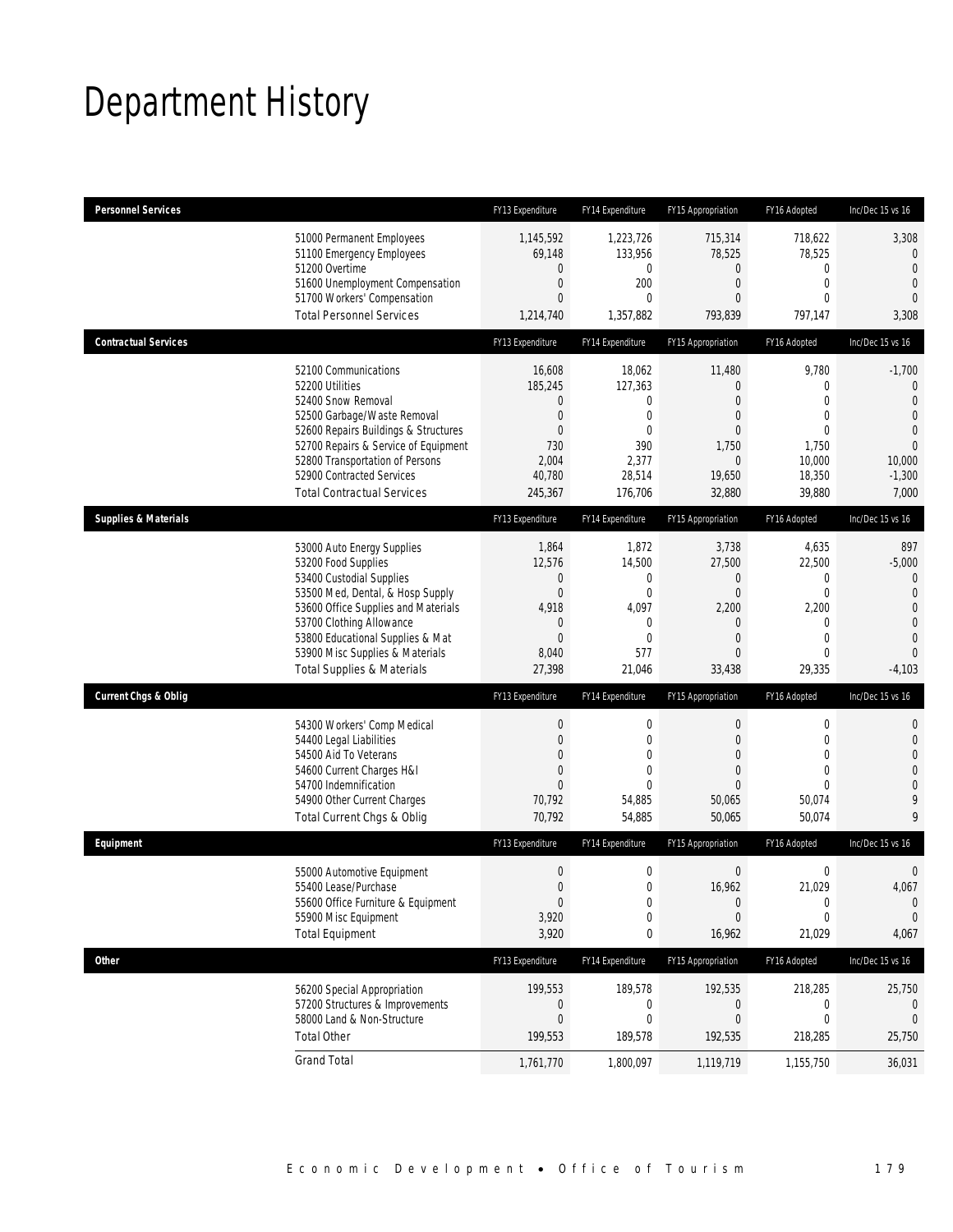# Department Personnel

| Title                  | Union<br>Code   | Grade     | Position | FY16 Salary | Title                        | Union<br>Code   | Grade     | Position | FY16 Salary      |
|------------------------|-----------------|-----------|----------|-------------|------------------------------|-----------------|-----------|----------|------------------|
|                        |                 |           |          |             |                              |                 |           |          |                  |
| Admin Assistant        | MY0             | 03        | 1.00     | 48,401      | Staff Assistant II           | MY <sub>0</sub> | 06        | 2.00     | 127,094          |
| Director               | CDH             | <b>NG</b> | 1.00     | 97,267      | <b>Staff Asst</b>            | <b>MYN</b>      | <b>NG</b> | 1.00     | 99,096           |
| Staff Assist I         | MY <sub>0</sub> | 04        | 2.00     | 89,709      | Staff Asst II                | MY <sub>0</sub> | 05        | 1.00     | 52,117           |
| <b>Staff Assistant</b> | MY0             | 03        | 1.00     | 48,401      | Staff Asst III               | MY0             | 07        | 1.00     | 70,656           |
|                        |                 |           |          |             | Staff Asst IV                | MY <sub>0</sub> | -09       | 1.00     | 77,604           |
|                        |                 |           |          |             | <b>Total</b>                 |                 |           | 11       | 710,345          |
|                        |                 |           |          |             | <b>Adjustments</b>           |                 |           |          |                  |
|                        |                 |           |          |             | <b>Differential Payments</b> |                 |           |          | $\boldsymbol{0}$ |
|                        |                 |           |          |             | Other                        |                 |           |          | 8,277            |
|                        |                 |           |          |             | Chargebacks                  |                 |           |          | $\mathbf 0$      |
|                        |                 |           |          |             | <b>Salary Savings</b>        |                 |           |          | $\mathbf 0$      |
|                        |                 |           |          |             | <b>FY16 Total Request</b>    |                 |           |          | 718,622          |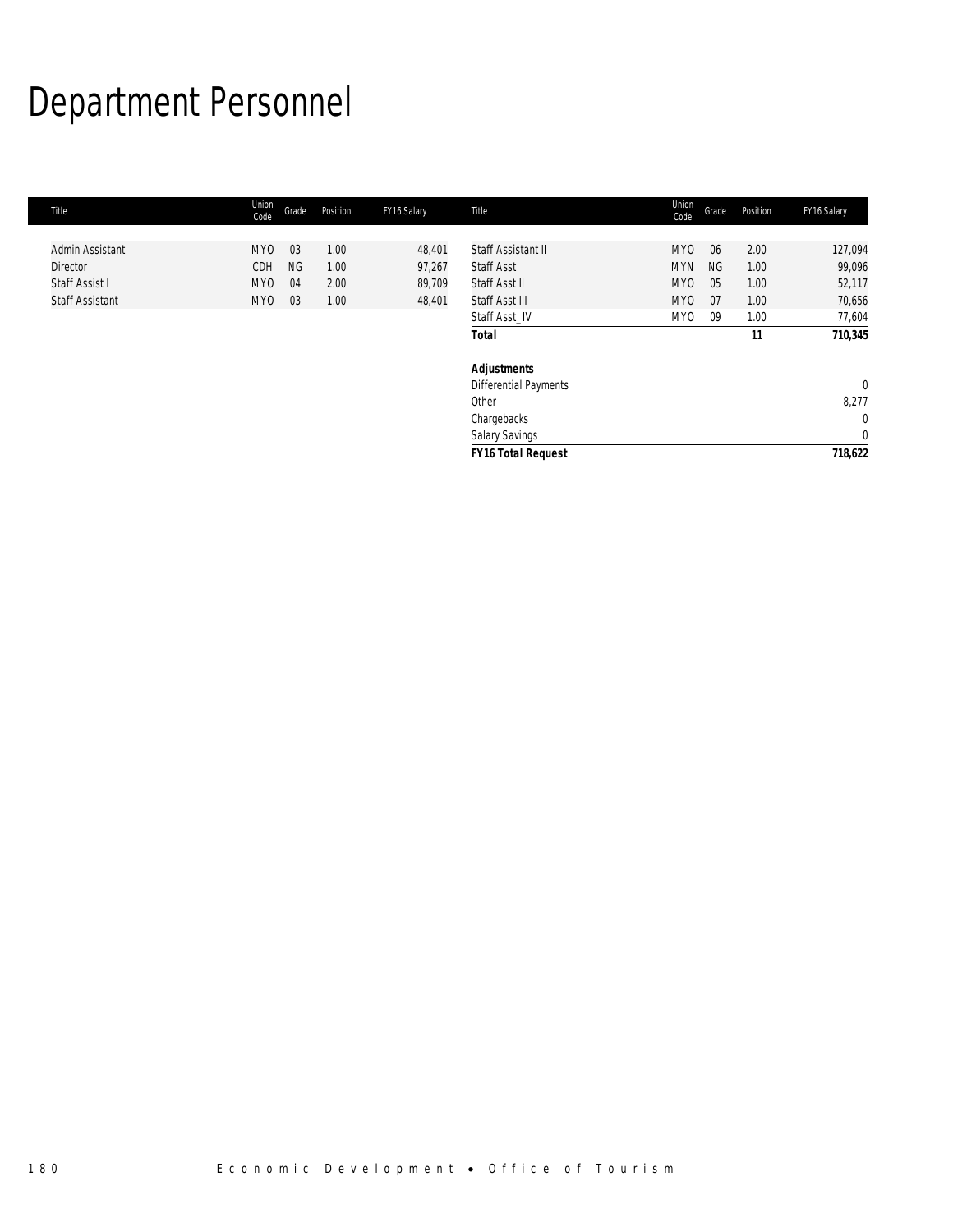## External Funds History

| <b>Personnel Services</b>       |                                                                                                                                                                                                                                                                                                            | FY13 Expenditure                                                                               | FY14 Expenditure                                                                                 | FY15 Appropriation                                                                                                                                                                                       | FY16 Adopted                                                                                                                                                          | Inc/Dec 15 vs 16                                                                                                                                                             |
|---------------------------------|------------------------------------------------------------------------------------------------------------------------------------------------------------------------------------------------------------------------------------------------------------------------------------------------------------|------------------------------------------------------------------------------------------------|--------------------------------------------------------------------------------------------------|----------------------------------------------------------------------------------------------------------------------------------------------------------------------------------------------------------|-----------------------------------------------------------------------------------------------------------------------------------------------------------------------|------------------------------------------------------------------------------------------------------------------------------------------------------------------------------|
|                                 | 51000 Permanent Employees<br>51100 Emergency Employees<br>51200 Overtime<br>51300 Part Time Employees<br>51400 Health Insurance<br>51500 Pension & Annunity<br>51600 Unemployment Compensation<br>51700 Workers' Compensation<br>51800 Indirect Costs<br>51900 Medicare<br><b>Total Personnel Services</b> | $\mathbf 0$<br>$\boldsymbol{0}$<br>0<br>0<br>0<br>0<br>0<br>0<br>0<br>0<br>0                   | 0<br>$\boldsymbol{0}$<br>0<br>$\mathbf 0$<br>0<br>0<br>$\mathbf 0$<br>0<br>0<br>0<br>$\mathbf 0$ | $\boldsymbol{0}$<br>$\boldsymbol{0}$<br>$\overline{0}$<br>$\boldsymbol{0}$<br>$\overline{0}$<br>$\overline{0}$<br>$\overline{0}$<br>$\overline{0}$<br>$\boldsymbol{0}$<br>$\overline{0}$<br>$\mathbf{0}$ | $\boldsymbol{0}$<br>$\mathbf 0$<br>$\mathbf{0}$<br>$\overline{0}$<br>$\mathbf{0}$<br>$\mathbf 0$<br>$\mathbf{0}$<br>$\mathbf{0}$<br>$\mathbf{0}$<br>$\mathbf{0}$<br>0 | 0<br>$\mathbf{0}$<br>$\overline{0}$<br>$\overline{0}$<br>$\overline{0}$<br>$\overline{0}$<br>$\mathbf{0}$<br>$\overline{0}$<br>$\overline{0}$<br>$\mathbf{0}$<br>$\mathbf 0$ |
| <b>Contractual Services</b>     |                                                                                                                                                                                                                                                                                                            | FY13 Expenditure                                                                               | FY14 Expenditure                                                                                 | FY15 Appropriation                                                                                                                                                                                       | FY16 Adopted                                                                                                                                                          | Inc/Dec 15 vs 16                                                                                                                                                             |
|                                 | 52100 Communications<br>52200 Utilities<br>52400 Snow Removal<br>52500 Garbage/Waste Removal<br>52600 Repairs Buildings & Structures<br>52700 Repairs & Service of Equipment<br>52800 Transportation of Persons<br>52900 Contracted Services<br><b>Total Contractual Services</b>                          | $\boldsymbol{0}$<br>$\boldsymbol{0}$<br>0<br>0<br>0<br>0<br>$\boldsymbol{0}$<br>6,045<br>6,045 | $\boldsymbol{0}$<br>0<br>0<br>0<br>$\mathbf 0$<br>0<br>$\mathbf 0$<br>0<br>0                     | $\mathbf 0$<br>0<br>$\overline{0}$<br>$\overline{0}$<br>$\overline{0}$<br>$\mathbf 0$<br>$\boldsymbol{0}$<br>$\mathbf 0$<br>$\mathbf{0}$                                                                 | $\mathbf 0$<br>$\mathbf 0$<br>$\mathbf{0}$<br>$\mathbf{0}$<br>$\mathbf{0}$<br>$\mathbf{0}$<br>$\mathbf{0}$<br>$\mathbf{0}$<br>0                                       | $\mathbf{0}$<br>$\mathbf{0}$<br>$\overline{0}$<br>$\Omega$<br>$\overline{0}$<br>$\overline{0}$<br>$\overline{0}$<br>$\overline{0}$<br>$\mathbf{0}$                           |
| <b>Supplies &amp; Materials</b> |                                                                                                                                                                                                                                                                                                            | FY13 Expenditure                                                                               | FY14 Expenditure                                                                                 | FY15 Appropriation                                                                                                                                                                                       | FY16 Adopted                                                                                                                                                          | Inc/Dec 15 vs 16                                                                                                                                                             |
|                                 | 53000 Auto Energy Supplies<br>53200 Food Supplies<br>53400 Custodial Supplies<br>53500 Med, Dental, & Hosp Supply<br>53600 Office Supplies and Materials<br>53700 Clothing Allowance<br>53800 Educational Supplies & Mat<br>53900 Misc Supplies & Materials<br><b>Total Supplies &amp; Materials</b>       | $\boldsymbol{0}$<br>$\boldsymbol{0}$<br>0<br>0<br>0<br>0<br>0<br>0<br>0                        | $\boldsymbol{0}$<br>$\boldsymbol{0}$<br>0<br>0<br>$\mathbf 0$<br>0<br>0<br>0<br>0                | $\boldsymbol{0}$<br>$\mathbf 0$<br>$\overline{0}$<br>$\overline{0}$<br>$\overline{0}$<br>$\overline{0}$<br>$\overline{0}$<br>$\mathbf 0$<br>$\mathbf{0}$                                                 | $\mathbf 0$<br>$\mathbf 0$<br>$\overline{0}$<br>$\mathbf 0$<br>$\overline{0}$<br>$\mathbf 0$<br>$\mathbf 0$<br>$\mathbf 0$<br>0                                       | $\mathbf{0}$<br>$\mathbf{0}$<br>$\overline{0}$<br>$\overline{0}$<br>$\overline{0}$<br>$\overline{0}$<br>$\overline{0}$<br>$\Omega$<br>$\mathbf{0}$                           |
| <b>Current Chgs &amp; Oblig</b> |                                                                                                                                                                                                                                                                                                            | FY13 Expenditure                                                                               | FY14 Expenditure                                                                                 | FY15 Appropriation                                                                                                                                                                                       | FY16 Adopted                                                                                                                                                          | Inc/Dec 15 vs 16                                                                                                                                                             |
|                                 | 54300 Workers' Comp Medical<br>54400 Legal Liabilities<br>54600 Current Charges H&I<br>54700 Indemnification<br>54900 Other Current Charges<br>Total Current Chgs & Oblig                                                                                                                                  | $\boldsymbol{0}$<br>$\boldsymbol{0}$<br>0<br>0<br>0<br>$\mathbf{0}$                            | $\boldsymbol{0}$<br>$\boldsymbol{0}$<br>0<br>0<br>$\boldsymbol{0}$<br>0                          | $\boldsymbol{0}$<br>0<br>$\mathbf 0$<br>$\overline{0}$<br>0<br>$\mathbf{0}$                                                                                                                              | $\mathbf 0$<br>$\mathbf 0$<br>$\mathbf{0}$<br>$\mathbf{0}$<br>$\mathbf 0$<br>0                                                                                        | $\mathbf{0}$<br>$\mathbf{0}$<br>$\Omega$<br>$\Omega$<br>$\Omega$<br>$\mathbf 0$                                                                                              |
| Equipment                       |                                                                                                                                                                                                                                                                                                            | FY13 Expenditure                                                                               | FY14 Expenditure                                                                                 | FY15 Appropriation                                                                                                                                                                                       | FY16 Adopted                                                                                                                                                          | Inc/Dec 15 vs 16                                                                                                                                                             |
|                                 | 55000 Automotive Equipment<br>55400 Lease/Purchase<br>55600 Office Furniture & Equipment<br>55900 Misc Equipment<br><b>Total Equipment</b>                                                                                                                                                                 | $\boldsymbol{0}$<br>$\boldsymbol{0}$<br>0<br>0<br>0                                            | $\boldsymbol{0}$<br>$\boldsymbol{0}$<br>0<br>$\boldsymbol{0}$<br>0                               | $\boldsymbol{0}$<br>$\mathbf 0$<br>$\mathbf 0$<br>$\boldsymbol{0}$<br>0                                                                                                                                  | $\boldsymbol{0}$<br>$\mathbf 0$<br>$\mathbf{0}$<br>$\mathbf 0$<br>0                                                                                                   | 0<br>$\mathbf{0}$<br>$\mathbf{0}$<br>$\mathbf{0}$<br>$\bf{0}$                                                                                                                |
| Other                           |                                                                                                                                                                                                                                                                                                            | FY13 Expenditure                                                                               | FY14 Expenditure                                                                                 | FY15 Appropriation                                                                                                                                                                                       | FY16 Adopted                                                                                                                                                          | Inc/Dec 15 vs 16                                                                                                                                                             |
|                                 | 56200 Special Appropriation<br>57200 Structures & Improvements<br>58000 Land & Non-Structure<br><b>Total Other</b>                                                                                                                                                                                         | $\boldsymbol{0}$<br>$\boldsymbol{0}$<br>0<br>$\bf{0}$                                          | 108,671<br>$\boldsymbol{0}$<br>$\boldsymbol{0}$<br>108,671                                       | 100,000<br>0<br>$\mathbf 0$<br>100,000                                                                                                                                                                   | 180,000<br>$\boldsymbol{0}$<br>$\mathbf 0$<br>180,000                                                                                                                 | 80,000<br>0<br>$\mathbf{0}$<br>80,000                                                                                                                                        |
|                                 | <b>Grand Total</b>                                                                                                                                                                                                                                                                                         | 6,045                                                                                          | 108,671                                                                                          | 100,000                                                                                                                                                                                                  | 180,000                                                                                                                                                               | 80,000                                                                                                                                                                       |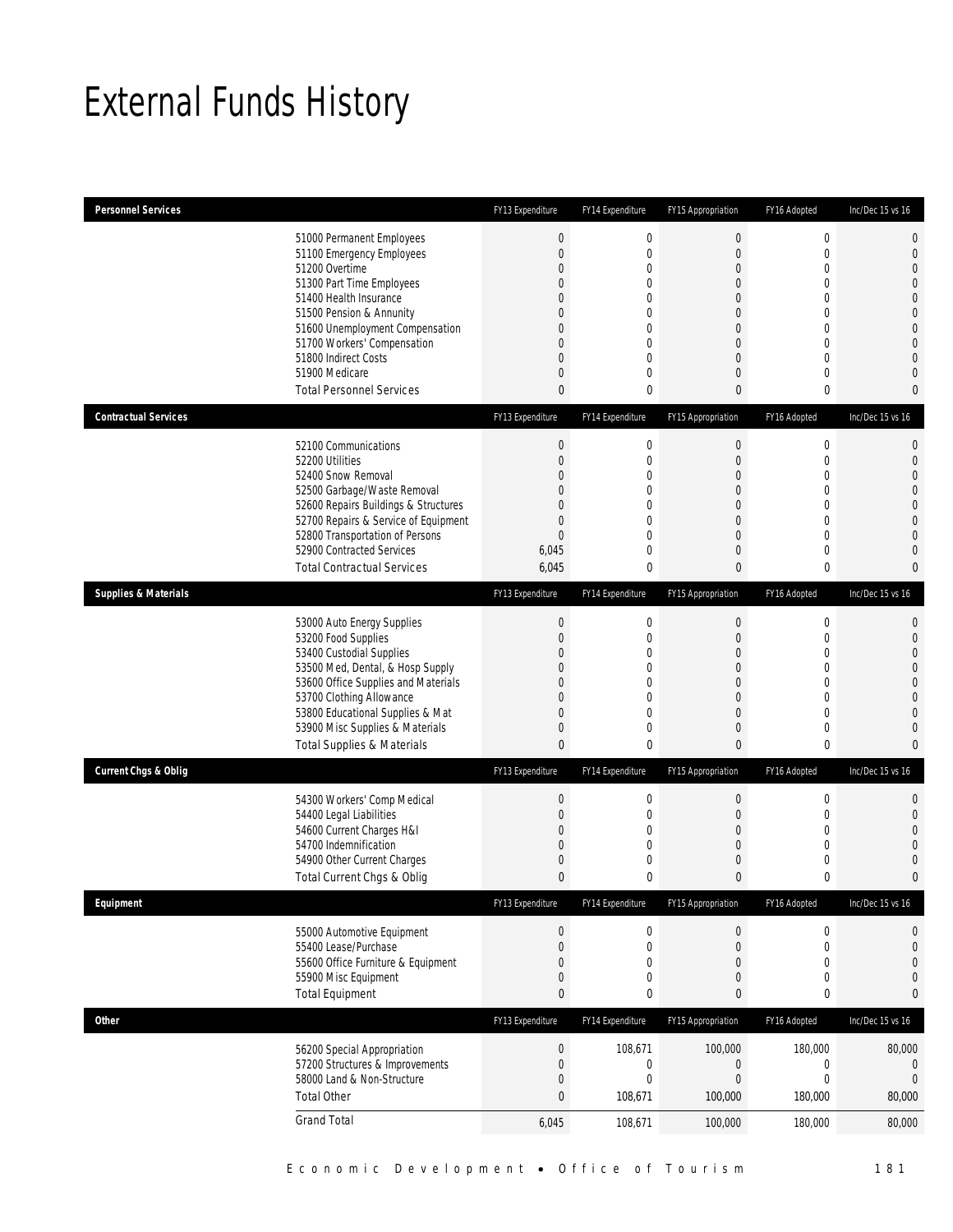# Program 1. Administration

### *Catherine Davis, Manager, Organization 416100*

### *Program Description*

The Administration Program provides administrative, financial, and personnel support for the department. The Program builds partnerships to support and strengthen the City's cultural life.

| <b>Operating Budget</b>                    | Actual '13         | Actual '14         | Approp '15        | <b>Budget '16</b> |
|--------------------------------------------|--------------------|--------------------|-------------------|-------------------|
| <b>Personnel Services</b><br>Non Personnel | 462.431<br>236.762 | 557.791<br>186,001 | 357,268<br>45.218 | 347,258<br>54,374 |
| Total                                      | 699.193            | 743,792            | 402,486           | 401,632           |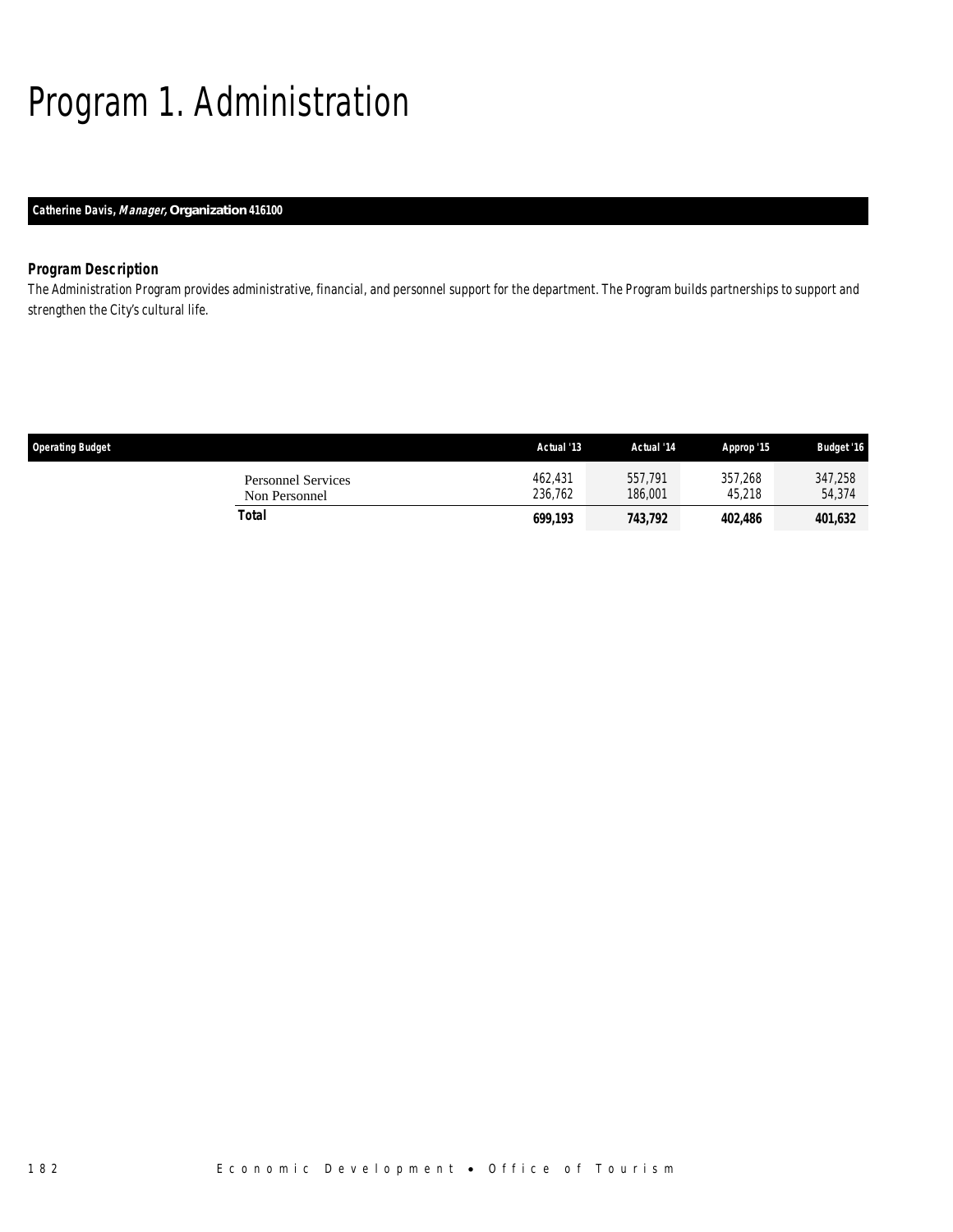## Program 2. Arts Promotion

### *Vacant, Manager, Organization 416200*

### *Program Description*

I

The Arts Promotion program oversees MOATSE's efforts to support the visual and performing arts and outreach to new audiences in Boston.

In FY15 the budget for this program was transferred to the Office of Arts and Culture.

| <b>Operating Budget</b>                    | Actual '13        | Actual '14       | Approp '15 | <b>Budget '16</b> |
|--------------------------------------------|-------------------|------------------|------------|-------------------|
| <b>Personnel Services</b><br>Non Personnel | 320,443<br>16,363 | 327,272<br>7.747 |            |                   |
| Total                                      | 336,806           | 335,019          |            |                   |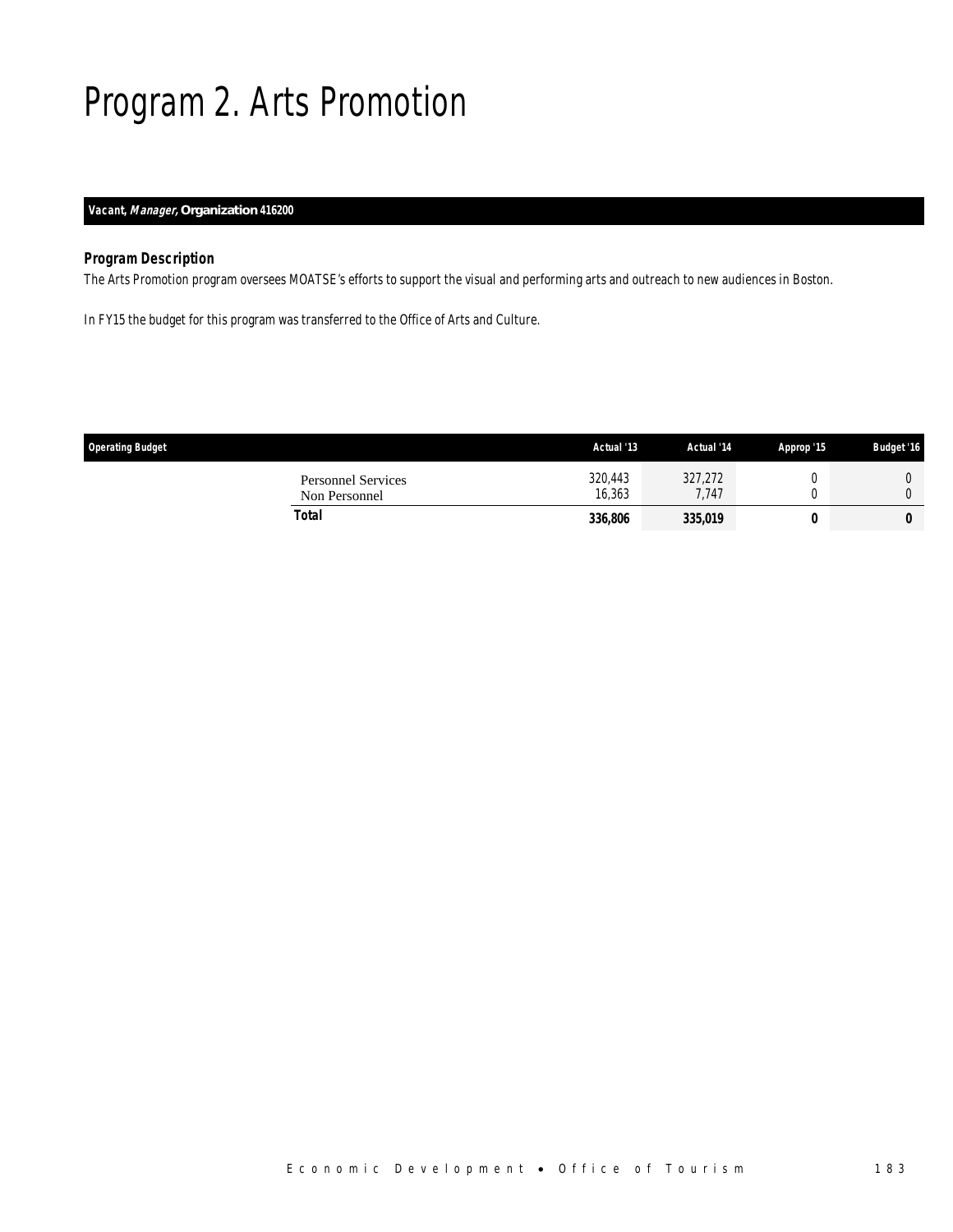# Program 3. Film & Special Events

### *Patricia A. Papa, Manager, Organization 416300*

### *Program Description*

The Film and Special Events program oversees the annual production of special events and public celebrations that celebrate and promote the City's cultural and ethnic diversity along with Boston's rich history and promotes Boston as a location for film and video productions by supporting the film and television industry's work in the City.

| <b>Operating Budget</b>                                   |                                            | Actual '13         | Actual '14         | Approp '15         | <b>Budget '16</b>  |
|-----------------------------------------------------------|--------------------------------------------|--------------------|--------------------|--------------------|--------------------|
|                                                           | <b>Personnel Services</b><br>Non Personnel | 289,401<br>253,403 | 371,310<br>232,900 | 288,917<br>246,497 | 355,116<br>268,314 |
|                                                           | <b>Total</b>                               | 542,804            | 604,210            | 535,414            | 623,430            |
| Performance                                               |                                            |                    |                    |                    |                    |
| <b>Strategy:</b> To produce City-wide public celebrations |                                            |                    |                    |                    |                    |
|                                                           | <b>Performance Measures</b>                | Actual '13         | Actual '14         | Projected '15      | Target '16         |
|                                                           | Number of special events                   |                    |                    |                    | 500                |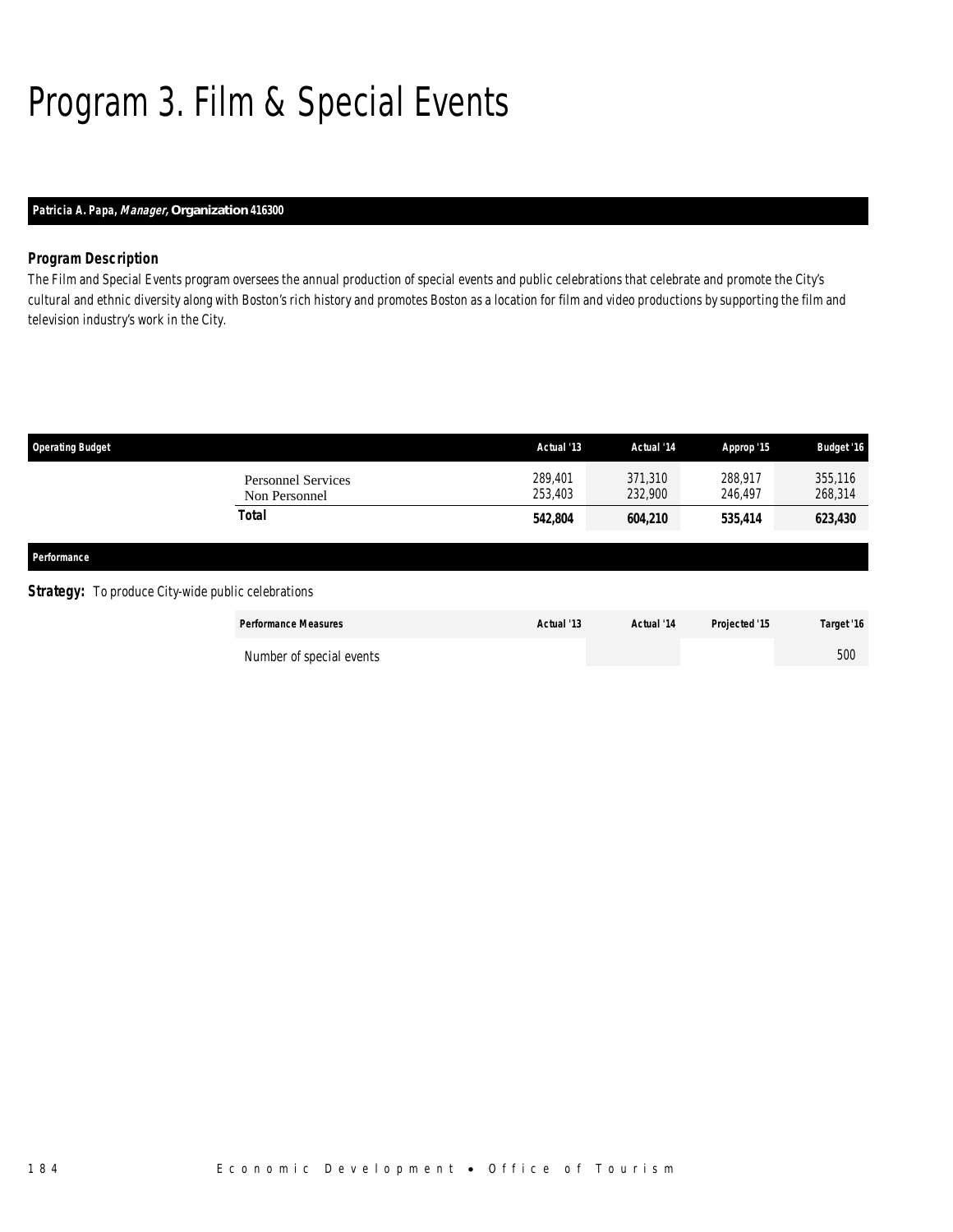## Program 4. Tourism

*Kenneth J. Brissette, Manager, Organization 416400* 

### *Program Description*

The Tourism program oversees the department's promotional efforts, its sponsorships and its international relations.

| 142.465                                              |                   |                   |                  |
|------------------------------------------------------|-------------------|-------------------|------------------|
| <b>Personnel Services</b><br>40,502<br>Non Personnel | 101,509<br>15.567 | 147.654<br>34.165 | 94.773<br>35,915 |
| Total<br>182,967                                     | 117,076           | 181,819           | 130,688          |

### *Performance*

### **Strategy:** To increase awareness of City sponsored events.

| <b>Performance Measures</b>                                                                    | Actual '13                | Actual '14               | Projected '15             | Target '16        |
|------------------------------------------------------------------------------------------------|---------------------------|--------------------------|---------------------------|-------------------|
| Number of hits on visitor page                                                                 | 911.211                   | 478,640                  | 587.402                   | 500,000           |
| <b>Strategy:</b> To work with the hospitality industry to increase visitors and conventions.   |                           |                          |                           |                   |
| <b>Performance Measures</b>                                                                    | Actual '13                | Actual '14               | Projected '15             | Target '16        |
| Number of convention attendees<br>Number of conventions<br>Number of future hotel rooms booked | 545.359<br>107<br>204,109 | 735,833<br>99<br>330.189 | 710.751<br>261<br>403,081 | TBR<br>TBR<br>TBR |